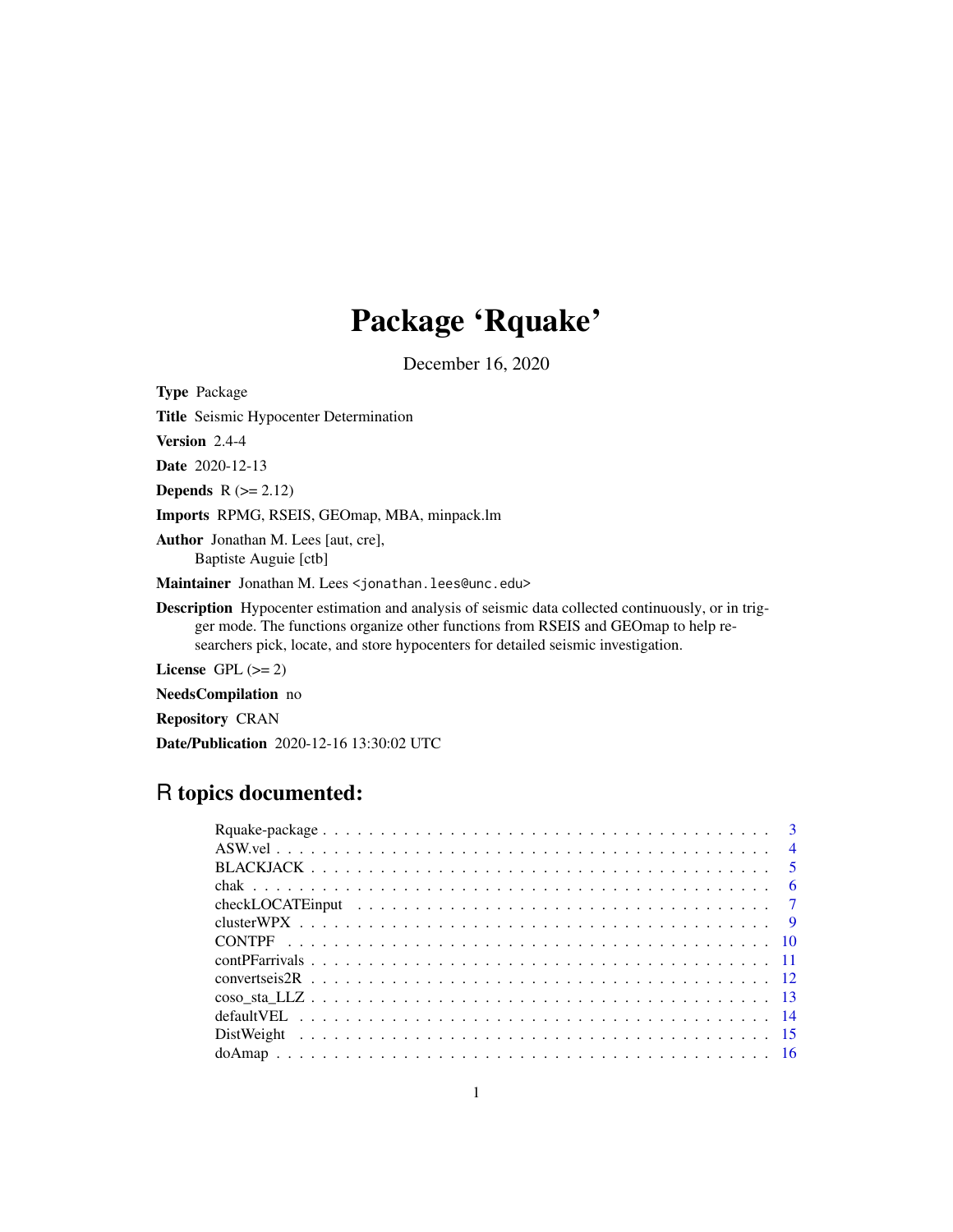|                                   | 17 |
|-----------------------------------|----|
|                                   | 20 |
|                                   | 22 |
|                                   | 24 |
|                                   | 26 |
|                                   | 27 |
|                                   | 28 |
|                                   | 29 |
|                                   | 31 |
|                                   |    |
|                                   |    |
|                                   | 35 |
|                                   | 36 |
|                                   | 37 |
|                                   | 38 |
|                                   | 39 |
|                                   | 40 |
|                                   | 41 |
|                                   | 42 |
|                                   | 43 |
|                                   | 44 |
|                                   | 45 |
|                                   | 46 |
|                                   | 47 |
|                                   | 48 |
|                                   | 49 |
|                                   | 50 |
|                                   | 51 |
|                                   | 52 |
|                                   | 53 |
|                                   | 54 |
|                                   | 56 |
|                                   | 56 |
|                                   | 57 |
|                                   | 58 |
|                                   | 59 |
|                                   | 60 |
| ripper                            | 61 |
| Rowz2Keep<br>$\ddot{\phantom{a}}$ | 62 |
| RO.                               | 63 |
| <b>SavePF</b>                     | 64 |
| SELstaDB                          | 65 |
| UPdateEOLOC                       | 66 |
| viewCHAC<br>$\ddot{\phantom{a}}$  | 67 |
| viewseis                          | 68 |
| Vlocate                           | 70 |
| XYerror.bars.                     | 72 |
| <b>XY</b> locate                  | 74 |
|                                   |    |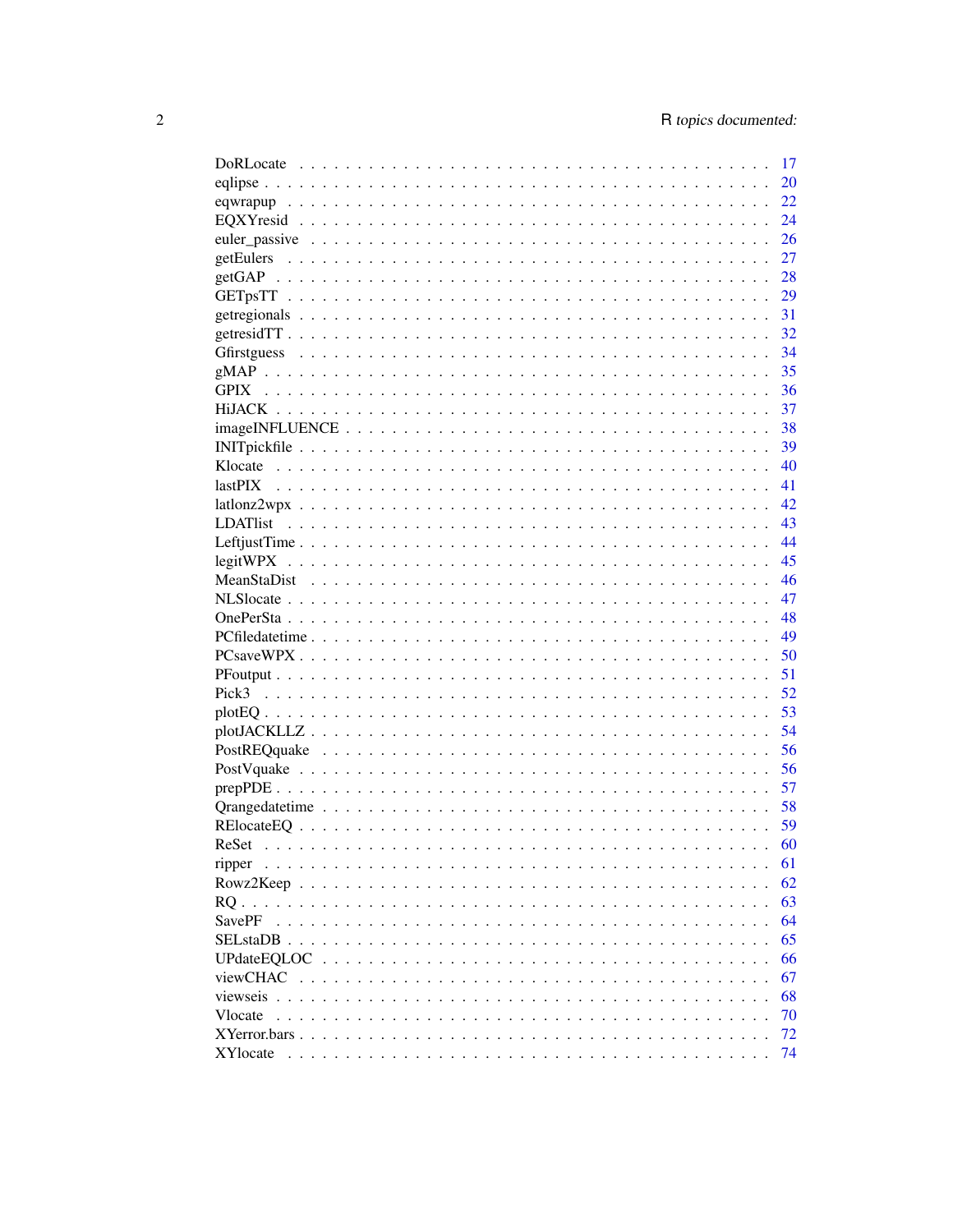### <span id="page-2-0"></span>Rquake-package 3

| Index |  |  |  |  |  |  |  |  |  |  |  |  |  |  |  |  |  |  |  | 80 |  |
|-------|--|--|--|--|--|--|--|--|--|--|--|--|--|--|--|--|--|--|--|----|--|

Rquake-package *Seismic Analysis of Earthquake Hypocenter determination*

#### Description

Packages puts together codes from RSEIS, GEOmap, RFOC and others for a complete analysis of hypocenters estiamted using seismic data from field campaigns.

### Details

| Package: | Rquake     |
|----------|------------|
| Type:    | Package    |
| Version: | $2.0 - 2$  |
| Date:    | 2012-06-12 |
| License: | GPL        |

Rquake is a package for analaysis of seismic data collected continuously, or in trigger mode. The functions organize other functions from RSEIS and GEOmap to help researchers pick, locate, and store hypocenters for detailed seismic investigation.

#### Note

Functions CONTPF EQXYresid INITpickfile NLSlocate PFoutput RQ SavePF UPdateEQLOC XYSETUP Y2Pphase chak contPFarrivals doAmap gMAP getregionals prepPDE viewCHAC

#### Author(s)

Jonathan M. Lees<jonathan.lees.edu> Maintainer:Jonathan M. Lees<jonathan.lees.edu>

### References

Lee, W.H.K., and S.W. Stewart, Principles and Applications of Microearthquake Networks, Academic Press, New York, 1981.

#### See Also

**[RSEIS](#page-0-0)** 

#### Examples

## Not run: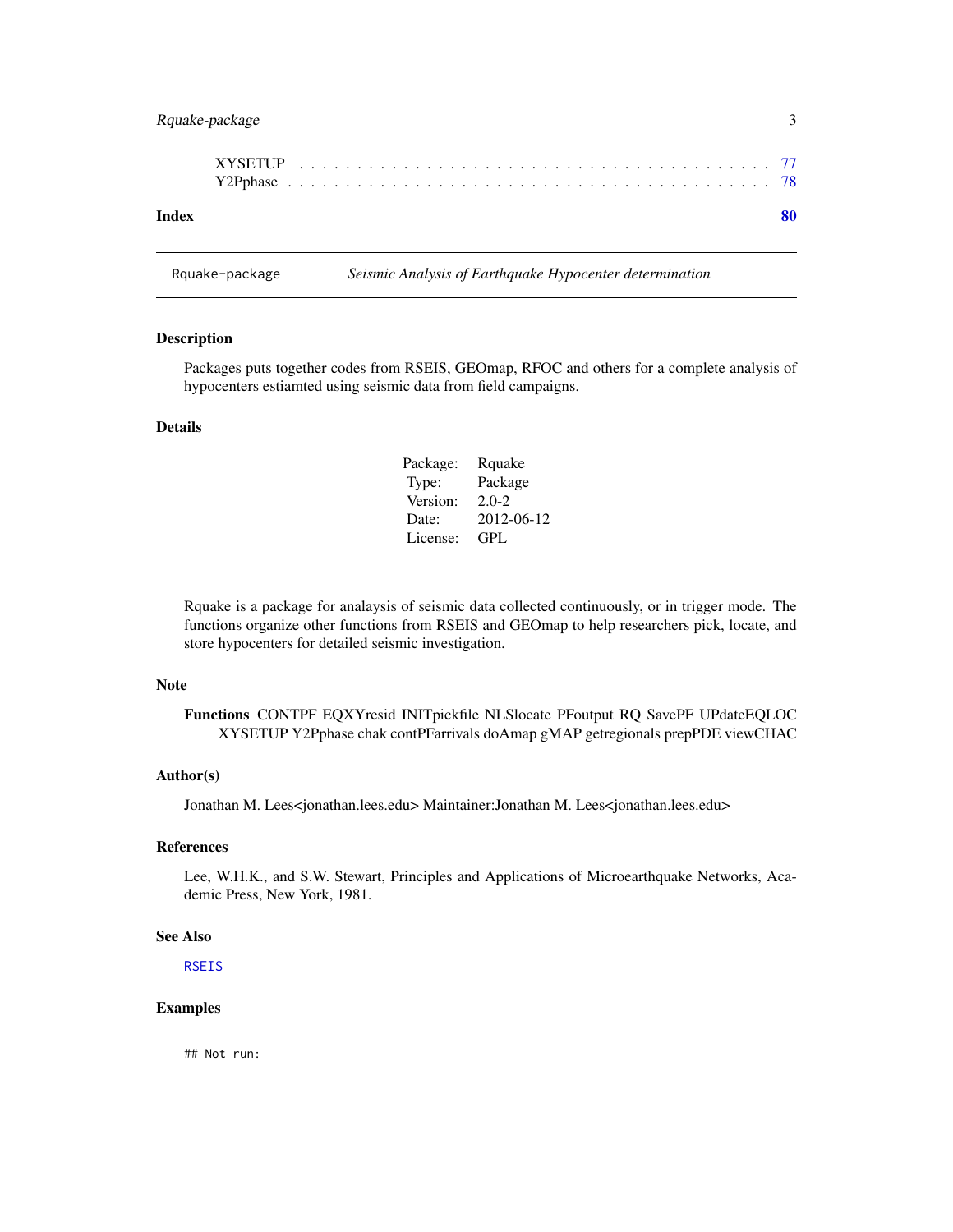```
lf = list.files(path="/Users/lees/Site/CHAC/PIX", pattern=".RDATA", full.names=TRUE)
for(i in 1:length(lf))
  {
fn = 1f[i]ret = chak(DBnov , gstas, gcomps , fn, stas, kind=2, Iendian=1, BIGLONG=FALSE)
  if(ret$but == "QUIT") break
  }
```
## End(Not run)

ASW.vel *1D Velocity Ecuador*

### Description

1D Velocity Ecuador

### Usage

data(ASW.vel)

### Format

a list of velocities for hypocenter relocation

#### Source

Mario Ruiz

```
data(ASW.vel)
data(wu_coso.vel)
data(fuj1.vel)
data(LITHOS.vel)
```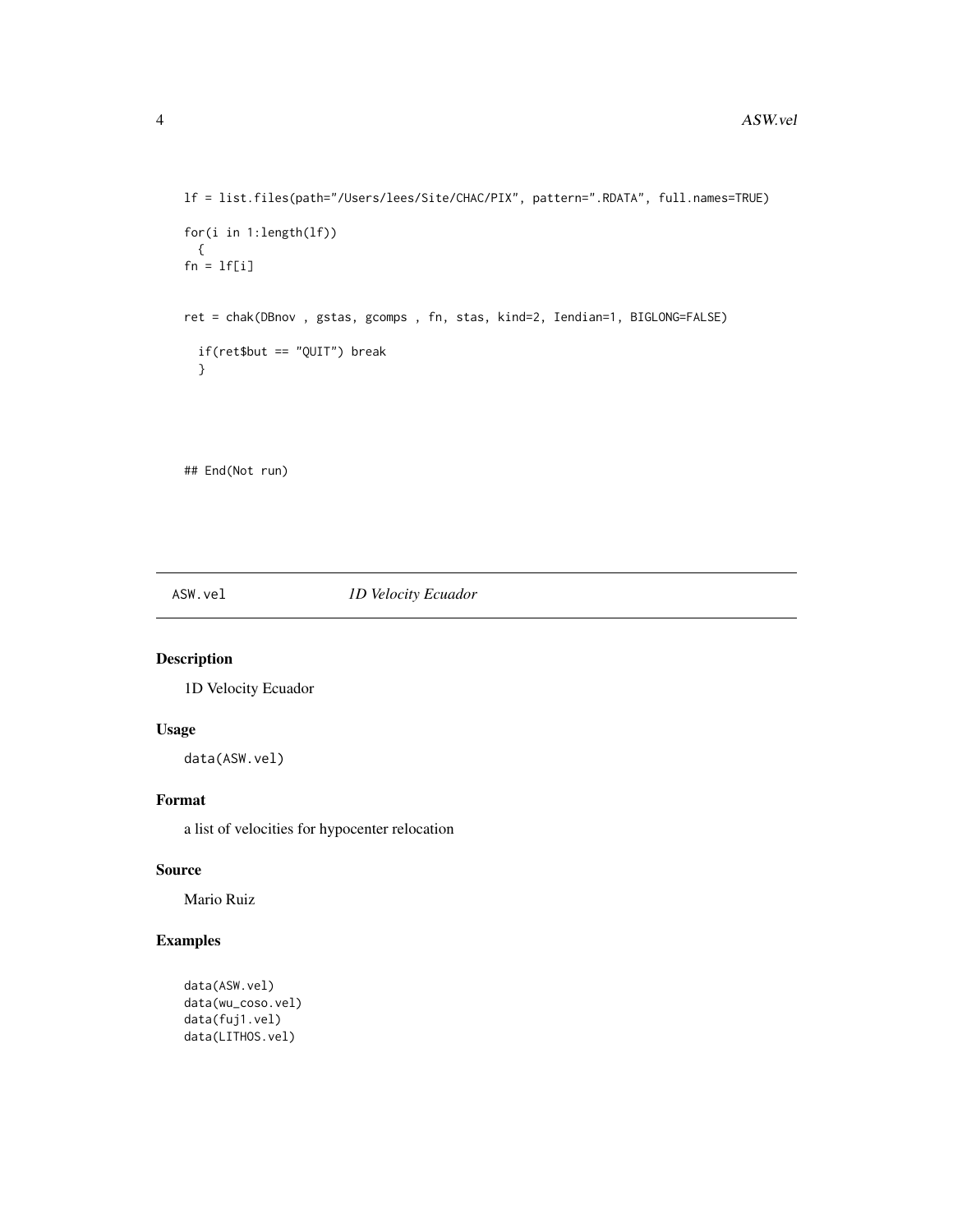### <span id="page-4-0"></span>BLACKJACK 5

```
RSEIS::Comp1Dvels(c("ASW.vel","wu_coso.vel", "fuj1.vel", "LITHOS.vel"))
```
BLACKJACK *Jackknife earthquake location*

### Description

Perform jackknife on earthquake location by eliminating stations.

### Usage

BLACKJACK(Ldat, vel)

### Arguments

| Ldat | event list     |
|------|----------------|
| vel  | velocity model |

### Details

stations are eliminated, not rows?

#### Value

event list with pseudo values

#### Note

events are located with P and S-wave arrivals, but code here should eliminate just stations.

### Author(s)

Jonathan M. Lees<jonathan.lees@unc.edu>

#### References

Iversen, E. S., and J. M. Lees (1996), A statistical technique for validating velocity models, Bull. Seismol. Soc. Am. 86(6), 1853-1862.

#### See Also

Vlocate,HiJACK, plotJACKLLZ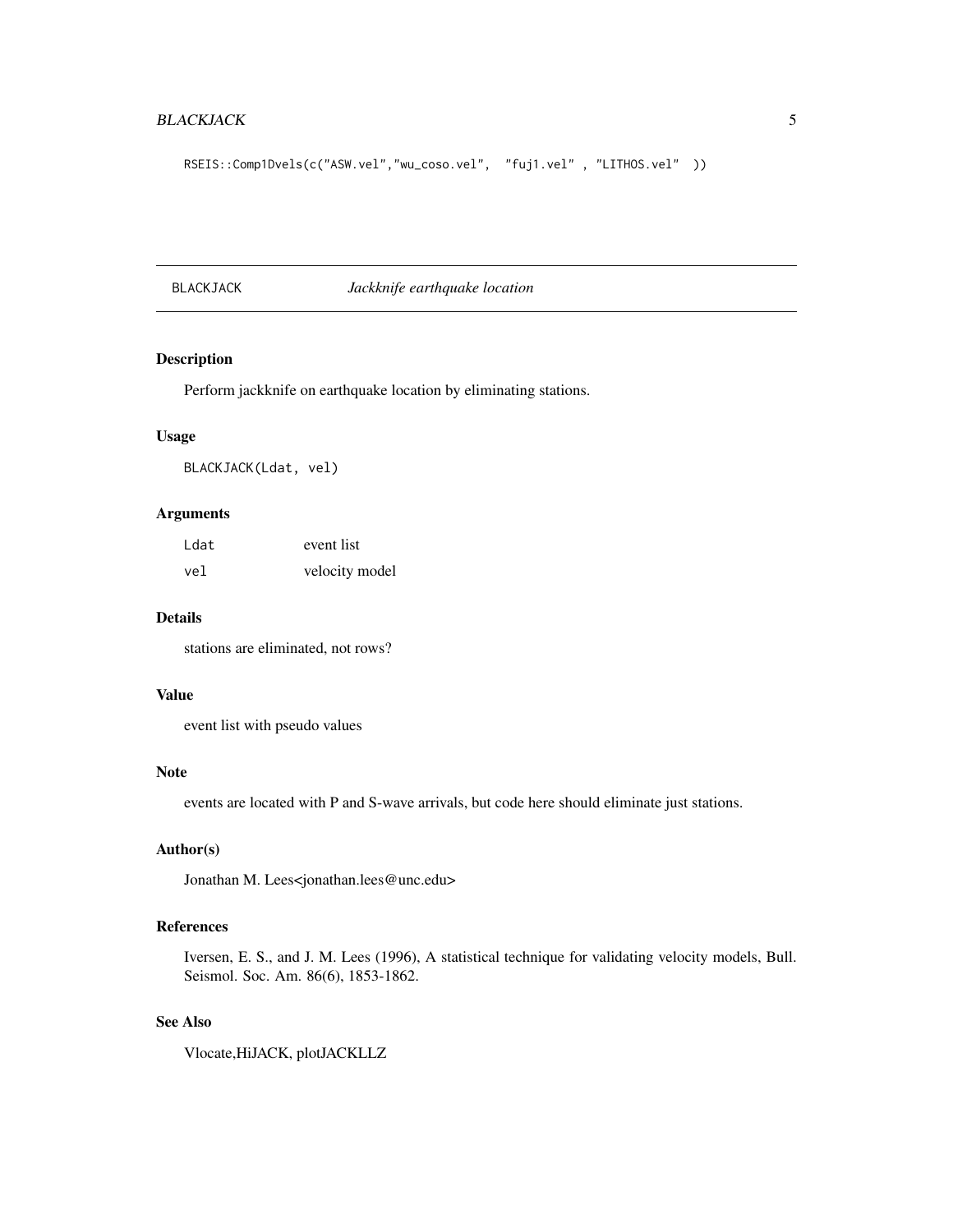### <span id="page-5-0"></span>Examples

```
## Not run:
COSOjack = HiJACK(lps, sta)
plotJACKLLZ(COSOjack, sta, proj)
```
## End(Not run)

chak *View Picked Data*

#### Description

Sequentially view data that has been picked previously using GPIX or PPIX and stored as wpx files.

### Usage

```
chak(DBnov, gstas, gcomps, fn, stas, vel, kind = 2, Iendian = 1, BIGLONG = FALSE)
```
### Arguments

| DBnov          | RSEIS data base                                 |
|----------------|-------------------------------------------------|
| gstas          | stations to extract                             |
| gcomps         | components to extract                           |
| fn             | wpx file name                                   |
| stas           | station list                                    |
| vel.           | 1D velocity model                               |
| kind           | kind of data, $0$ =nativeR, $1$ =segy, $2$ =sac |
| Iendian        | endian                                          |
| <b>BIGLONG</b> | big long or short long                          |

### Details

Program is used for detailed picking. A wpx list exists and is read into memory, then the data is extracted from the disk, plotted with swig.

### Value

Pickfile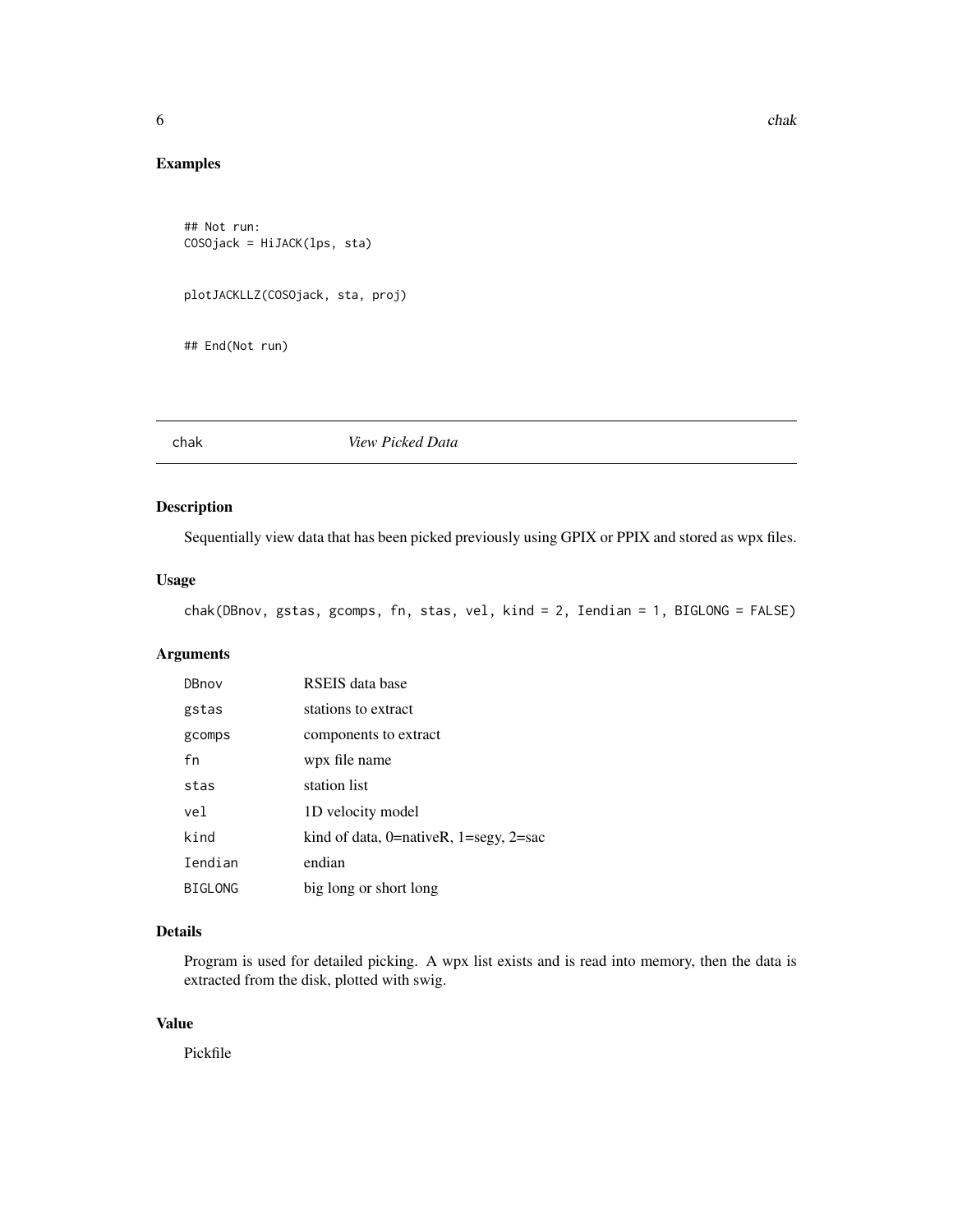### <span id="page-6-0"></span>Author(s)

Jonathan M. Lees<jonathan.lees@unc.edu>

### See Also

viewCHAC

### Examples

```
## Not run:
lf = list.files(path="/Users/lees/Site/CHAC/PIX", pattern=".RDATA", full.names=TRUE)
for(i in 1:length(lf))
  {
fn = lf[i]ret = chak(DBnov , gstas, gcomps , fn, stas, kind=2, Iendian=1, BIGLONG=FALSE)
  if(ret$but == "QUIT") break
  }
## End(Not run)
```
checkLOCATEinput *Check Location data*

### Description

Check to see if location data has the minimally correct list components.

#### Usage

```
checkLOCATEinput(Ldat, EQ, vel = NULL)
```
### Arguments

| Ldat | list, must inlude: x, y, err, sec, cor (see details) |
|------|------------------------------------------------------|
| E0   | list, must inlude: $x, y, z, t$                      |
| vel  | list, 1D velocity structure                          |

### Details

Input pick list must have at x,y,z, sec, cor, err elements for each station.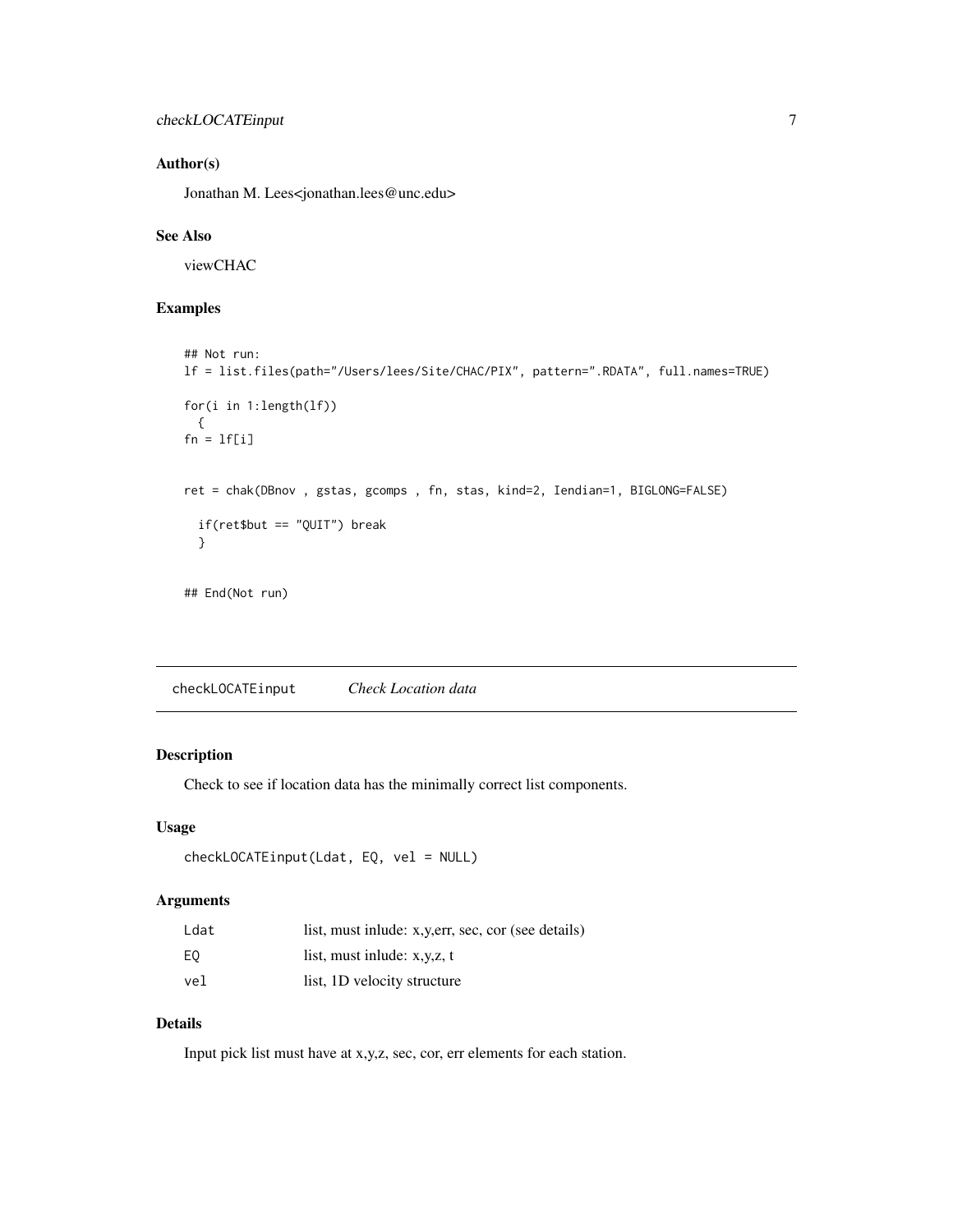logical: FALSE mean problem with data

#### Author(s)

Jonathan M. Lees<jonathan.lees@unc.edu>

#### See Also

XYlocate

```
## Not run:
library(RSEIS)
data(GH)
g1 = GH$pickfile
data(VELMOD1D)
vel= VELMOD1D
 w1 = which(!is.na(g1$STAS$lat))
        sec = g1$STAS$sec[w1]
        N = length(sec)
        Ldat = list(name = g1$STAS$name[w1],
          sec = g1$STAS$sec[w1],
           phase = g1$STAS$phase[w1],
          lat=g1$STAS$lat[w1],
          lon = g1$STAS$lon[w1],
           z = g1$STAS$z[w1],
           err= g1$STAS$err[w1],
          yr = rep(g1$LOC$yr , times=N),
           jd = rep(g1$LOC$jd, times=N),
          mo = rep(g1$LOC$mo, times=N),
          dom = rep(g1$LOC$dom, times=N),
          hr =rep( g1$LOC$hr, times=N),
          mi = rep(g1$LOC$mi, times=N) )
 MLAT = median(Ldat$lat)
   MLON = median(Ldat$lon)
    proj = GEOmap::setPROJ(type=2, LAT0=MLAT, LON0=MLON)
#### get station X-Y values in km
   XY = GEOmap::GLOB.XY(Ldat$lat, Ldat$lon, proj)
### add to Ldat list
   Ldat$x = XY$x
```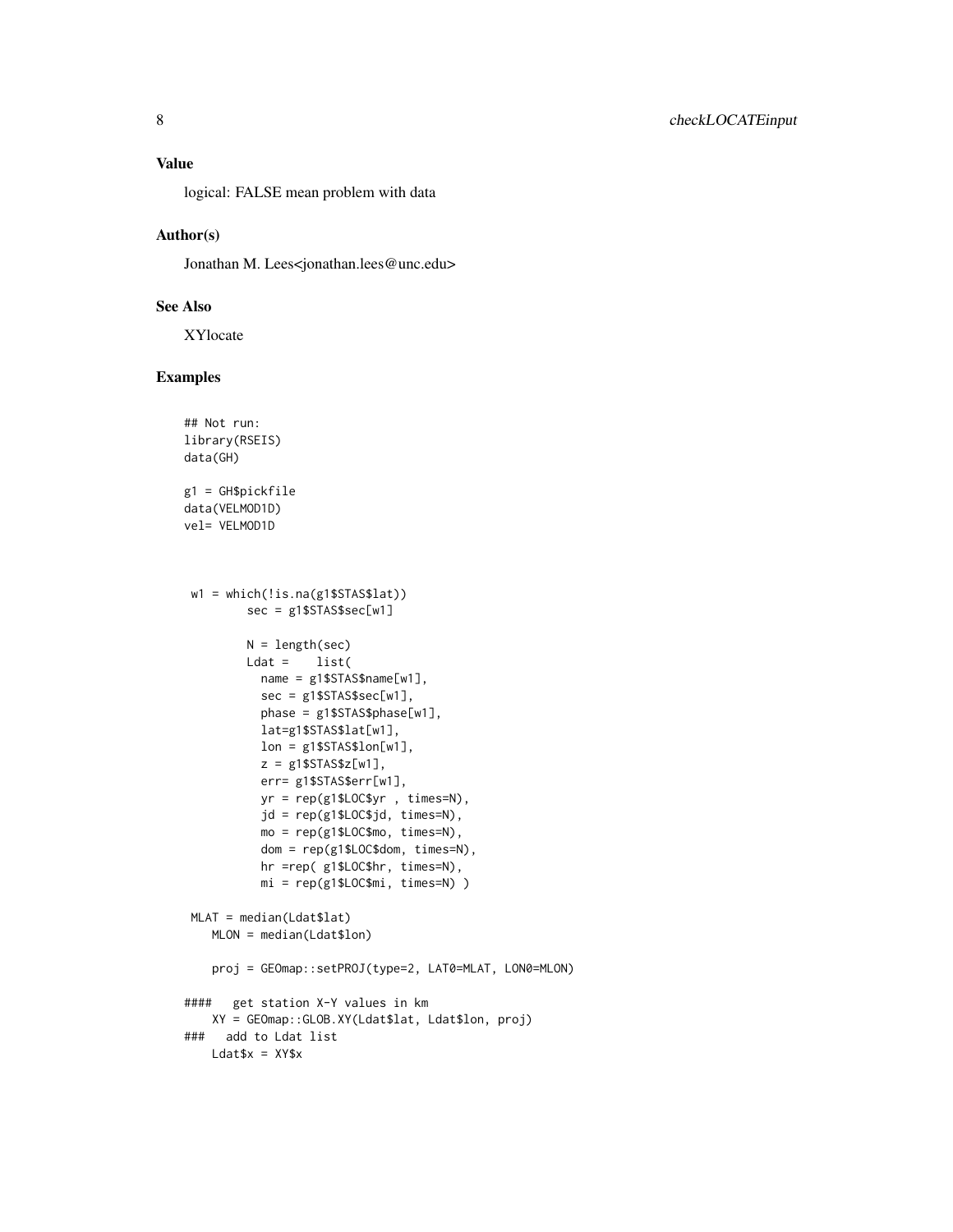### <span id="page-8-0"></span>cluster WPX 9

```
Ldat$y = XY$ywstart = which.min(Ldat$sec)
```
EQ = list(x=XY\$x[wstart], y=XY\$y[wstart], z=6, t=Ldat\$sec[wstart] )

```
checkLOCATEinput(Ldat, EQ)
```
## End(Not run)

clusterWPX *Cluster Analysis of Picks*

### Description

Given a pick file in WPX format, break the picks apart clustered accoring to single link cluster analysis.

#### Usage

clusterWPX(twpx, tol = 200, PLOT = FALSE)

### Arguments

| twpx  | WPX list                                                                                                        |
|-------|-----------------------------------------------------------------------------------------------------------------|
| tol   | tolerance in seconds - all pick distances less than tol will be set to zero to force<br>these to be associated. |
| PI 0T | logical, if TRUE, add verbose plotting                                                                          |

### Details

If there is not significant separation of picks, only one cluster is returned. To avoid spurious clusters, increase the tolerance.

#### Value

list of WPX lists

### Note

Cluster depends on what one considers a cluster.

#### Author(s)

Jonathan M. Lees<jonathan.lees@unc.edu>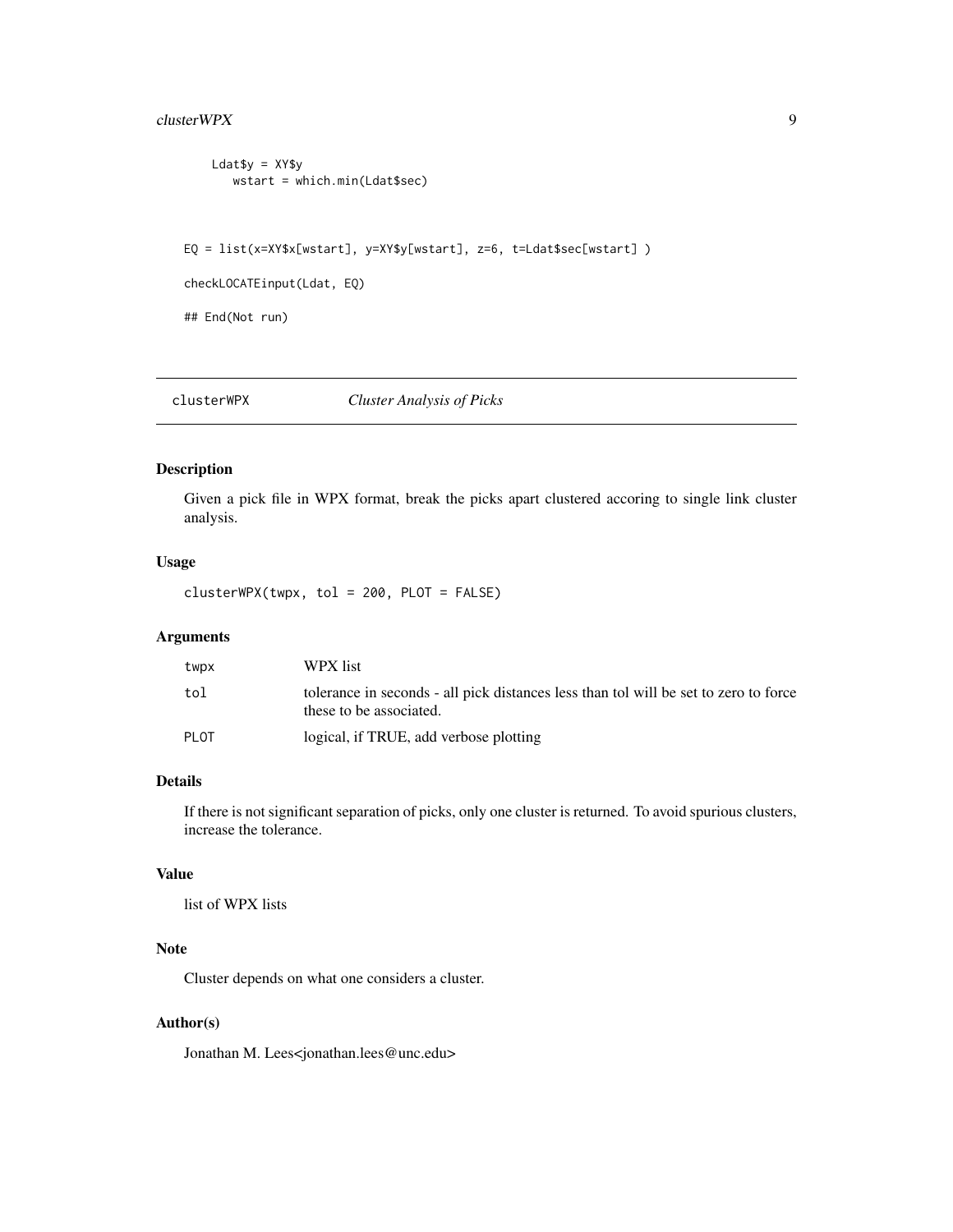### <span id="page-9-0"></span>See Also

addWPX, catWPX, checkWPX,cleanWPX,PCsaveWPX, setWPX, repairWPX

### Examples

```
## Not run:
s1 = setWPX(name="HI", yr=2011, jd=231, hr=4, mi=3, sec = runif(5))
s2 = setWPX(name="HI", yr=2011, jd=231, hr=5, mi=2, sec = runif(5))
s3 = \text{catWPX}(s1, s2)L3 = clusterWPX(s3)
## End(Not run)
```
### CONTPF *Button to Contour Pickfile Arrivals*

### Description

Button to Contour Pickfile Arrivals, used internally in swig.

### Usage

 $CONF(*nh*, g, idev = 3)$ 

### Arguments

| nh   | <b>RSEIS</b> list   |
|------|---------------------|
| g    | swig parameters     |
| idev | device for plotting |

### Details

Driver for contPFarrivals

### Value

Side effects

### Author(s)

Jonathan M. Lees<jonathan.lees@unc.edu>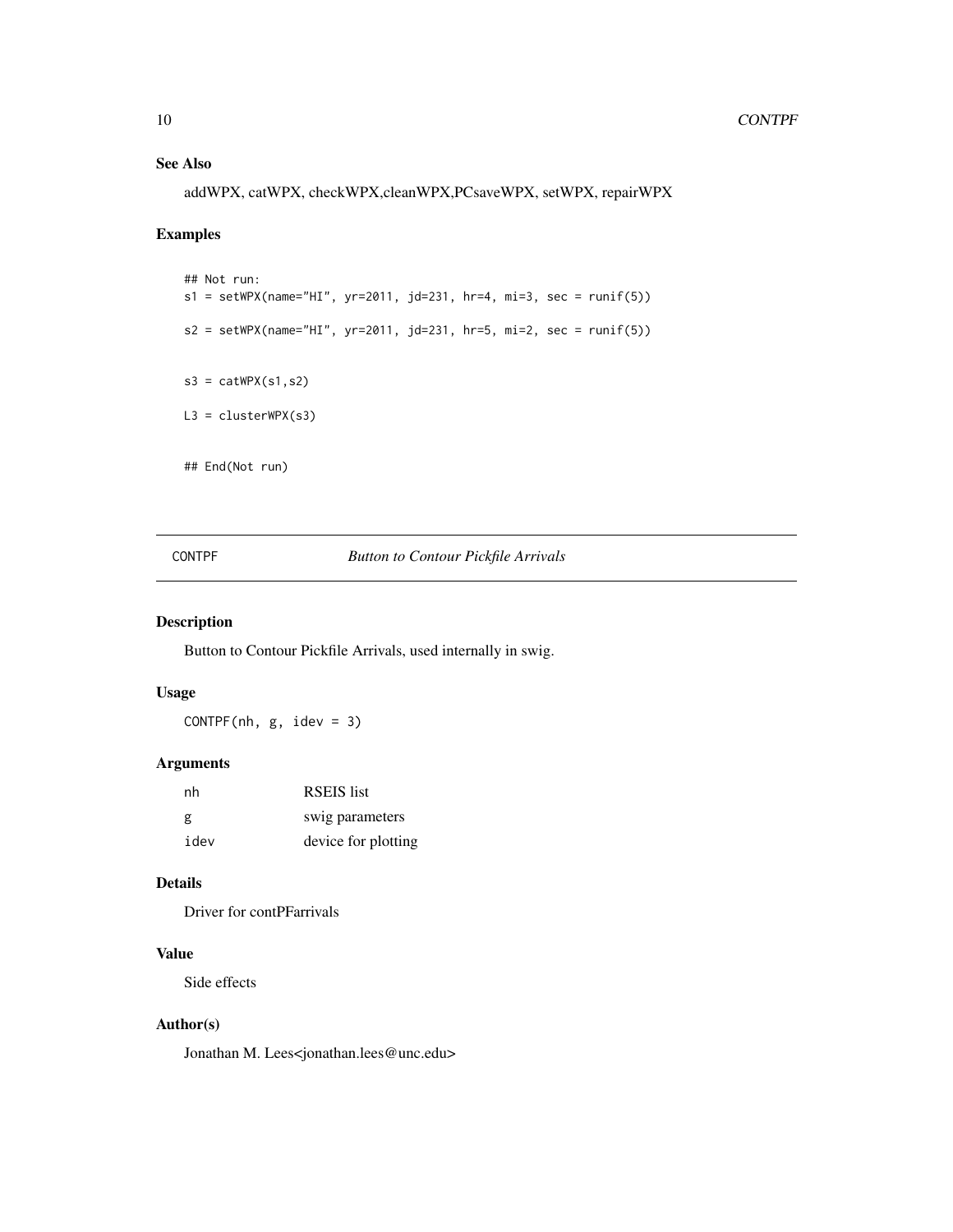#### <span id="page-10-0"></span>contPFarrivals 11

### See Also

contPFarrivals

### Examples

## Not run:

buts = "CONTPF" swig(GH, PADDLAB=buts)

## End(Not run)

contPFarrivals *Contour Pickfile Arrivals*

### Description

Contour plot of arrival times recorded in a pickfile list.

### Usage

```
contPFarrivals(PF, stas, proj=NULL, cont=TRUE, POINTS=TRUE, image=FALSE ,
            col=RSEIS::tomo.colors(50), gcol="black", phase="P", add=TRUE)
```
### Arguments

| PF            | Pickfile list in RSEIS format           |
|---------------|-----------------------------------------|
| stas          | station list                            |
| proj          | projection from GEOmap                  |
| cont          | logical, add contour to plot            |
| <b>POINTS</b> | logical, add mark up (stations) to plot |
| image         | logical, add image to plot              |
| col           | color palette for image                 |
| gcol          | color for contour lines                 |
| phase         | character, phase to contour             |
| add           | logical, TRUE=add to existing plot      |

#### Details

Contours the arrival time. The earliest arrival is subtracted from each time pick. Uses only the phase indicated and there can be only one phase per station - default is earliest at each station.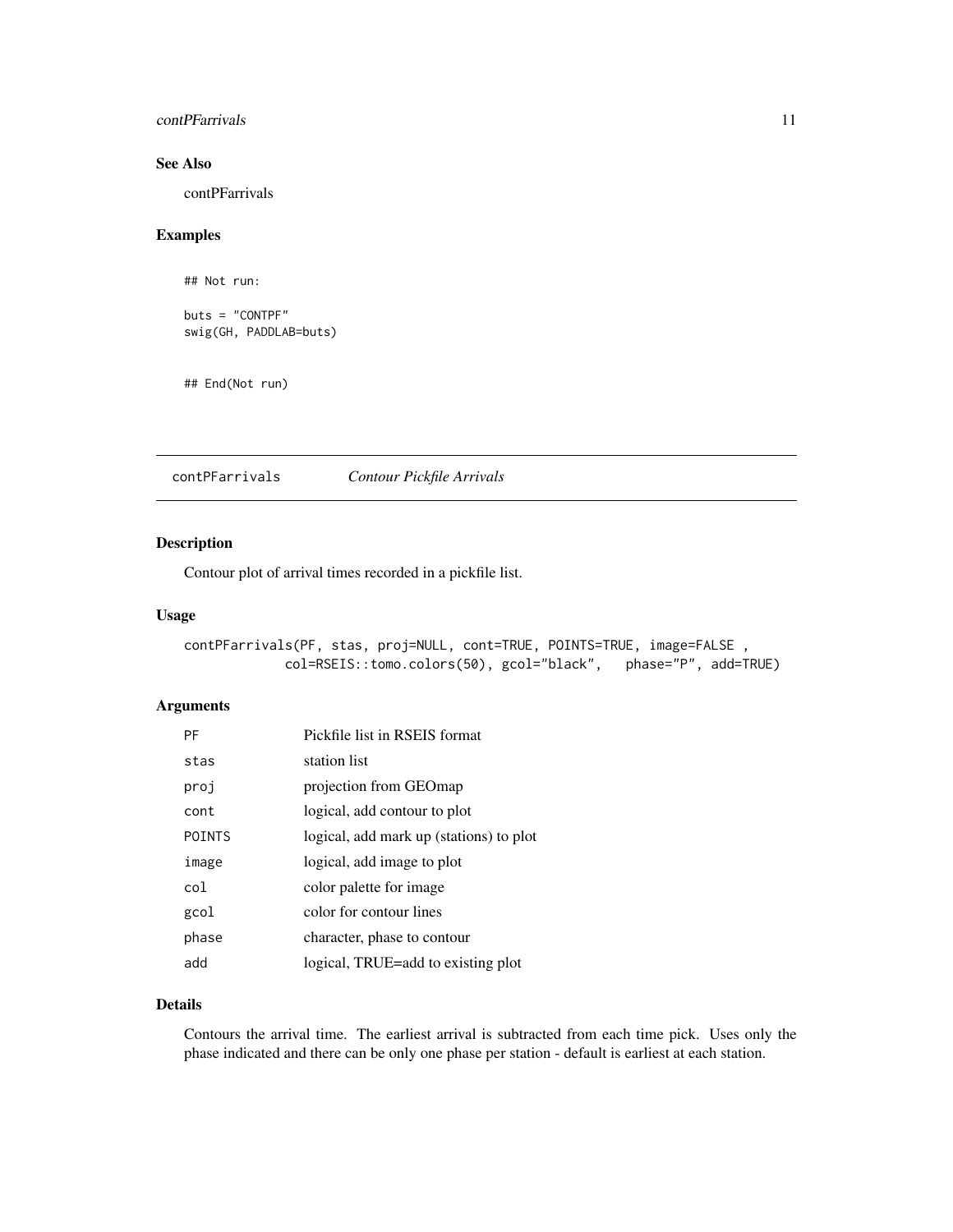### <span id="page-11-0"></span>Value

Graphical Side Effects

### Author(s)

Jonathan M. Lees<jonathan.lees@unc.edu>

#### See Also

doAmap

### Examples

```
## Not run:
library(RSEIS)
data(GH)
data(coso_sta_LLZ)
sta = coso_sta_LLZ
g1 = GH$pickfile
proj = GEOmap::setPROJ(type=2, LAT0 =median(sta$lat) , LON0 = median(sta$lon))
grcol = grey(seq(from=0.3, to=0.95, length=50))
  contPFarrivals(g1, sta, proj=proj,cont=TRUE, POINTS=TRUE,
                          image=TRUE , col=grcol, phase="P",
add=FALSE )
## End(Not run)
```
convertseis2R *Convert seismic data*

### Description

Convert seismic data (SAC or SEGY) to native R

### Usage

```
convertseis2R(fn, destdir = ".", kind = 1, Iendian = 1, BIGLONG = FALSE)
```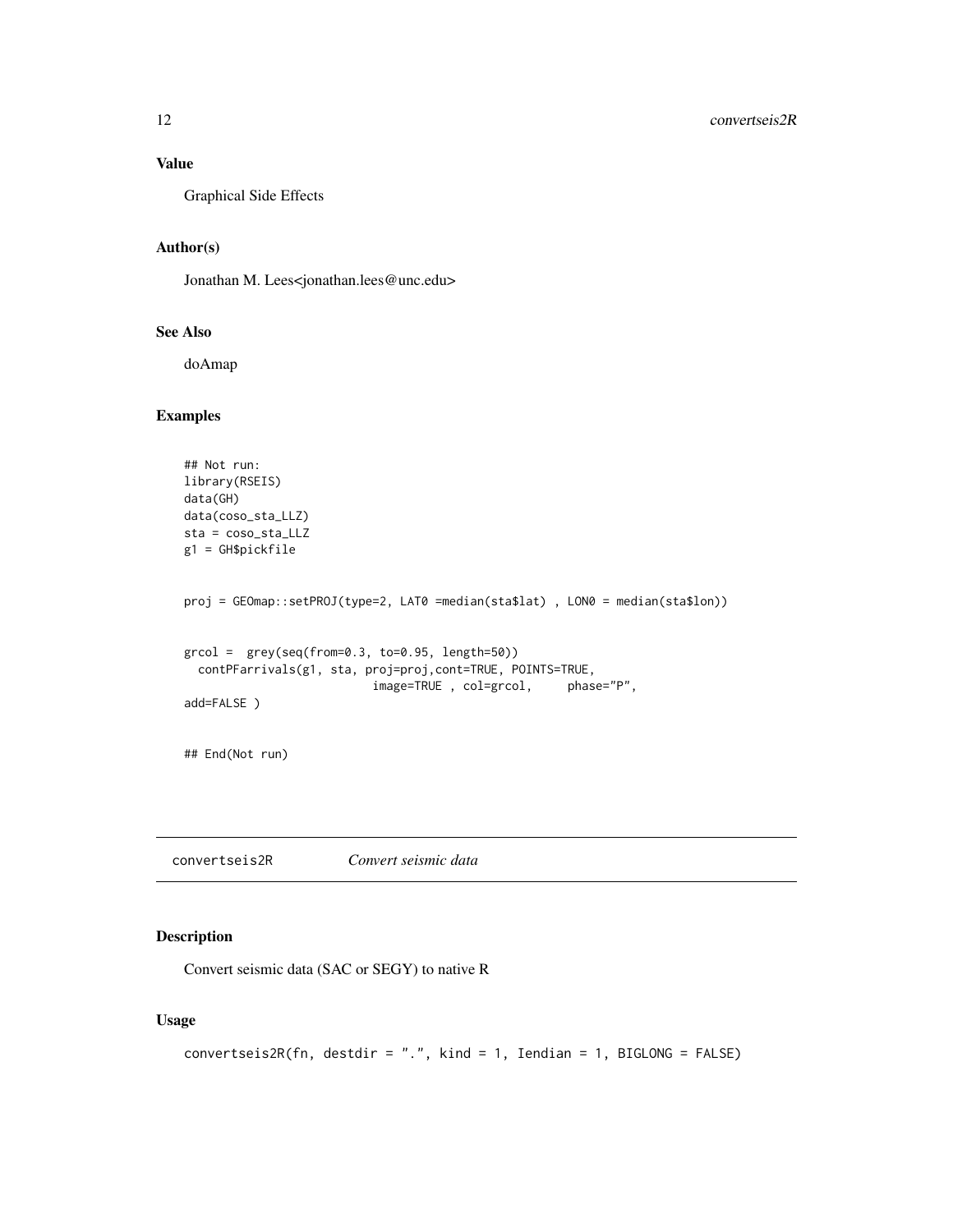### <span id="page-12-0"></span>coso\_sta\_LLZ 13

#### Arguments

| fn             | character vector of file names  |
|----------------|---------------------------------|
| destdir        | chracter, destination directory |
| kind           | kind of data $(1=SEGY, 2=SAC)$  |
| Iendian        | integer, endianess              |
| <b>BIGLONG</b> | Logical, TRUE=long is 8 bytes   |

#### Details

Program converts a list of files to native R format for fast loading.

### Value

Side effects on system

### Author(s)

Jonathan M. Lees<jonathan.lees@unc.edu>

#### See Also

Mine.seis

### Examples

## Not run:

```
lf = list.files(path="/Users/lees/Mydata", pattern="R0*", full.names=TRUE)
convertseis2R(lf, "/Users/lees/MyRdata", kind = 1, Iendian = 1, BIGLONG = FALSE)
```
## End(Not run)

coso\_sta\_LLZ *Coso Station File*

### Description

Coso Station Location file, 1989-1999

### Usage

data(coso\_sta\_LLZ)

#### Format

Name, Lat, Lon, Z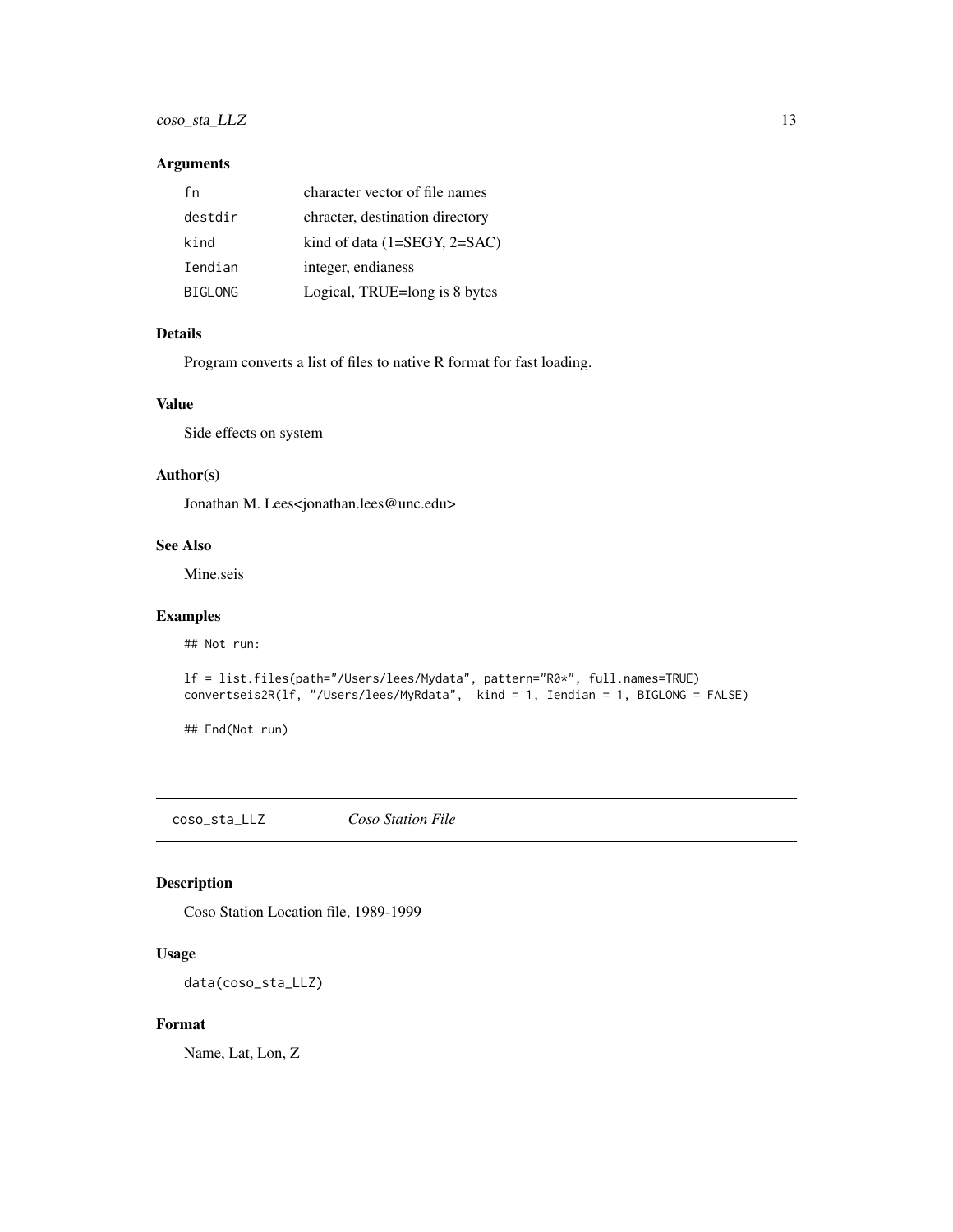### <span id="page-13-0"></span>Source

Personal Files

### References

Wu, H. and J. M. Lees (1996). Attenuation Structure of Coso Geothermal Area, California, from P Wave Pulse Widths, Bull. Seismol. Soc. Am., 86, 1574-1590.

Lees, J. M. (1998), Multiplet analysis at Coso Geothermal,Bull. Seismol. Soc. Am. 88(5) 1127- 1143.

defaultVEL *Default Velocity Function*

#### Description

Default Velocity Function is returned in the event no velocity function is available.

### Usage

defaultVEL(kind = 1)

### Arguments

kind integer, 1=fuj1, 2=LITHOS

#### Details

A set of default velocity functions are available.

### Value

velocity list, P and S waves

#### Author(s)

Jonathan M. Lees<jonathan.lees@unc.edu>

### See Also

fuj1.vel

### Examples

 $v =$  defaultVEL(1)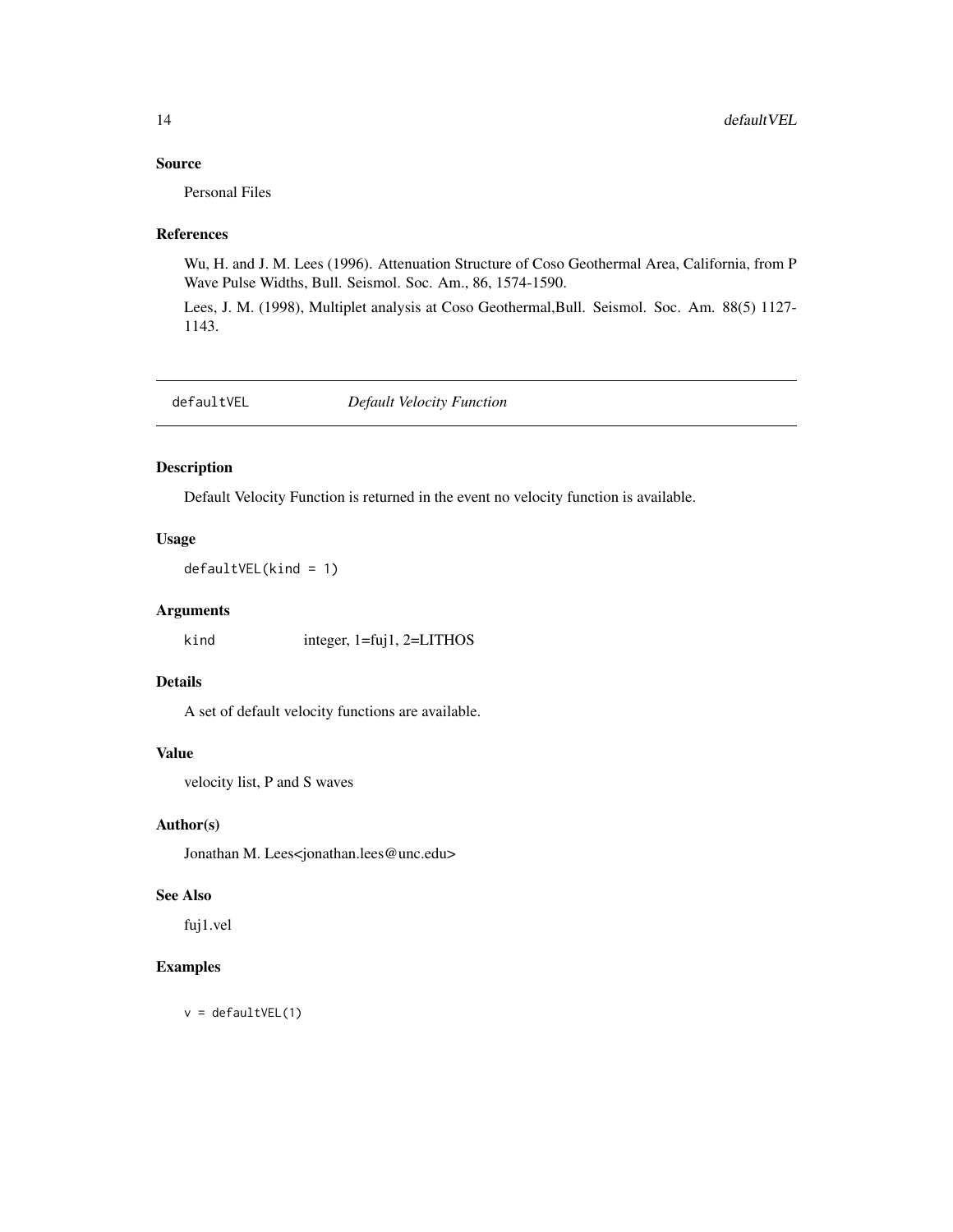<span id="page-14-0"></span>

Distance weighting for non-linear earthquake location.

### Usage

```
DistWeight(dist, err, distwt)
DistWeightLL(lat, lon, elat, elon, err, distwt)
DistWeightXY(x, y, ex, ey, err, distwt)
```
### Arguments

| dist   | distance in km               |
|--------|------------------------------|
| err    | sigma error in seconds       |
| distwt | distance weighting parameter |
| lat    | Latitude                     |
| lon    | Longitude                    |
| elat   | Event Latitude               |
| elon   | Event Longitude              |
| X      | station X(km)                |
| у      | station Y(km)                |
| ex     | event $X$ (km)               |
| ey     | event Y (km)                 |

### Details

Based on Lquake scheme from University of Washington. If you need to reduce the effect of distance weighting, increase distwt.

Since the hypocenter moves between each iteration, the distance weighting is updated.

#### Value

vector of weights

#### Author(s)

Jonathan M. Lees<jonathan.lees@unc.edu>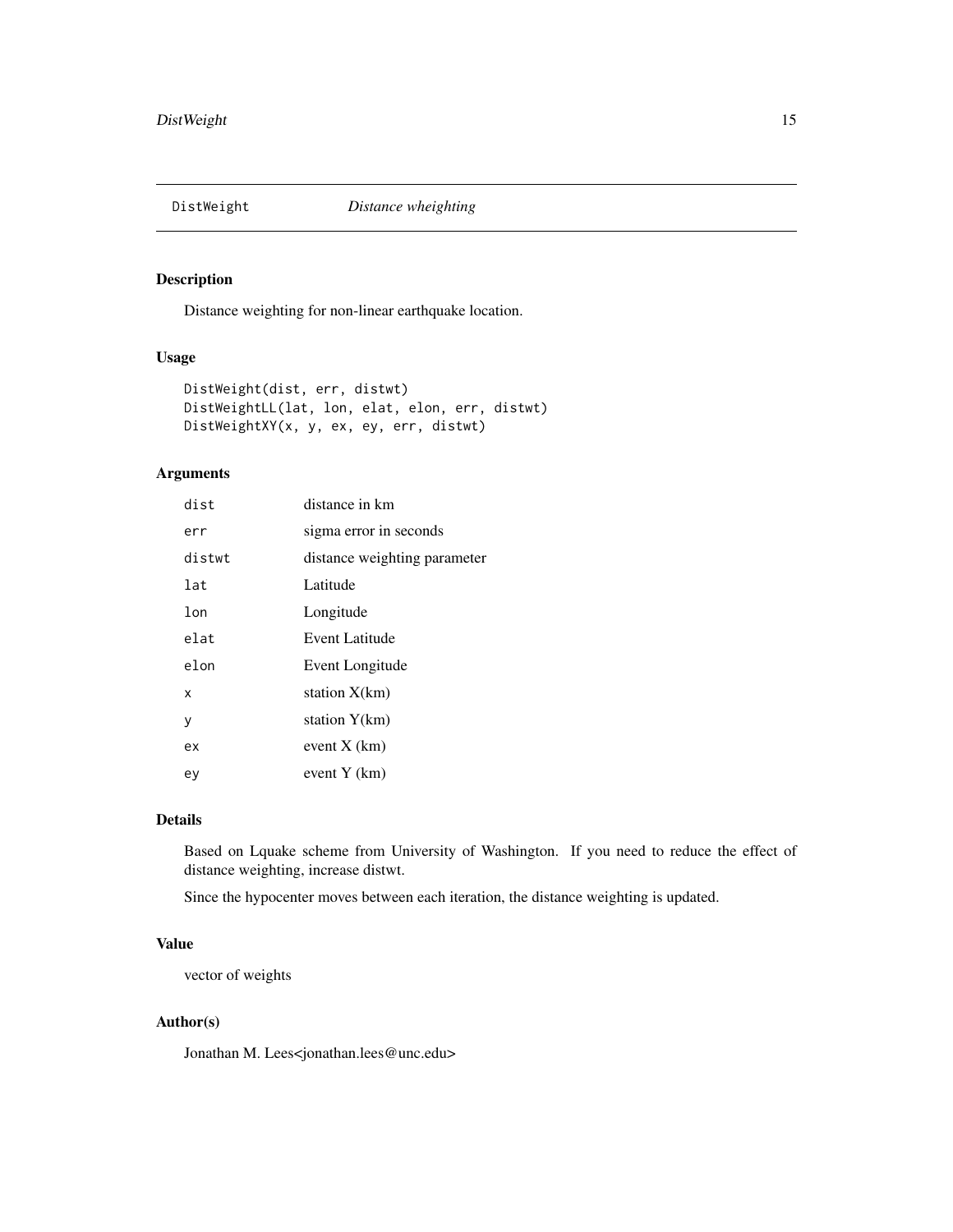### <span id="page-15-0"></span>Examples

```
DistWeight(1:10, .4, 20)
```
### doAmap *Plot a map of station locations*

### Description

Plot a map of station locations

### Usage

doAmap(stas, doproj = TRUE)

### Arguments

| stas   | station list                                                                                                                                        |
|--------|-----------------------------------------------------------------------------------------------------------------------------------------------------|
| doproj | logical, if TRUE, project (UTM) the data so plot is in units of km with the<br>median lat-lon as the center. If FALSE, use the lat-lon coordinates. |

### Details

The range of the plot is expanded by 10 percent prior to plotting.

### Value

list, GEOmap projection

### Author(s)

Jonathan M. Lees<jonathan.lees@unc.edu>

### See Also

gMAP,expandbound,GLOB.XY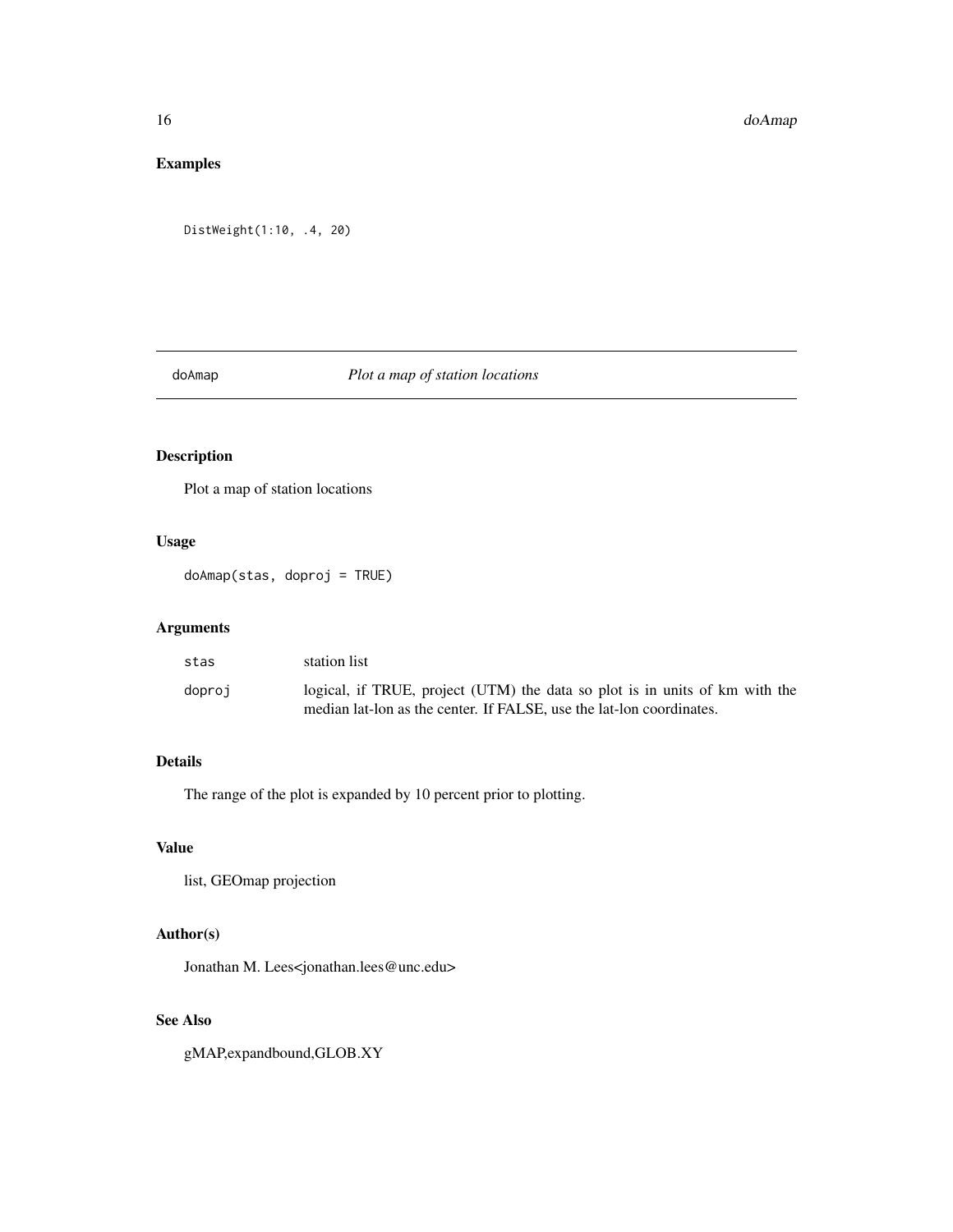#### <span id="page-16-0"></span>DoRLocate 2012 17

### Examples

```
## Not run:
 fsta = "/Users/lees/Site/CHAC/staLLZ.txt"
stas = scan(file=fsta,what=list(name="", lat=0, lon=0, z=0))
stas$z = stas$z/1000
doAmap(stas, doproj = TRUE)
## End(Not run)
```
#### DoRLocate *Locate a set of picks in native R format*

### Description

This is a script to apply Vlocate. After picking arrival times on several earthquake events and saving them with swig, the saved files can be located sequentially with this wrapper function.

#### Usage

```
DoRLocate(LF, stas, vel, params=list(distwt = 100,
          lambdareg=20,
         REG = TRUE,WTS = TRUE,STOPPING = TRUE,
          tolx = 0.005,
         toly = 0.005,tolz = 0.01, RESMAX = c(4,5),
maxITER = c(7, 5, 7, 4)))
DoUWLocate(LF, stas, vel, params=list(distwt = 100,
          lambdareg=20,
         REG = TRUE,WTS = TRUE,STOPPING = TRUE,
          tolx = 0.005,
          toly = 0.005,tolz = 0.01)
```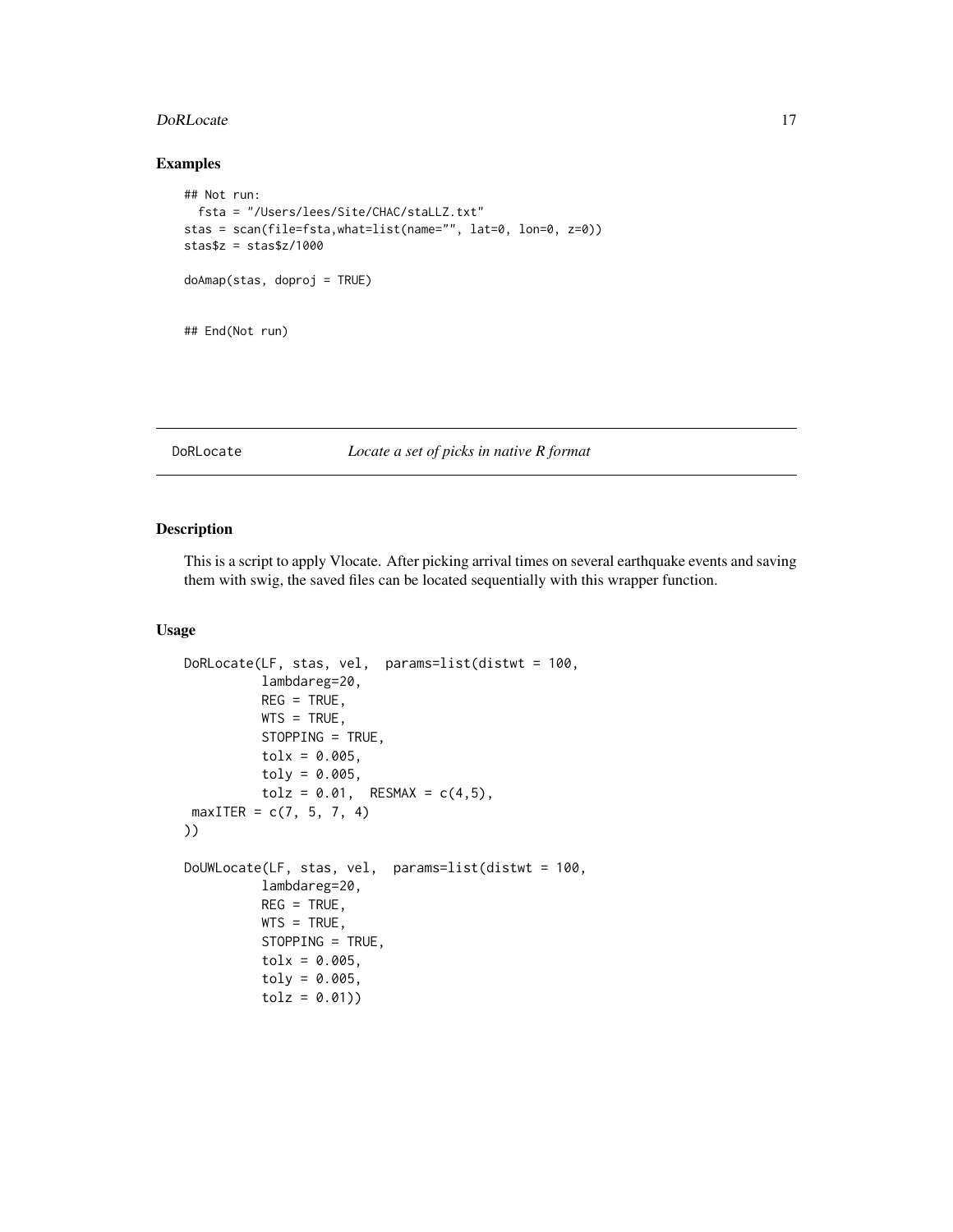#### Arguments

| -l F   | List of file location to read (output of list.files)                    |
|--------|-------------------------------------------------------------------------|
| stas   | list, station location: name, lat, lon, z (and correction if available) |
| vel    | list, velocity structure                                                |
| params | list, parameters for Vlocate function                                   |

### Details

Use swig and viewCHAC to pick P and S-wave arrivals, mostly via the PickWin button. After an event has been saved to disk in a native R format (suffix RDATA), these can be loaded and located. The UW version is for files already picked and in the ascii-text UW-pickfile format.

#### Value

list of earthquake location and error ellipsoids.

#### Author(s)

Jonathan M. Lees<jonathan.lees@unc.edu>

#### See Also

Vlocate

```
## Not run:
########## read in list of pick data
LF = list.files(path="./Detail_picks", pat="RDATA", full=TRUE)
### read in station location file
fsta = "/home/lees/Site/CHAC/staLLZ.txt"
stas = scan(file=fsta,what=list(name="", lat=0, lon=0, z=0))
stas$z = stas$z/1000
############ set the velocity (this vel is for a geothermal field in Califormia)
data(VELMOD1D)
vel= VELMOD1D
############# calculate the locations: (use default values)
KAM = DoRLocate(LF, stas, vel)
############ Done with earthquake locations....next pull data out of list
N = length(KAM)
```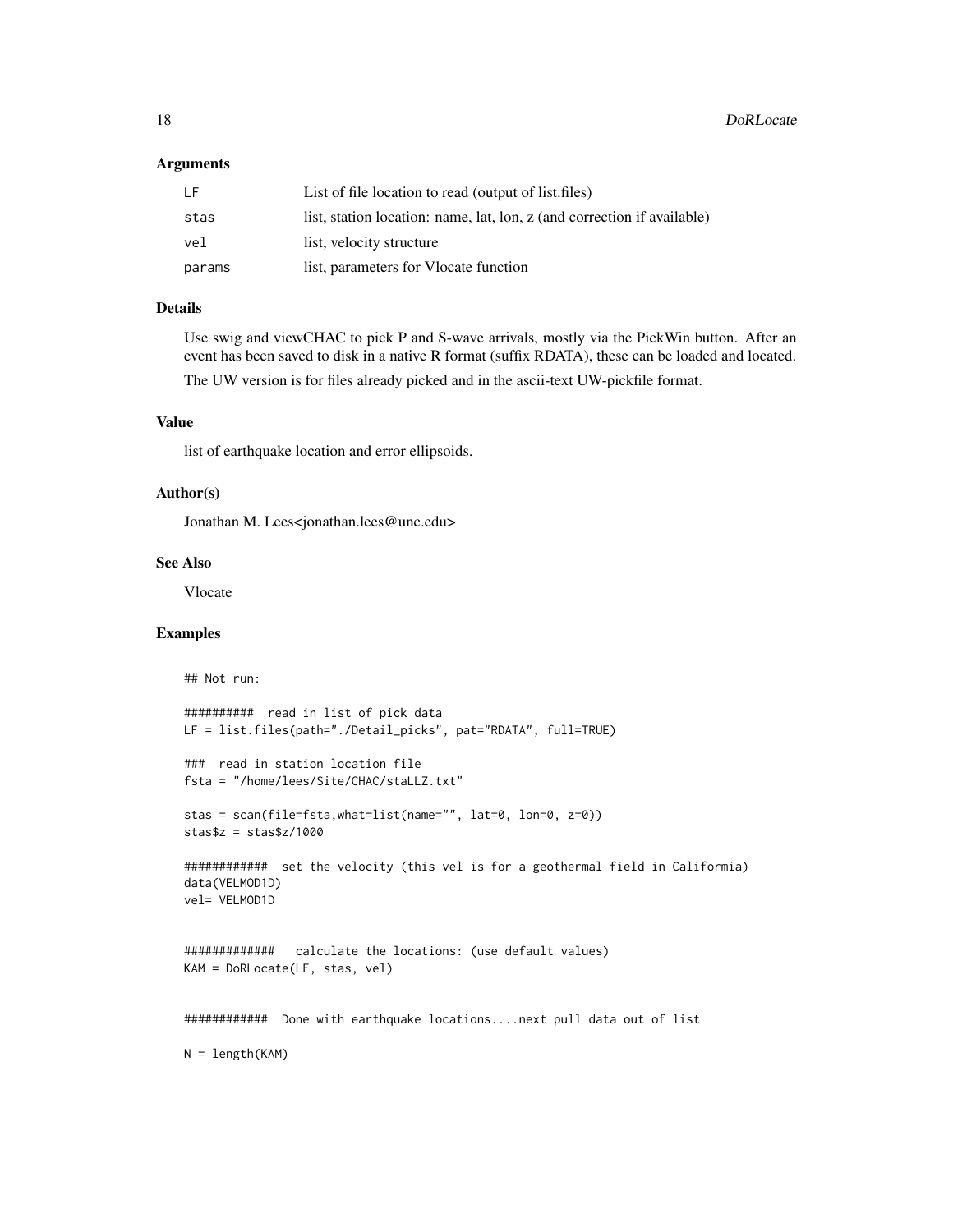```
H = list(lat=vector(length=N), lon=vector(length=N),
  z=vector(length=N), date=vector(length=N) , gap=vector(length=N),
herr =vector(length=N),
 zerr=vector(length=N),
  qual=vector(length=N))
for(i in 1:length(KAM))
  {
   zip = KAM[[i]]
   H$lat[i] = zip$EQ$lat
   H$lon[i] = zip$EQ$lon
   H$z[i] = zip$EQ$z
   H$date[i] = dateStamp(zip$EQ$Time)
   H$gap[i] = zip$ERR$gap
   H$herr[i] = zip$ERR$herr
   H$zerr[i] = zip$ERR$sterrz
   H$qual[i] = paste(zip$ERR$Q1, zip$ERR$Q2, sep="")
  }
data.frame(H)
MLAT = median(stas$lat)
MLON = median(stas$lon)
proj = GEOmap::setPROJ(type=2, LAT0=MLAT, LON0=MLON)
staxy = GEOmap::GLOB.XY(stas$lat, stas$lon, proj)
zq = GEOmap::GLOB.XY(H$lat, H$lon, proj)
plot(c(staxy$x, zq$x) , c(staxy$y, zq$y), type='n', xlab="E, km",
ylab="N, km", asp=1)
points(staxy, pch=6, col='red')
points(zq, pch=8, col='blue')
XYerror.bars(zq$x, zq$y, zq$y-H$herr/2, zq$y+H$herr/2, zq$x-H$herr/2, zq$x+H$herr/2,
             pch = 1, col =1, barw = 0.05, add = TRUE )
############# or: plot 95 percent confidence bounds
for(i in 1:length(KAM))
{
```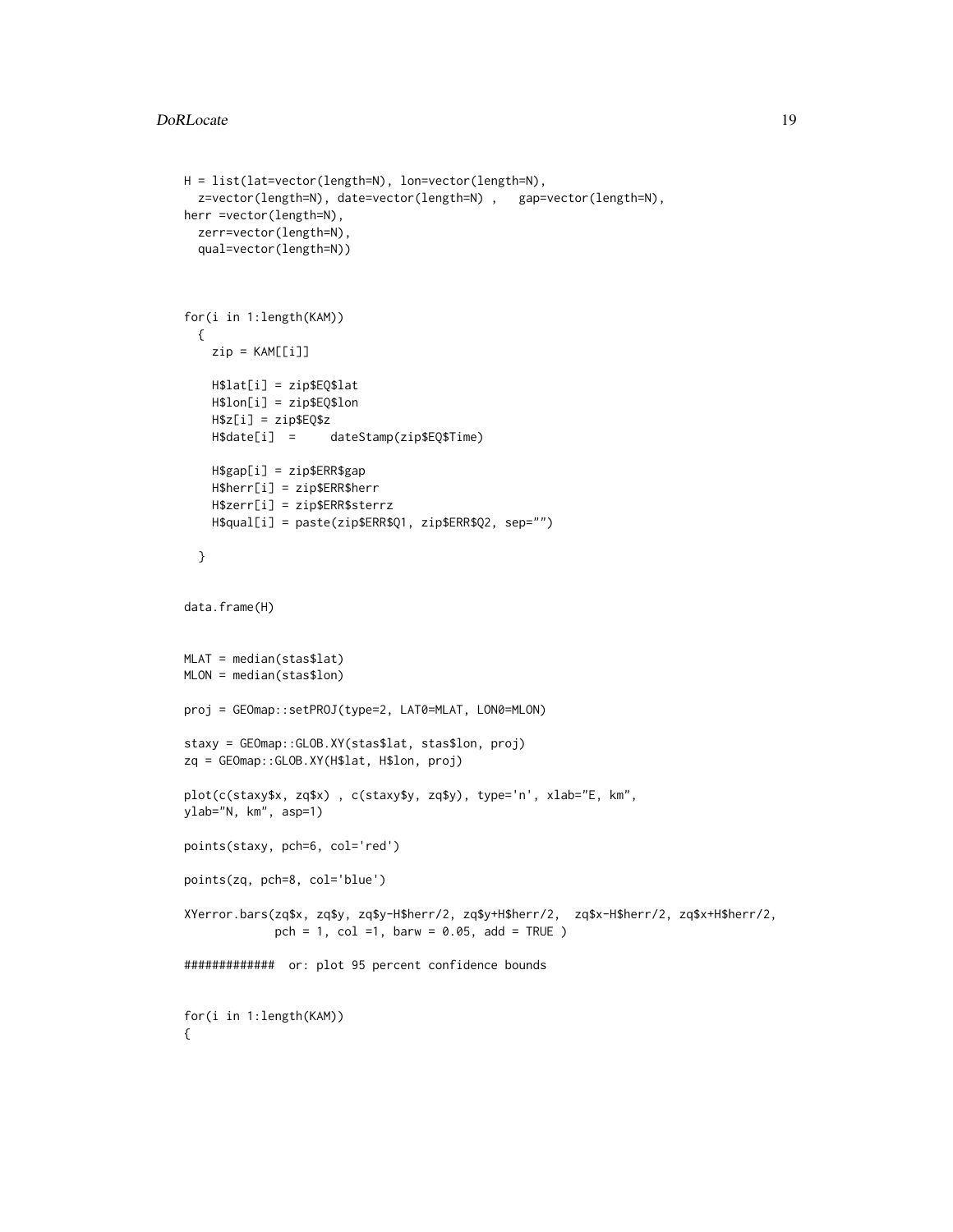```
20 eqlipse
```

```
zip = KAM[[i]]KOV = zip$ERR$cov[2:4, 2:4]
    eqlipse(zq$x[i], zq$y[i] , KOV, wcols = c(1,2) , dof=zip$ERR$ndf, border="blue" )
}
######################################
###################################### UW format data
######################################
setwd("/home/lees/Progs/R_stuff/EARTHQUAKE")
stafile = "coso_sta.LLZ"
staf = stafile
stas = setstas(stafile )
pdir = "/home/lees/Progs/R_stuff/EARTHQUAKE/pfiles"
LF = list.files(path=pdir, pattern="p$", full.names=TRUE )
KAM = DoUWLocate(LF, stas, vel)
```
## End(Not run)

eqlipse *Error Elipse for Hypocenter Location*

### Description

Error Elipse for Hypocenter Location

### Usage

```
eqlipse(x, y, cov, wcols = c(1, 2), dof = 2, pct=0.05, ...)
```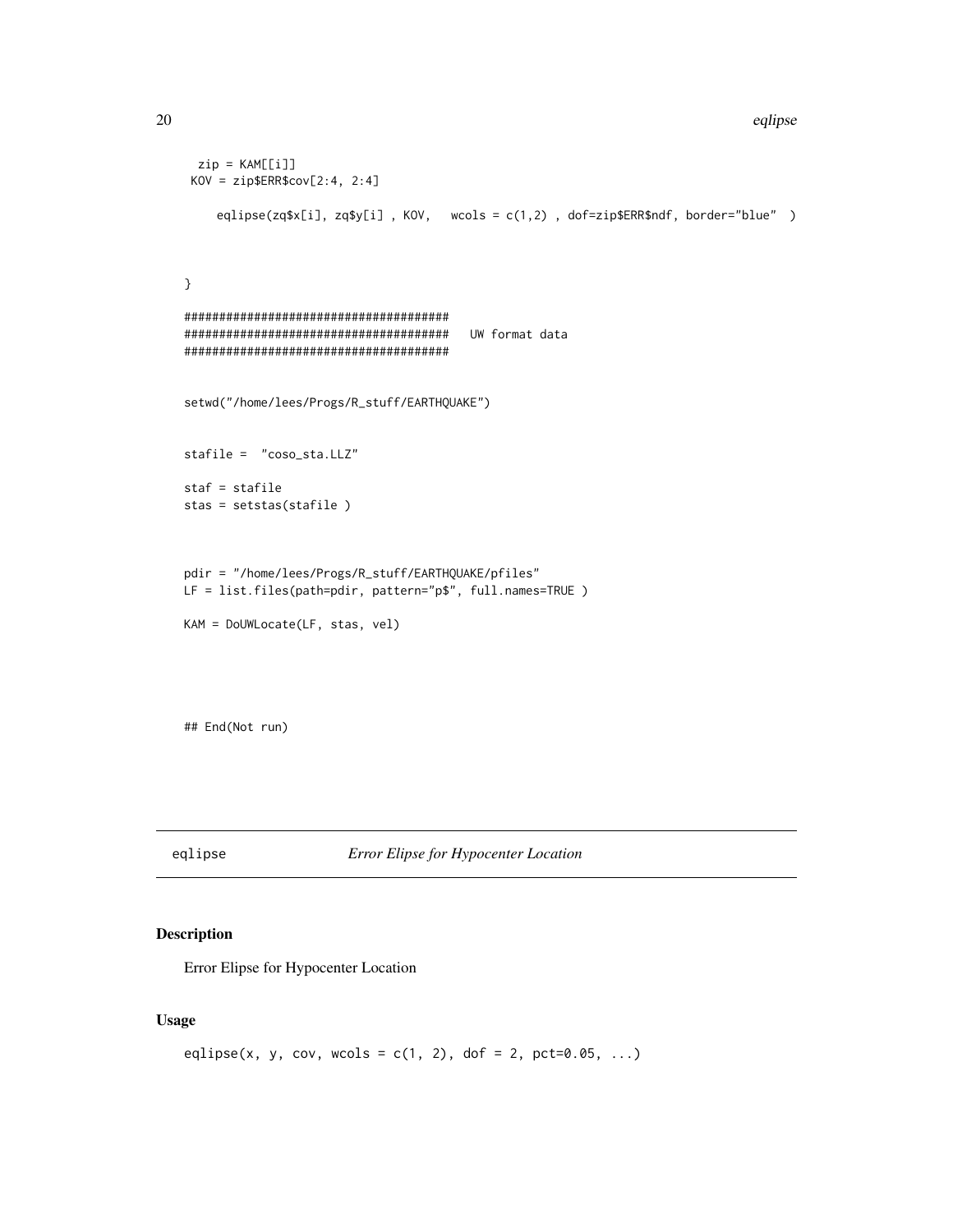#### eqlipse 21

### Arguments

| $\mathsf{x}$ | X-location for drawing                                   |
|--------------|----------------------------------------------------------|
|              | Y-location for drawing                                   |
| COV          | matrix, 3 by 3 Covariance matrix                         |
| wcols        | vector, which columns to extract from cov, see details.  |
| dof          | Degrees of Freedom for 95 percent confidence             |
| pct          | Percent used for 2-sided confidence bounds, default=0.05 |
|              | graphical parameters, par                                |

#### Details

The 3 by 3 matrix is supplied and a 2 by 2 matrix is subtracted depending on which components are being drawn. For X-Y projections, use wcols= $c(1,2)$ . For vertical cross sections, rotate the cov matrix and then extract the columns.

### Value

Side effects, graphical

#### Author(s)

Jonathan M. Lees<jonathan.lees@unc.edu>

#### See Also

eqwrapup

```
## Not run:
library(RSEIS)
data(GH)
data(wu_coso.vel)
vel = wu_coso.vel
gpf = GH$pickfile
```

```
w1 = which(gpf$STAS$phase=="P" | gpf$STAS$phase=="S" )
```

```
N = length(w1)
```

```
Ldat = list(
    name = gpf$STAS$name[w1],
     sec = gpf$STAS$sec[w1],
     phase = gpf$STAS$phase[w1],
     lat=gpf$STAS$lat[w1],
     lon = gpf$STAS$lon[w1],
     z = gpf$STAS$z[w1],
```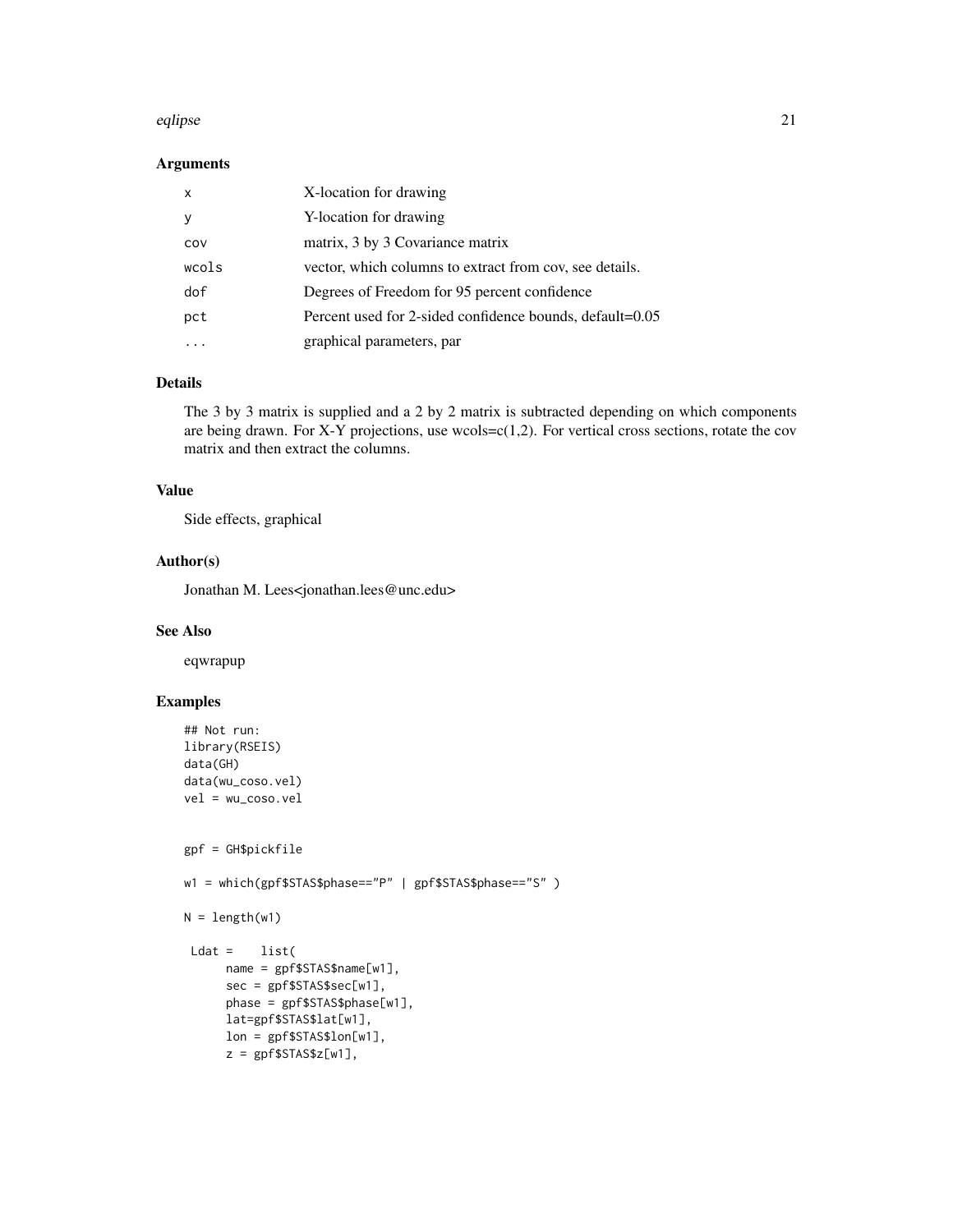```
err= gpf$STAS$err[w1],
      yr = rep(gpf$LOC$yr , times=N),
      jd = rep(gpf$LOC$jd, times=N),
     mo = rep(gpf$LOC$mo, times=N),
      dom = rep(gpf$LOC$dom, times=N),
      hr =rep( gpf$LOC$hr, times=N),
     mi = rep(gpf$LOC$mi, times=N) )
EQ = GH$pickfile$LOC
EQ$t = EQ$sec
kuality = eqwrapup(Ldat, EQ, vel, distwt = 20, verbose = TRUE )
 MLAT = median(Ldat$lat)
 MLON = median(Ldat$lon)
  proj = GEOmap::setPROJ(type=2, LAT0=MLAT, LON0=MLON)
  XYSTAS = GEOmap::GLOB.XY(Ldat$lat, Ldat$lon , proj)
 eqxy = GEOmap::GLOB.XY(EQ$lat, EQ$lon, proj)
plot(range(c(XYSTAS$x, eqxy$x)), range(c(XYSTAS$y, eqxy$y)), type='n', asp=1, xlab="km", ylab="km" )
points(XYSTAS$x, XYSTAS$y, pch=6)
points(eqxy$x, eqxy$y, pch=8, col='red')
KOV = kuality$cov[2:4, 2:4]
eqlipse(eqxy$x, eqxy$y , KOV, wcols = c(1,2) , dof=kuality$ndf, border="blue" )
## End(Not run)
```
eqwrapup *Earthquake Wrap Uo*

#### Description

Calculate error and summary information on earthquake location.

#### Usage

```
eqwrapup(Ldat, EQ, vel, distwt=20, lambdareg = 0.0, verbose=FALSE)
```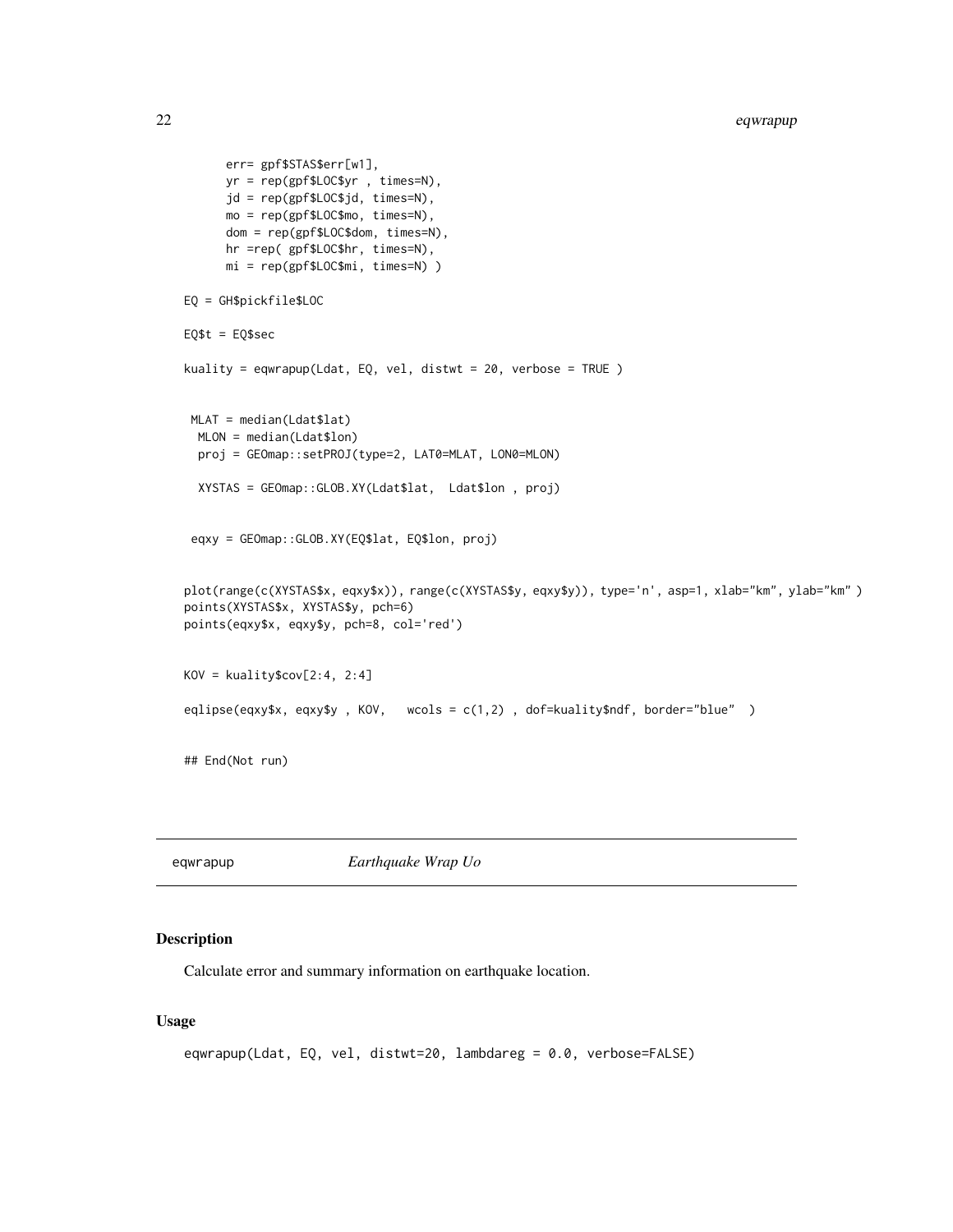#### eqwrapup 23

### Arguments

| Ldat      | List of station arrival times, lat-lon, and uncertainty |
|-----------|---------------------------------------------------------|
| EQ        | List of earthquake location: Lat-Lon-z-t                |
| vel       | velocity model                                          |
| distwt    | distance weight, default=20                             |
| lambdareg | numeric, regularization parameter (default=0)           |
| verbose   | logical, TRUE=print information to screen               |

### Details

Earthquakes are located with a generalized inverse (SVD). covariance matrix is extracted and 95% confidence bounds are calculated. Quality factors Q1 and Q1 estimate the quality iof the location based on the gap, minimum distance and rms.

### Value

| List    |                                                     |
|---------|-----------------------------------------------------|
| rms     | Root Mean Square Residual                           |
| meanres | Mean Residual                                       |
| sdres   | Standard Dev of residuals                           |
| sdmean  | Standard error of mean residual                     |
| sswres  | Sum squared weighted residuals                      |
| ndf     | Number of Degrees of Freedom                        |
| sterrx  | km, error in X (East-West)                          |
| sterry  | km, error in Y (North-South)                        |
| sterrz  | km, error in Z, (depth)                             |
| sterrt  | s, Delta-time                                       |
| COV     | covariance matrix (used for error ellipsoids)       |
| lam     | lambda                                              |
| gap     | Spatial gap (max subtended angle)                   |
| herr    | Horizontal error                                    |
| distmin | Minimum distance to epicenter                       |
| Q1      | Quality Factor based on Gap and RMS                 |
| Q2      | Quality factor based on RMS, depth and min-Distance |

### Note

The Damping parameter (lambda) is set to zero. In the UW lquake program, lambda is set to 0.02.

### Author(s)

Jonathan M. Lees<jonathan.lees@unc.edu>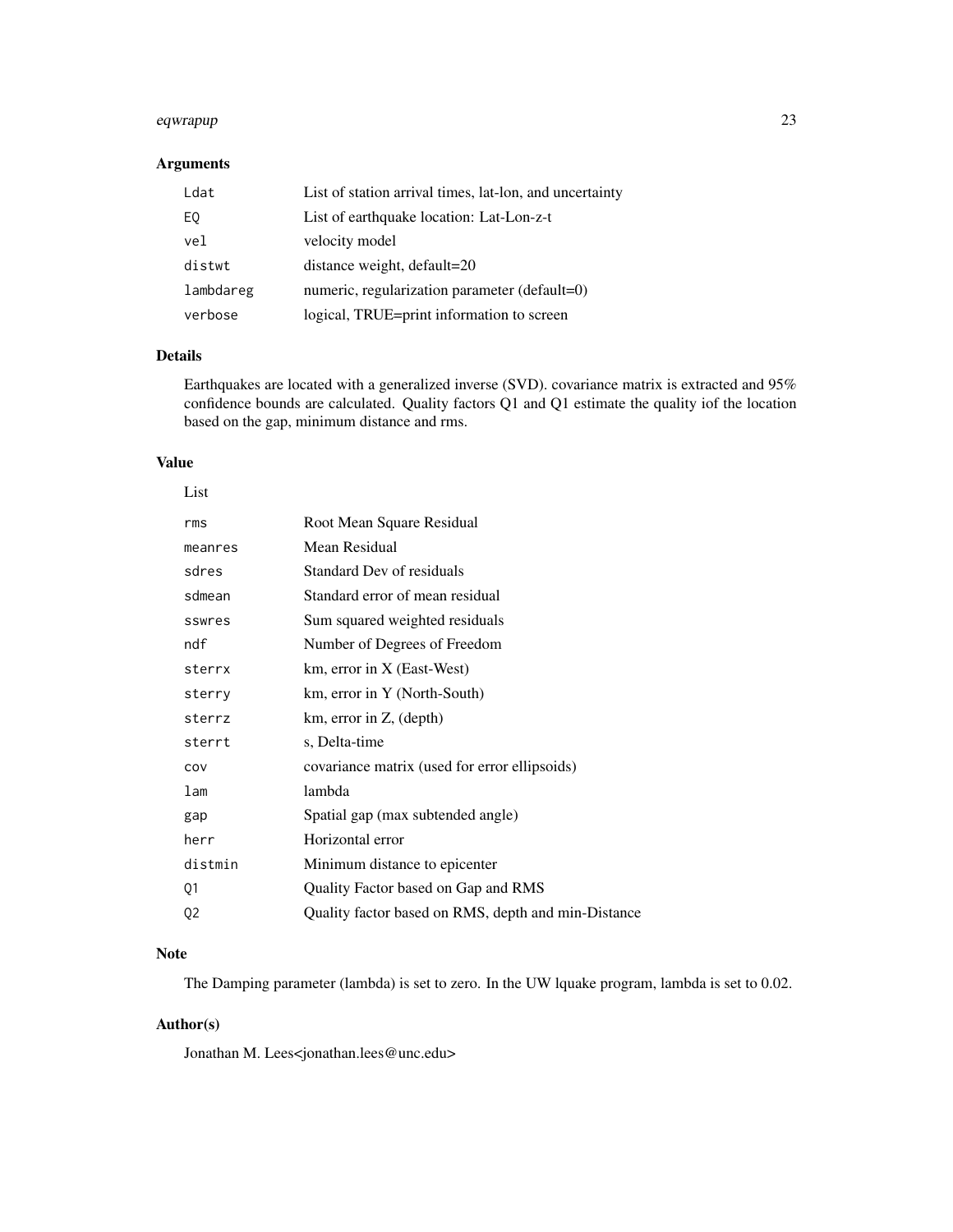### <span id="page-23-0"></span>See Also

Klocate, Glocate, getGAP

```
## Not run:
library(RSEIS)
data(GH)
data(wu_coso.vel)
vel = wu_coso.vel
gpf = GH$pickfile
w1 = which(gpf$STAS$phase=="P" | gpf$STAS$phase=="S" )
N = length(w1)Ldat = list(
     name = gpf$STAS$name[w1],
      sec = gpf$STAS$sec[w1],
      phase = gpf$STAS$phase[w1],
      lat=gpf$STAS$lat[w1],
      lon = gpf$STAS$lon[w1],
      z = gpf$STAS$z[w1],
      err= gpf$STAS$err[w1],
      yr = rep(gpf$LOC$yr , times=N),
      jd = rep(gpf$LOC$jd, times=N),
     mo = rep(gpf$LOC$mo, times=N),
      dom = rep(gpf$LOC$dom, times=N),
      hr =rep( gpf$LOC$hr, times=N),
     mi = rep(gpf$LOC$mi, times=N) )
EQ = GH$pickfile$LOC
EQ$t = EQ$sec
kuality = eqwrapup(Ldat, EQ, vel, distwt = 20, verbose = TRUE )
names(kuality)
## End(Not run)
```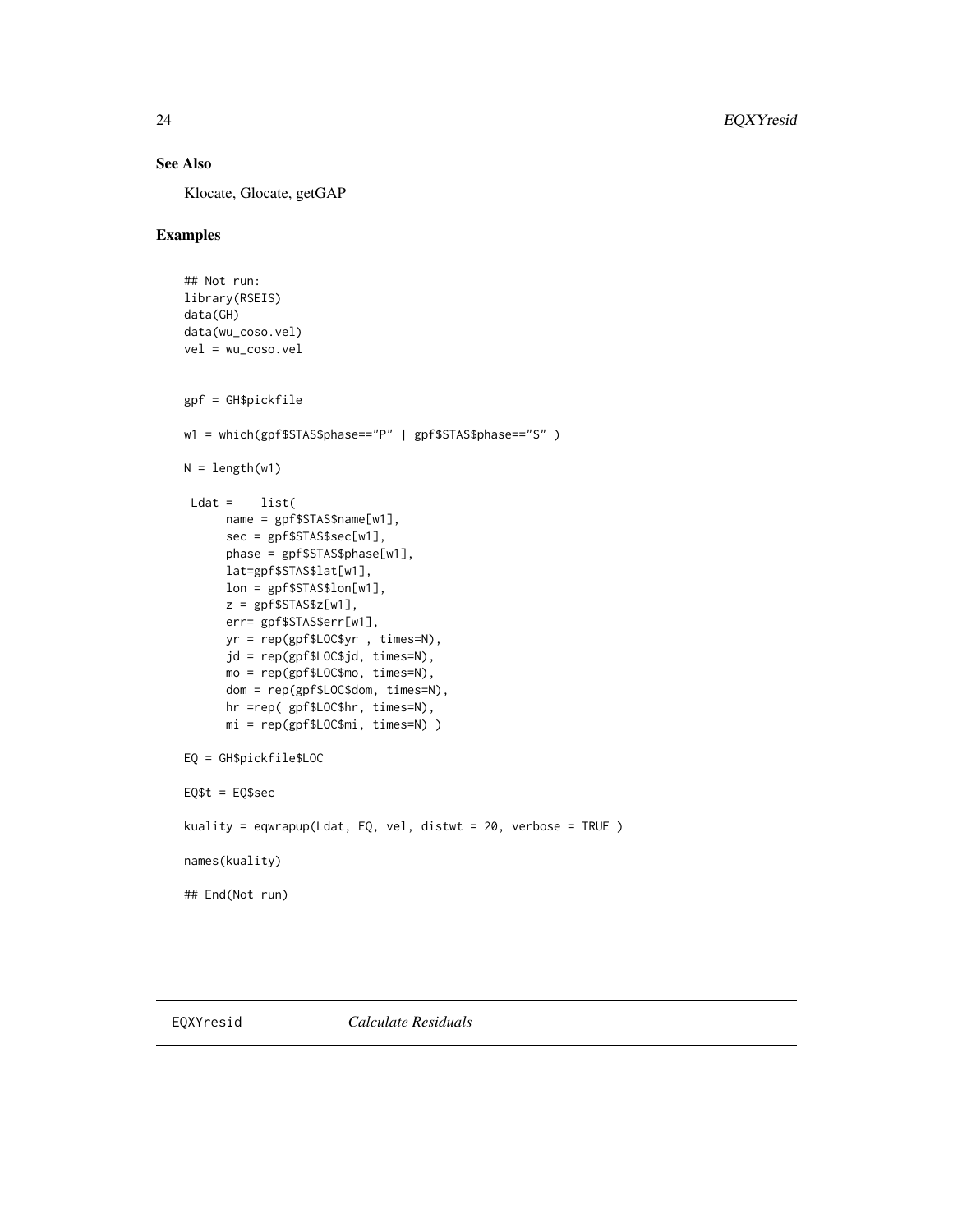### EQXYresid 25

#### Description

given an earthquake hypocenter and a list of station information, retrieve the station residuals.

#### Usage

```
EQXYresid(XY, vel = list(), h1 = c(0, 0, 0, 0), PLOT = FALSE)
```
#### Arguments

| XΥ   | matrix of station location and arrival times. |
|------|-----------------------------------------------|
| vel  | list, RSEIS velocity model                    |
| h1   | hypocenter location, $c(x,y,z,t)$             |
| PLOT | logical, TRUE=plot the residuals              |

#### Details

The XY mtrix is in cartesian coordinates, i.e. it has been projected into units of km. Only 1D velocity models are used at this time. Only residuals of P and S wave arrivals are estimated.

### Value

vector, right hand side of the least squares problem.

#### Author(s)

Jonathan M. Lees<jonathan.lees@unc.edu>

#### See Also

travel.time1D,UPdateEQLOC

```
## Not run:
XY = GEOmap::GLOB.XY(pstas$lat, pstas$lon, proj)
   elcor = rep(0, length(pstas$lat))
   DZ = pstars$z - mean(stas$z)elcor[pstas$phase=="P"] = DZ[pstas$phase=="P"]/v$vp[1]
   elcor[pstas$phase=="S"] = DZ[pstas$phase=="S"]/v$vs[1]
   XY$cor = elcor
   XY$phase = pstas$phase
   XY$sec = pstas$sec
   eqXY = GEOmap::GLOB.XY(sol[1], sol[2], proj)
   res = EQXYresid(XY, vel=v , h1=c(eqXY$x, eqXY$y, sol[2],sol[4]) , PLOT=FALSE)
```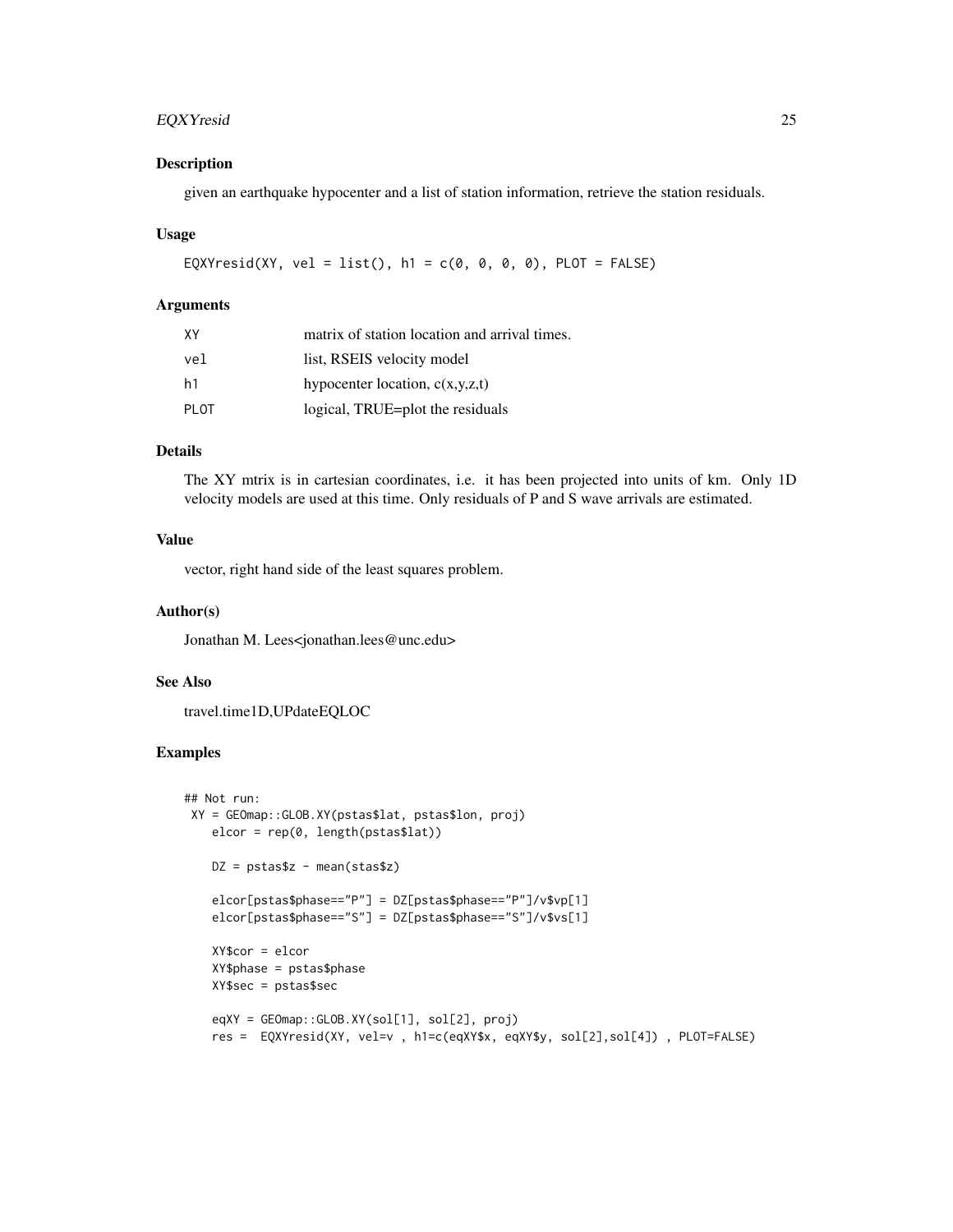<span id="page-25-0"></span>26 euler\_passive

## End(Not run)

euler\_passive *Euler Rotation Angles*

### Description

Given three angles return rotation matrix.

### Usage

euler\_passive(phi, theta, psi)

### Arguments

| phi   | angle with x-axis |
|-------|-------------------|
| theta | angle with y-axis |
| psi   | angle with z-axis |

### Details

Code borrowed from cpp code in package cda. used in rgl.ellipsoid.

### Value

3 by 3 rotation matrix.

### Author(s)

Jonathan M. Lees<jonathan.lees@unc.edu>, Baptiste Auguie<baptiste.auguie@gmail.com>

### See Also

rgl.ellipsoid

```
options(rgl.useNULL = TRUE)
phi=30*pi/180 ; theta= 20*pi/180; psi = 6*pi/180
rr = euler_passive(phi,theta,psi)
```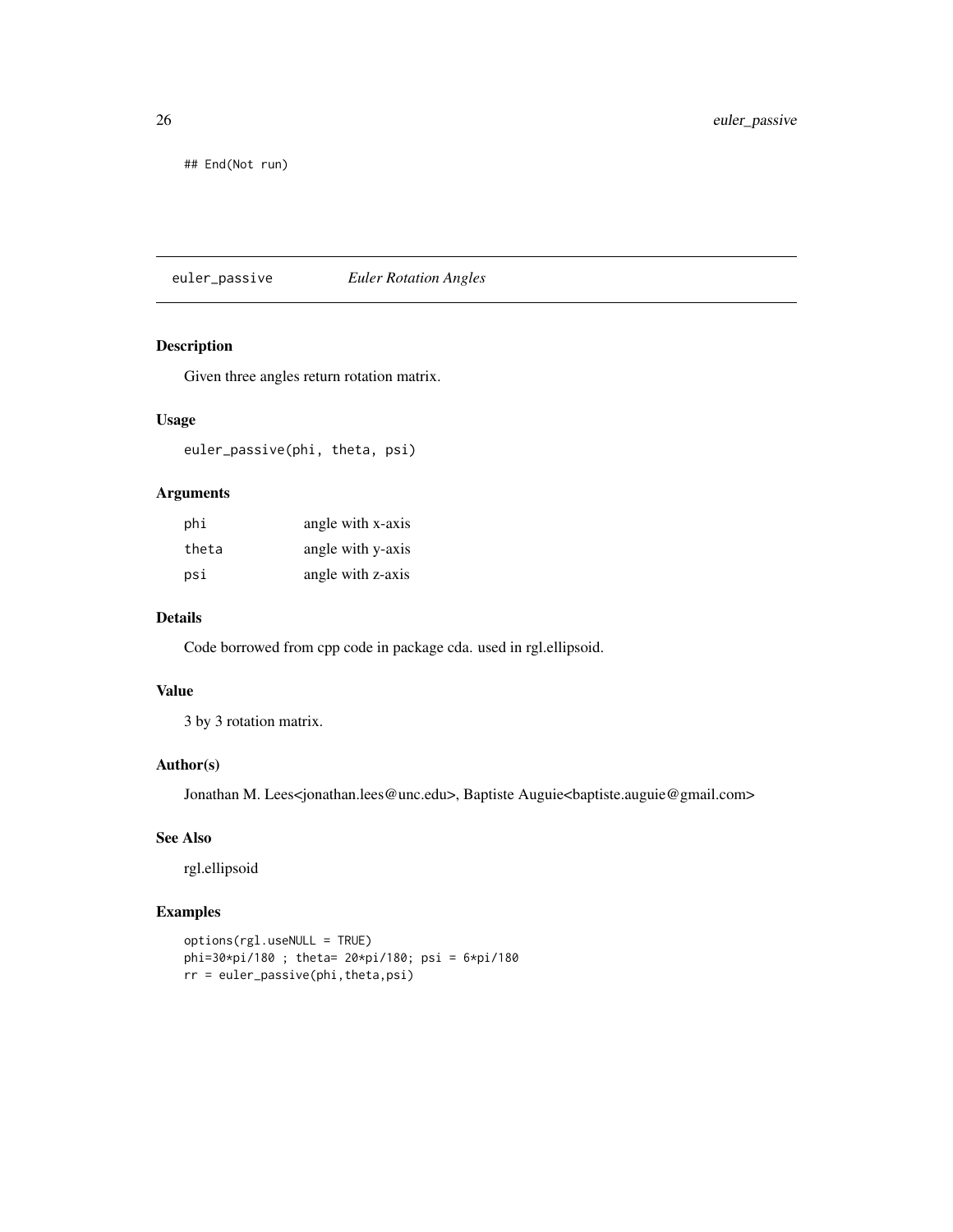<span id="page-26-0"></span>

Given a covariance matrix calculated with Vlocate, extract euler's angles for plotting in rgl

### Usage

getEulers(R)

### Arguments

R covarince matrix

### Details

Extract the euler angles for plotting an ellipsoid. psi about X-axis, theta about Y axis, phi about Z-axis.

### Value

vector, phi theta psi

### Note

Used in conjunction with ROTcovQUAKE

### Author(s)

Jonathan M. Lees<jonathan.lees@unc.edu>

### See Also

ROTcovQUAKE

#### Examples

options(rgl.useNULL = TRUE)  $R = matrix( runif(9), ncol=3)$ 

getEulers(R)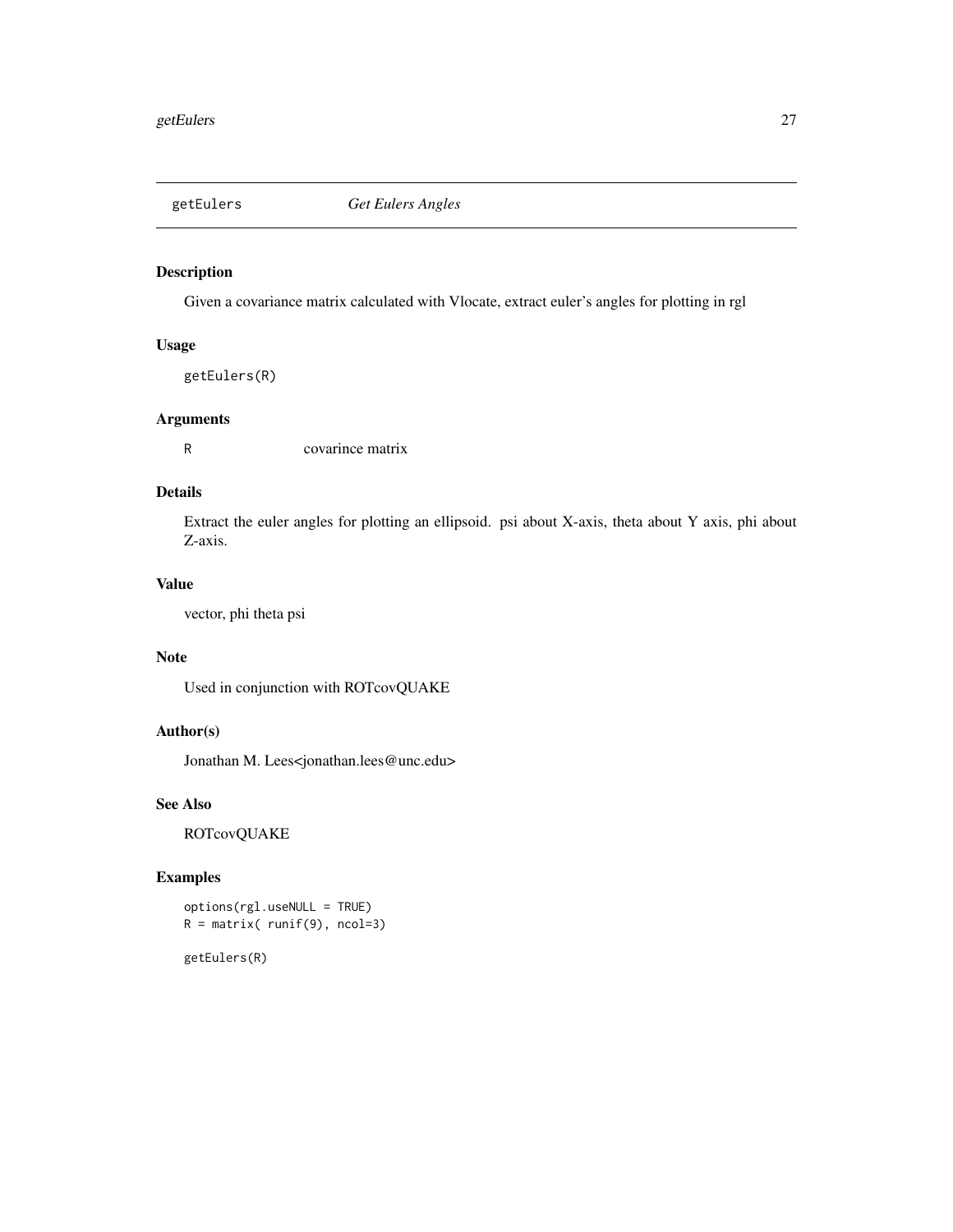<span id="page-27-0"></span>

Given an earthquake and a set of stations, return the maximum angle subtended between adjacent stations relative to the epicenter.

### Usage

getGAP(EQ, Ldat, PLOT = FALSE)

#### Arguments

| EQ          | List, Earthequake location, elements (lat, lon) must be present |
|-------------|-----------------------------------------------------------------|
| Ldat        | List, station information, (lat, lon) must be present           |
| <b>PLOT</b> | logical, plot the stations and show the gap                     |

### Details

Theangles are calculated in cartesian coordinates with the epicenter at the origin using a UTM projection.

#### Value

numeric, gap in degrees

### Author(s)

Jonathan M. Lees<jonathan.lees@unc.edu>

#### See Also

eqwrapup

```
set.seed(0)
N = 10snames = paste(sep="", "A", as.character(1:N))
stas = list(name=snames, lat=runif(N, 35.9823, 36.1414), lon=runif(N, -118.0031, -117.6213))
NEQ = 3WEQ = list(lat=runif(NEQ, 35.9823, 36.1414), lon=runif(NEQ, -118.0031, -117.6213))
```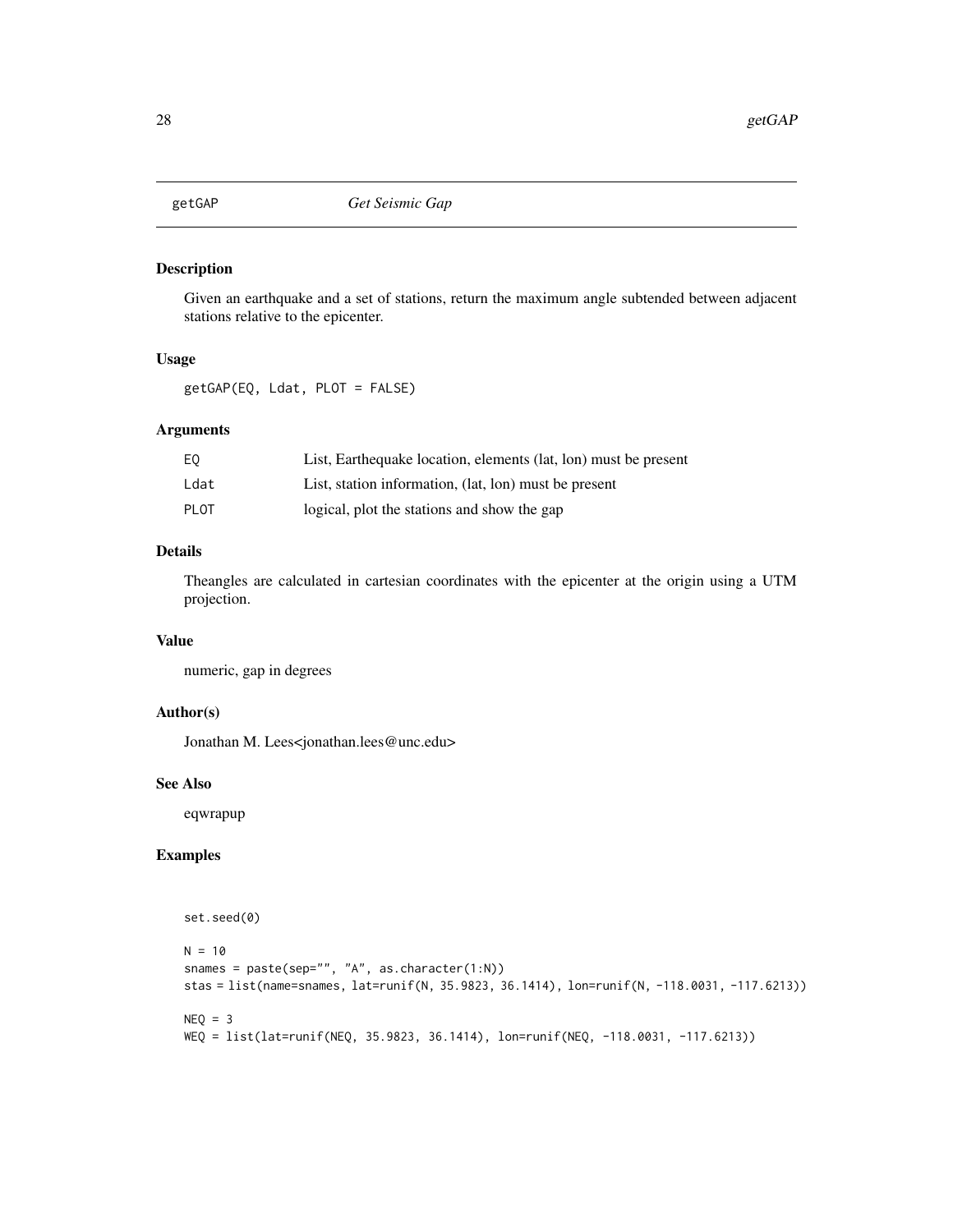### <span id="page-28-0"></span>GETpsTT 29

```
MLAT = median(stas$lat)
 MLON = median(stas$lon)
 proj = GEOmap::setPROJ(type=2, LAT0=MLAT, LON0=MLON)
  XYSTAS = GEOmap::GLOB.XY(stas$lat, stas$lon , proj)
  eqxy = GEOmap::GLOB.XY(WEQ$lat, WEQ$lon, proj)
plot(range(c(XYSTAS$x, eqxy$x)), range(c(XYSTAS$y, eqxy$y)), type='n', asp=1, xlab="km", ylab="km" )
points(XYSTAS$x, XYSTAS$y, pch=6)
for(i in 1:NEQ)
{
EQ = list(lat=WEQ$lat[i], lon=WEQ$lon[i])
g = getGAP(EQ, stas, PLOT=FALSE)
points(eqxy$x[i], eqxy$y[i], pch=8, col='red')
text(eqxy$x[i], eqxy$y[i], labels=paste("gap=", format(g)), pos=3)
}
```
### GETpsTT *Get Pand S travel times and derivatives*

### Description

Get Pand S travel times and derivatives

#### Usage

```
GETpsTT(phase, eqz = 6, staz = 0, delx = 1, dely = 1, deltadis = 6, vel)
```
### Arguments

| phase    | character vector, phase   |
|----------|---------------------------|
| eqz      | event depth               |
| staz     | station elevation         |
| delx     | km, delta X               |
| dely     | km, delta Y               |
| deltadis | km, distance              |
| vel      | velocity models (P and S) |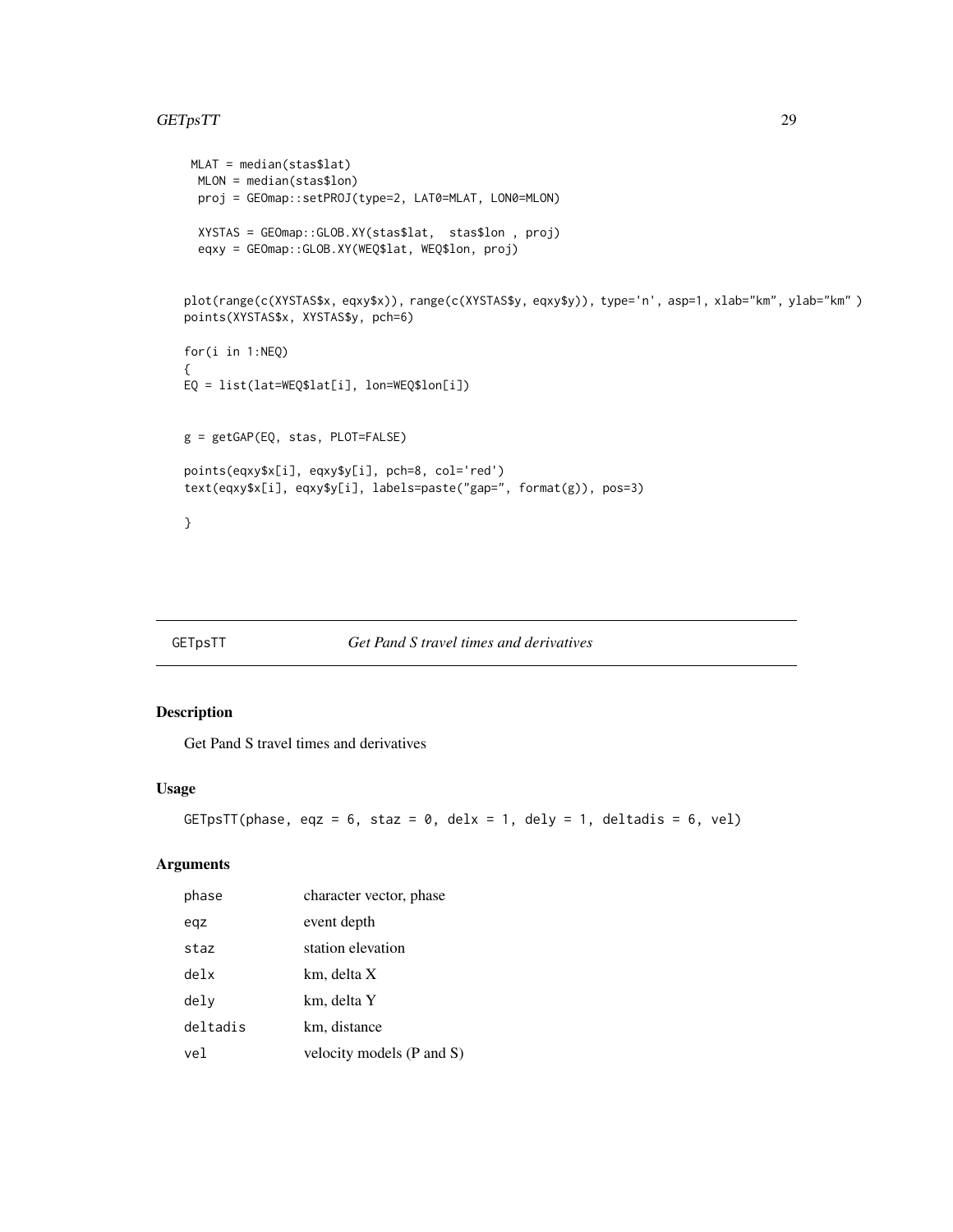### Details

Creates a vector of travel times, and a matrix and derivatives used for inversion.

#### Value

| list:  |                                         |
|--------|-----------------------------------------|
| TT     | travel time vector                      |
| Derivs | matrix of derivatives, dtdx, dtdy, dtdz |

### Author(s)

Jonathan M. Lees<jonathan.lees@unc.edu>

#### See Also

many.time1D

### Examples

```
## Not run:
library(RSEIS)
library(GEOmap)
```
data(GH)

```
data(VELMOD1D)
vel = VELMOD1D
p1 = GH$pickfile$STAS
loc = GH$pickfile$LOC
proj = GEOmap::setPROJ(type = 2, LAT0 =loc$lat, LON0 = loc$lon)
XYsta = GEOmap::GLOB.XY(p1$lat, p1$lon, proj)
XYq = GEOmap::GLOB.XY(loc$lat, loc$lon, proj)
delx = XYq$x-XYsta$x
dely = XYq$y-XYsta$y
dists = sqrt(delx^2+dely^2)
G1 = GETpsTT(p1$phase, eqz=loc$z, staz=0, delx=delx, dely=dely, deltadis=dists , vel)
```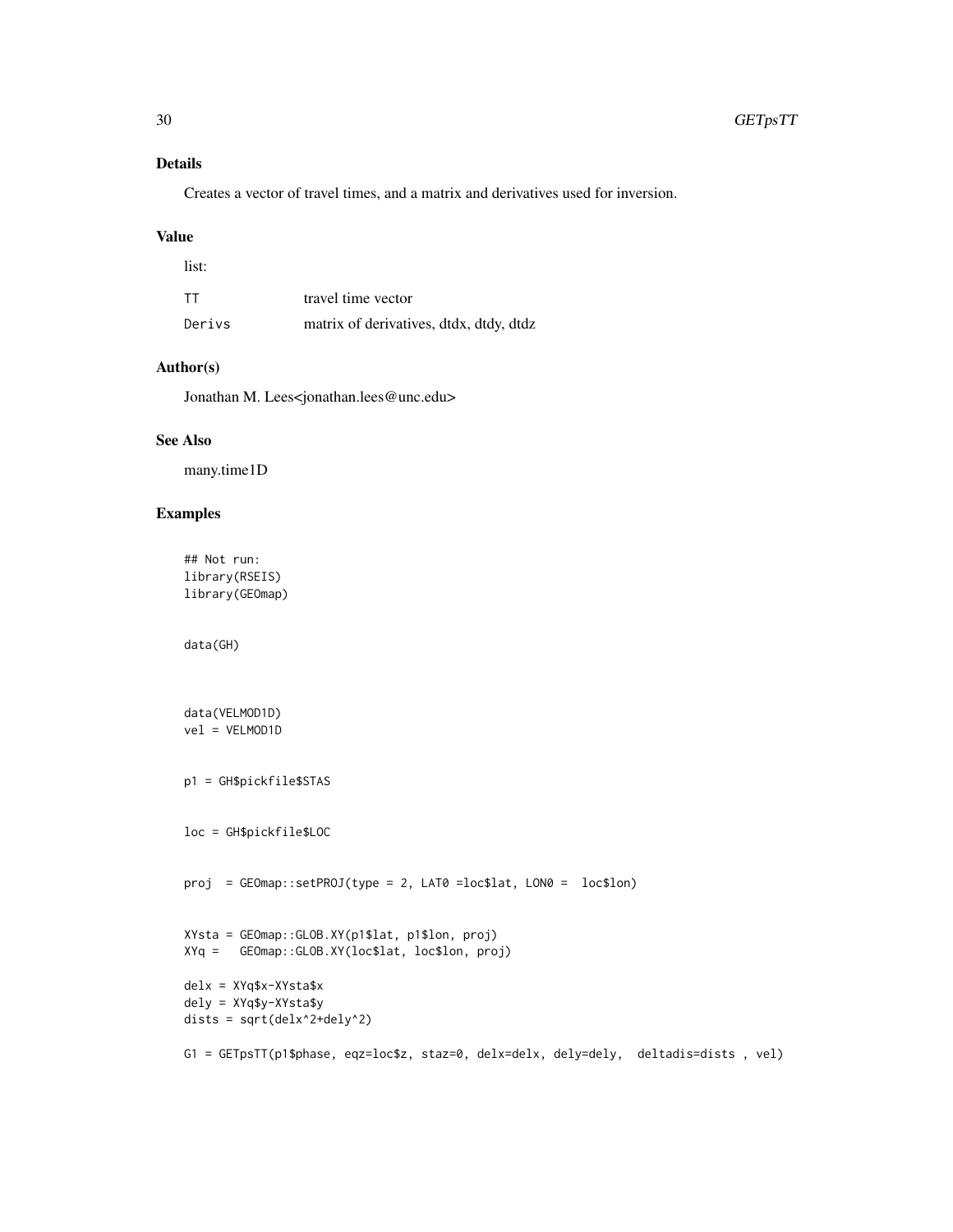### <span id="page-30-0"></span>getregionals 31

## End(Not run)

getregionals *Extract regional events*

### Description

Extract regional events from a hypocenter list (catalog)

#### Usage

```
getregionals(KAT, Mlat, Mlon, rad = 1000, t1 = 1, t2 = 2)
```
### Arguments

| KAT            | catalog list             |
|----------------|--------------------------|
| Mlat           | central latitude         |
| Mlon           | central longitude        |
| rad            | radius (km)              |
| t <sub>1</sub> | start time (julian days) |
| $t$ .          | end time (julian days)   |

### Details

given an earthquake catalog from PDEs, for example, extract the events that are close to a network in a given time frame. The limited data set may be used to help predict arrival times for known hypocenter locations.

#### Value

Catalog

### Author(s)

Jonathan M. Lees<jonathan.lees@unc.edu>

### See Also

Mine.seis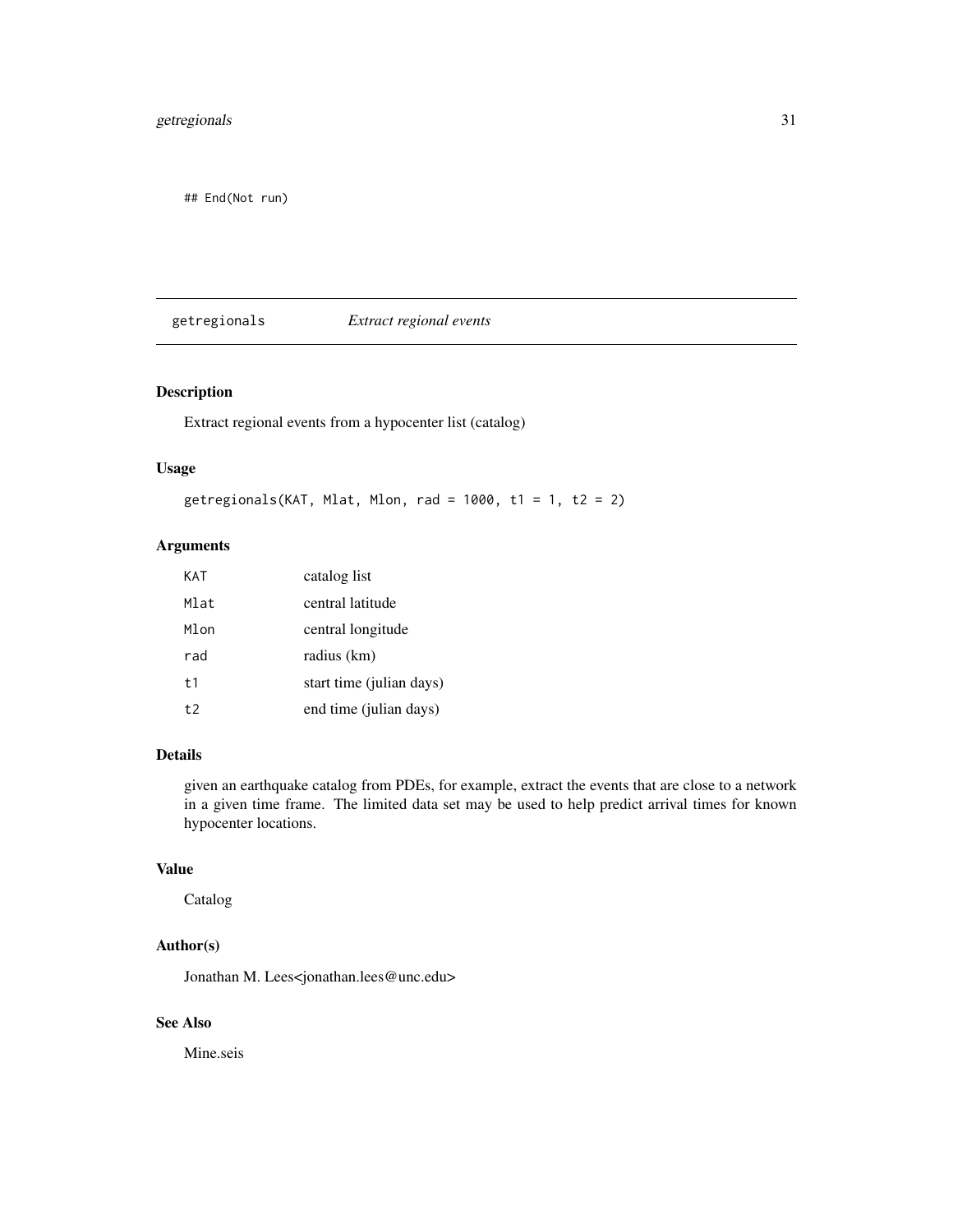### Examples

```
## Not run:
fpde = '/Users/lees/Site/CHAC/pde_catalog_NOV_2011.txt'
ipde = prepPDE(fpde)
Mlat = median(stas$lat)
Mlon = median(stas$lon)
Lt1 = JtimL(upf$LOC)
t1 = Lt1-3/(24*6)t2 = Lt1+3/(24*6)localeqs = getregionals(KAT, Mlat, Mlon, rad=100 , t1=NULL, t2=NULL)
for(i in 1:length(localeqs))
  {
j = localeqs[i]
 at1 = KAT$jsec[j]at2 = at1+20/(24*60)GH = Mine.seis(at1, at2, DBnov , gstas, gcomps, kind=2, Iendian=1, BIGLONG=FALSE)
hord = which(GH$COMPS=="V")
        gret = swig(GH, sel=hord, PADDLAB=buts)
#### save any picks to a file on disc for later use
  }
## End(Not run)
```
getresidTT *Travel time residuals*

#### Description

Given an earthquake location and a set of arrival times, return a vector of residuals.

#### Usage

```
getresidTT(Ldat, EQ, stas, vel)
```
<span id="page-31-0"></span>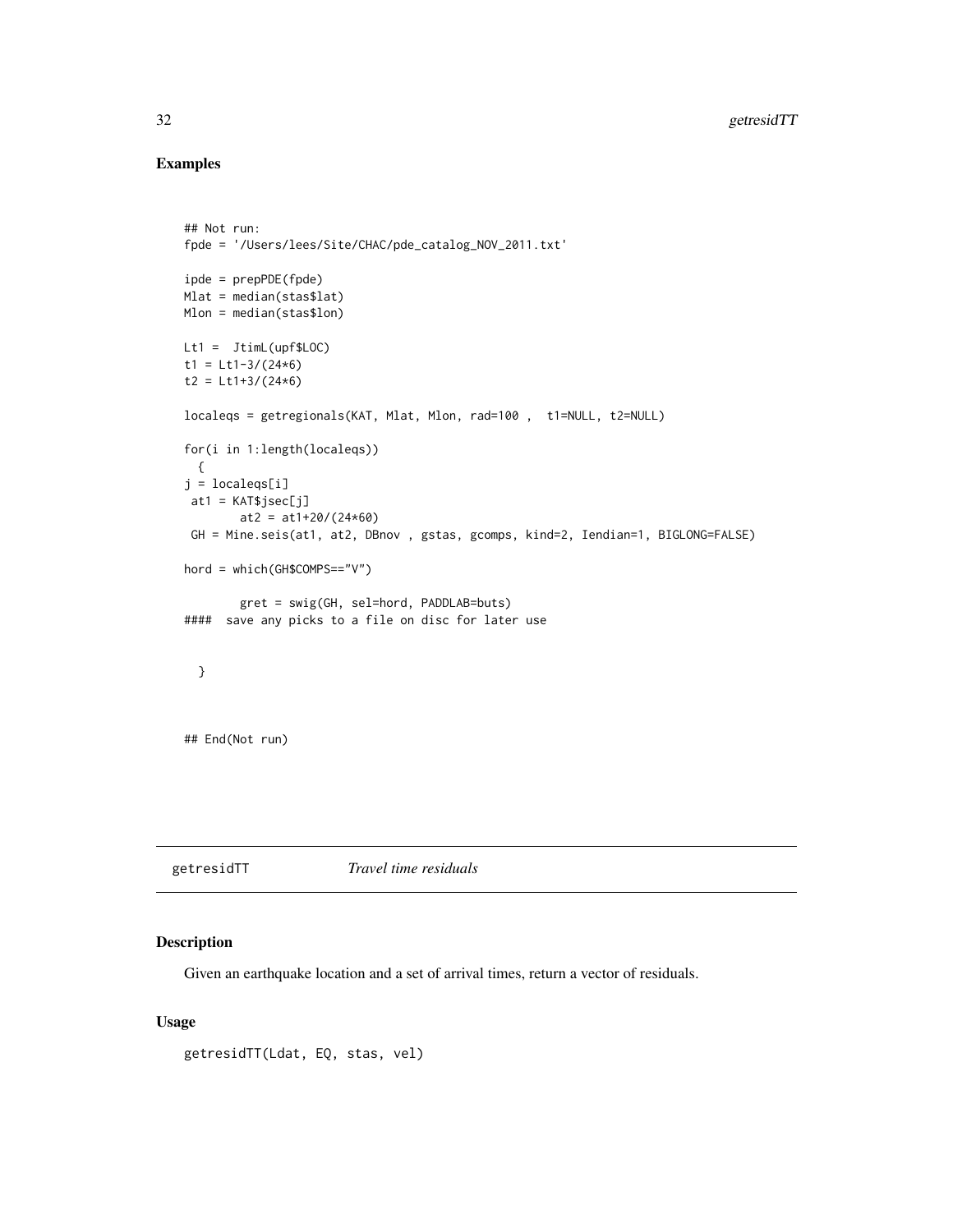### getresidTT 33

### Arguments

| Ldat | List of arrival times                           |
|------|-------------------------------------------------|
| EQ   | List of event location, (lat, lon, z, and time) |
| stas | station location list                           |
| vel  | list, velocity structure                        |

### Details

1D travel time calculation.

#### Value

vector of residuals

#### Author(s)

Jonathan M. Lees<jonathan.lees@unc.edu>

### See Also

travel.time1D

### Examples

## Not run:

```
######### LF is a vector of arrival time files
##### KAM is a set of locations
```

```
load(LF[i])
```

```
zip = LeftjustTime(twpx)
EQ = KAM[[i]]$EQ
ERR = KAM[[i]]$ERR
```

```
LOC = list(yr=EQ$Time$yr, mo=EQ$Time$mo, dom=EQ$Time$dom, hr=EQ$Time$hr,
   mi=EQ$Time$mi, sec=EQ$Time$sec, jd=EQ$Time$jd, lat=EQ$lat, lon=EQ$lon,
   z=EQ$z, mag=NA,gap=ERR$gap,delta=ERR$distmin,rms=ERR$rms,hozerr=ERR$herr )
```

```
resids = getresidTT(zip,LOC, stas , vel)
```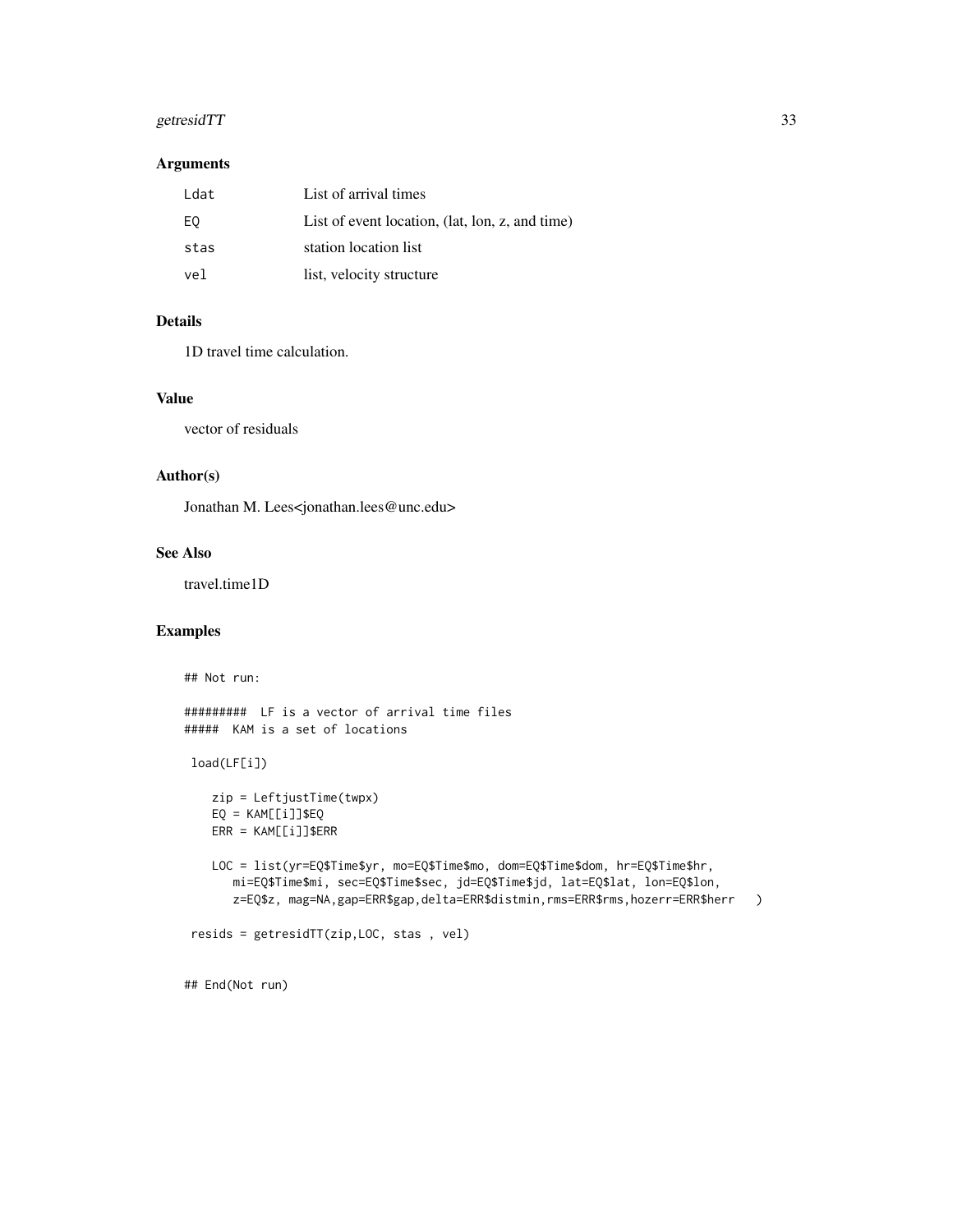<span id="page-33-0"></span>

Extract the lat lon from the pick file.

#### Usage

```
Gfirstguess(Ldat, type = "first")
```
#### Arguments

Ldat

type one of "first", "mean", or "median"

### Details

Either the earliest arrival or the average station is returned. Used internally in the earthquake location program to provide a first guess.

### Value

vector, lat, lon, z and tee

#### Author(s)

Jonathan M. Lees<jonathan.lees@unc.edu>

### See Also

Klocate

### Examples

## Not run:

twpx = latlonz2wpx(twpx, stas)

g1 = Gfirstguess(twpx, type = "first")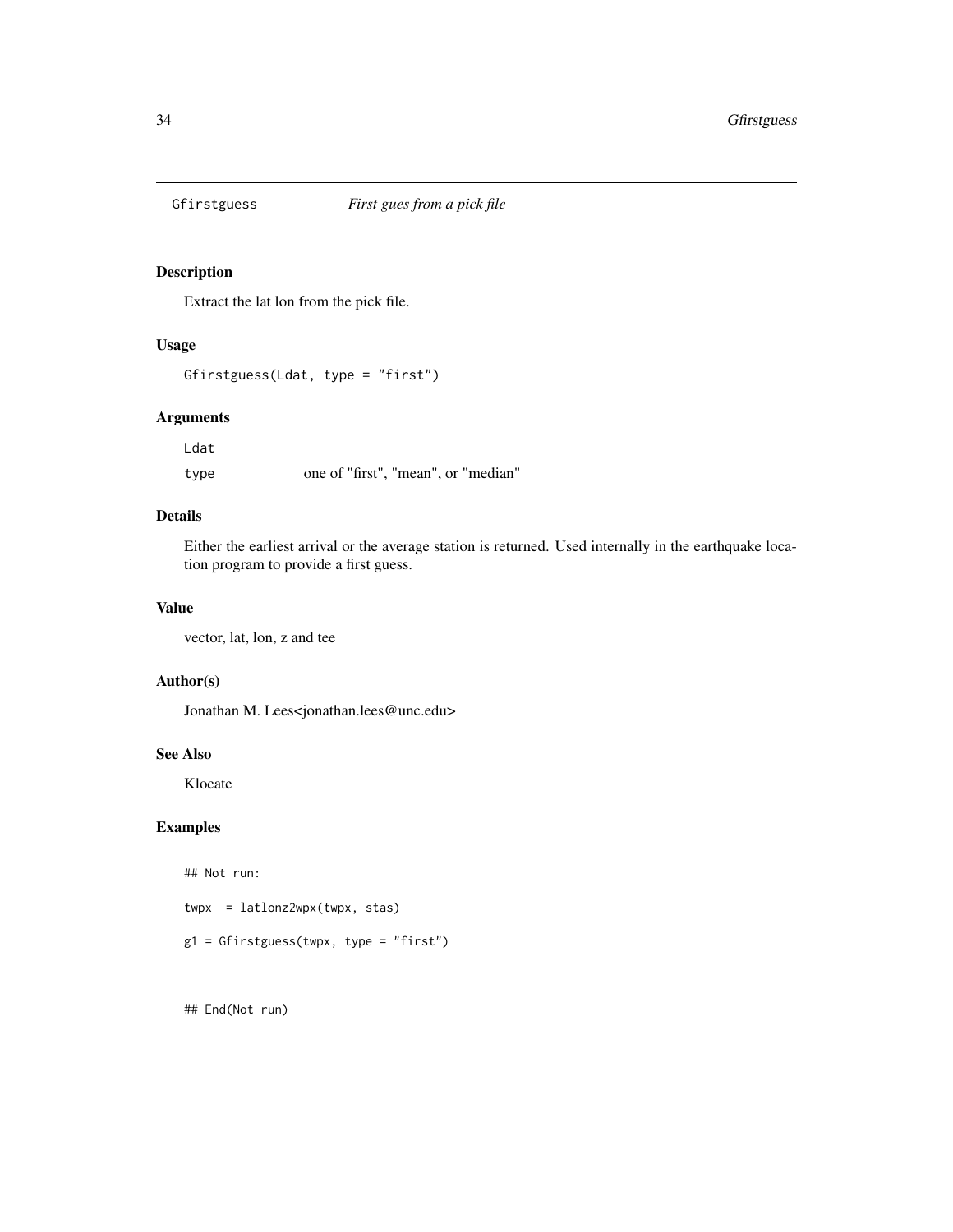<span id="page-34-0"></span>

Generic Map Button

### Usage

 $gMAP(nh, g, idev = 3)$ 

### Arguments

| nh   | <b>RSEIS</b> structure         |
|------|--------------------------------|
| g    | parameters used in swig        |
| idev | device for plotting (not used) |

### Details

This is a button used internally in swig

#### Value

Graphical Side Effects

### Author(s)

Jonathan M. Lees<jonathan.lees@unc.edu>

### See Also

swig

### Examples

```
## Not run:
```

```
buts = "gMAP"
swig(GH, PADDLAB = buts )
```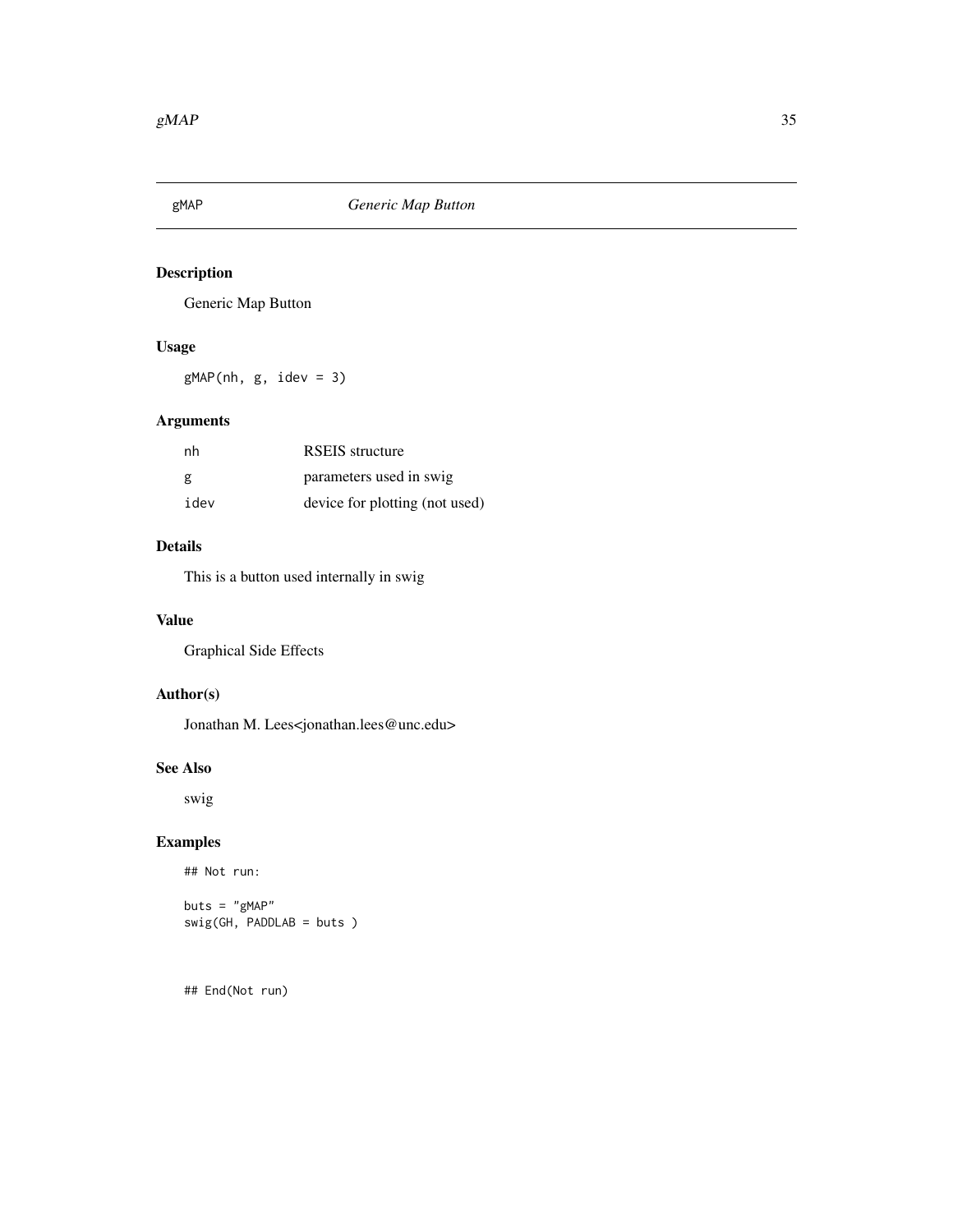<span id="page-35-0"></span>

defining functions for swig

### Usage

GPIX(nh, g)

#### Arguments

| nh | waveform list for RSEIS                         |
|----|-------------------------------------------------|
| g  | plotting parameter list for interactive program |

### Details

Buttons can be defined on the fly.

GPIX Multiple picks on a panel

### Value

The return value depends on the nature of the function as it is returned to the main code swig. Choices for returning to swig are: break, replot, revert, replace, donothing, exit.

#### Author(s)

Jonathan M. Lees<jonathan.lees@unc.edu>

#### See Also

swig, XTR

### Examples

## Not run:

```
STDLAB=c("DONE", "QUIT", "SELBUT" , "GPIX" )
data(GH)
JJ = swig(GH, sel=1:10, STDLAB=STDLAB)
```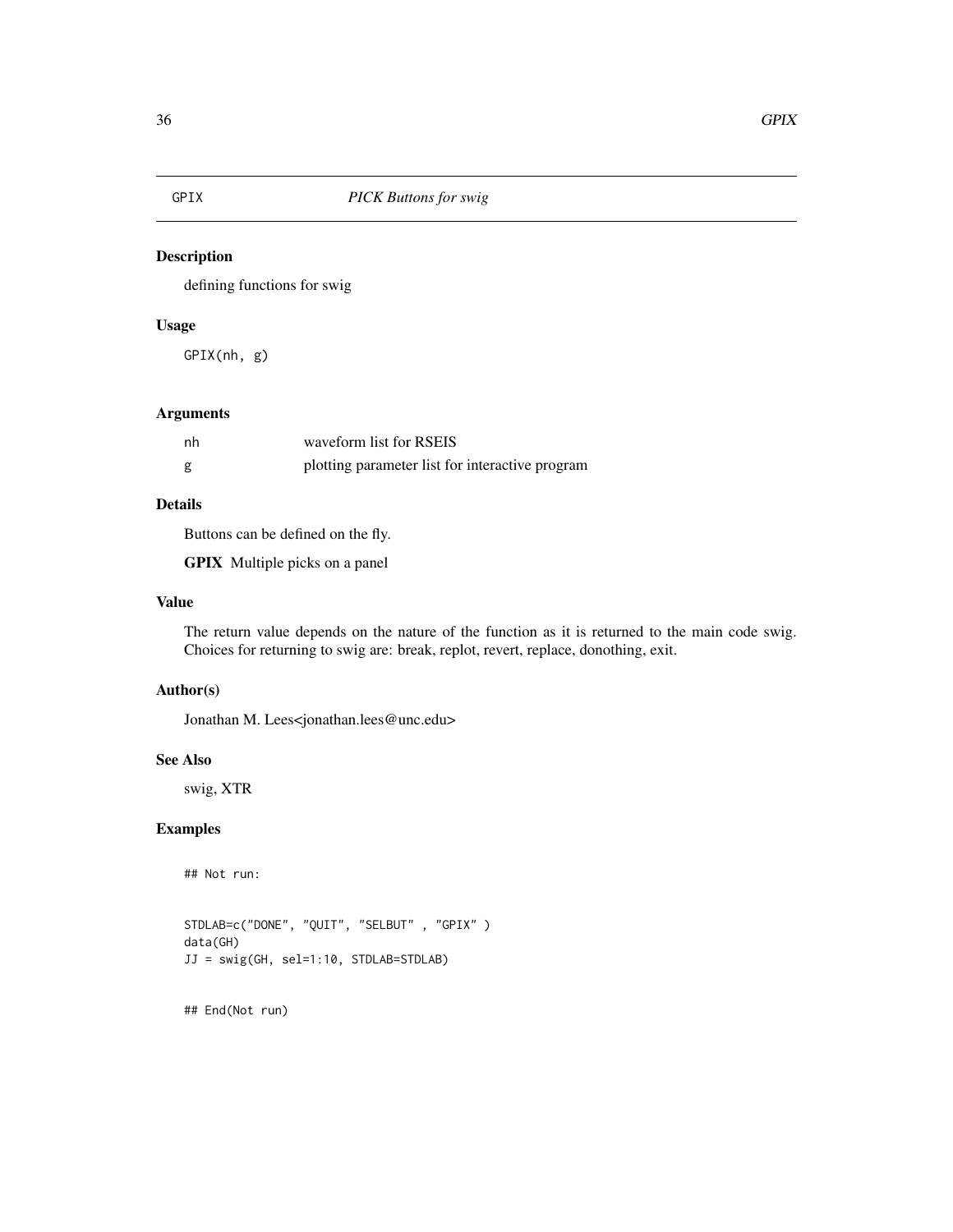Jackknife a list of events

## Usage

HiJACK(lps, sta, vel)

## Arguments

| lps | vector of filenames with UW events |
|-----|------------------------------------|
| sta | staiton list                       |
| vel | velocity list                      |

# Details

Driver for BLACKJACK

#### Value

jackknife pseudovalues for each event

## Author(s)

Jonathan M. Lees<jonathan.lees@unc.edu>

# References

Iversen, E. S., and J. M. Lees (1996), A statistical technique for validating velocity models, Bull. Seismol. Soc. Am. 86(6), 1853-1862.

# See Also

BLACKJACK

# Examples

```
## Not run:
COSOjack = HiJACK(lps, sta)
```
plotJACKLLZ(COSOjack, sta, proj)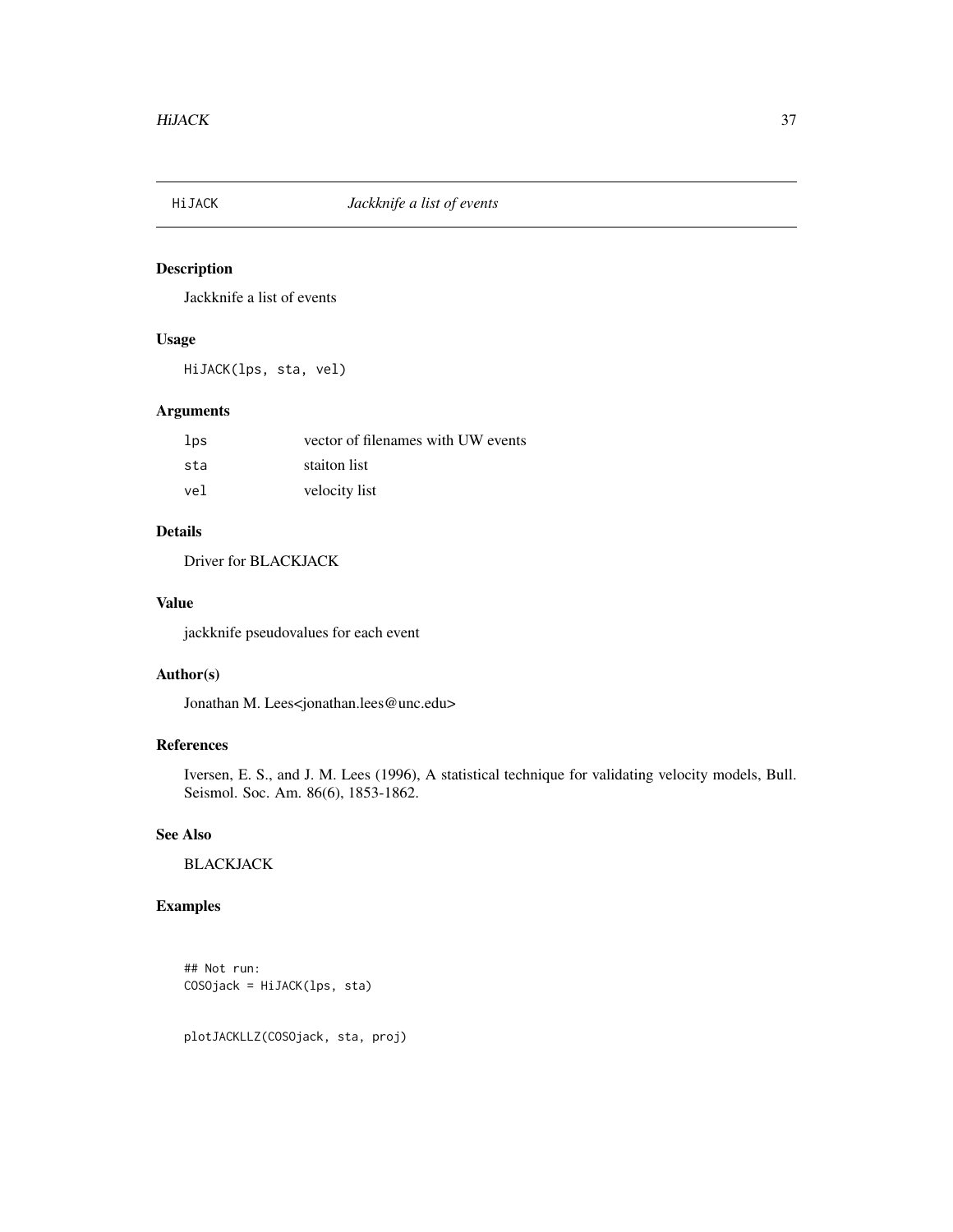## End(Not run)

imageINFLUENCE *Image Influence of stations*

## Description

Plot contours/image of Influence scores.

#### Usage

imageINFLUENCE(B, sta, proj)

# Arguments

| <b>B</b> | Pseudovalue list      |
|----------|-----------------------|
| sta      | station location list |
| proj     | projection list       |

# Details

Following jackknife - plot results. this function is called by plotJACKLLZ.

#### Value

side effects

## Author(s)

Jonathan M. Lees<jonathan.lees@unc.edu>

# References

Iversen, E. S., and J. M. Lees (1996), A statistical technique for validating velocity models, Bull. Seismol. Soc. Am. 86(6), 1853-1862.

#### See Also

plotJACKLLZ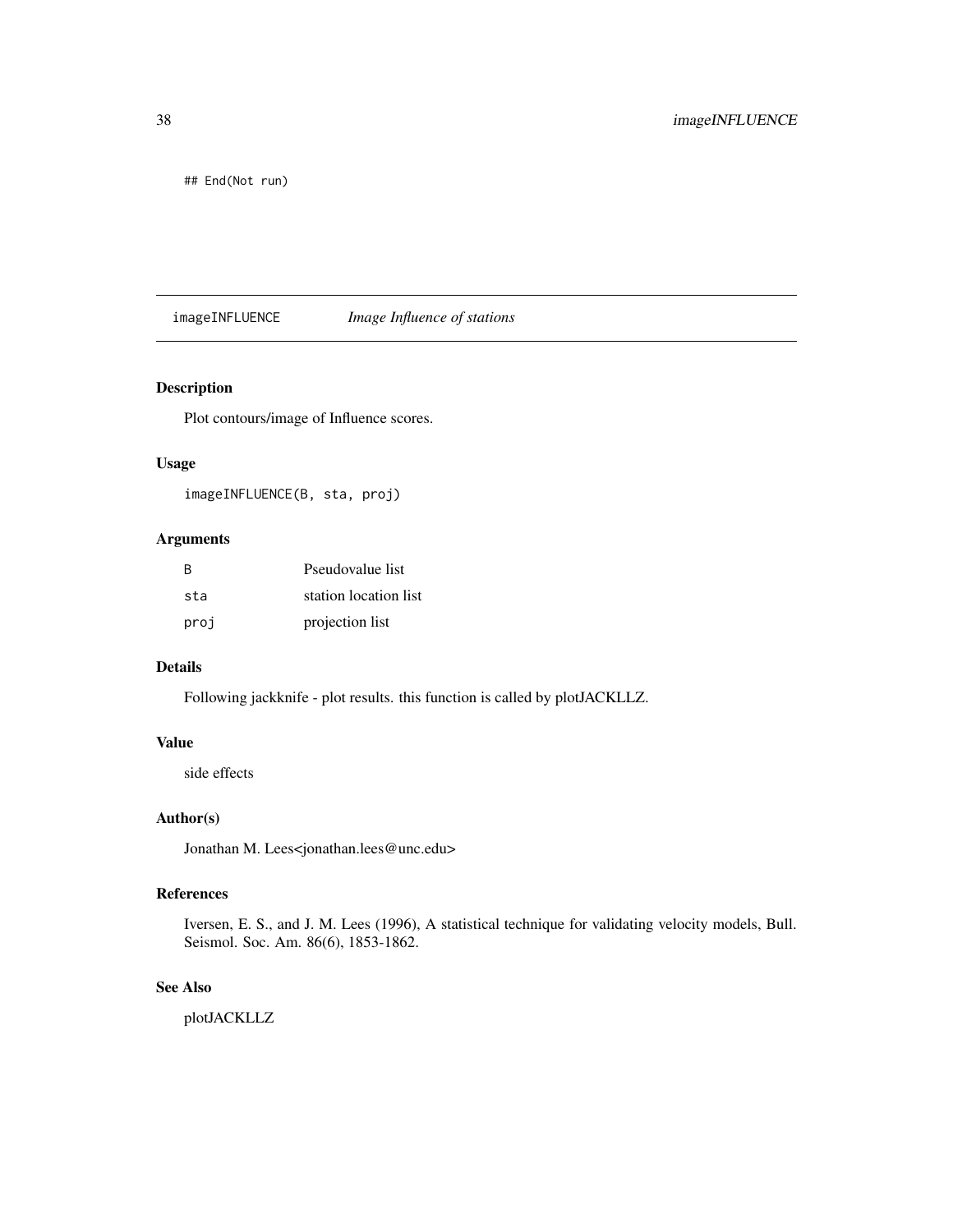INITpickfile *Initialize a pickfile*

# Description

Initialize a pickfile

# Usage

INITpickfile(stas = NULL, src = NULL, WPX = NULL)

# Arguments

| stas       | station list                 |
|------------|------------------------------|
| src        | hypocenter location          |
| <b>WPX</b> | GPIX or PPIX picks from swig |

## Details

Initialize a pickfile with a set of picks extracted from swig.

# Value

list, pickfile

# Author(s)

Jonathan M. Lees<jonathan.lees@unc.edu>

# See Also

EmptyPickfile

# Examples

```
## Not run:
PF = INITpickfile(stas=stas, src=NULL, WPX=twpx)
```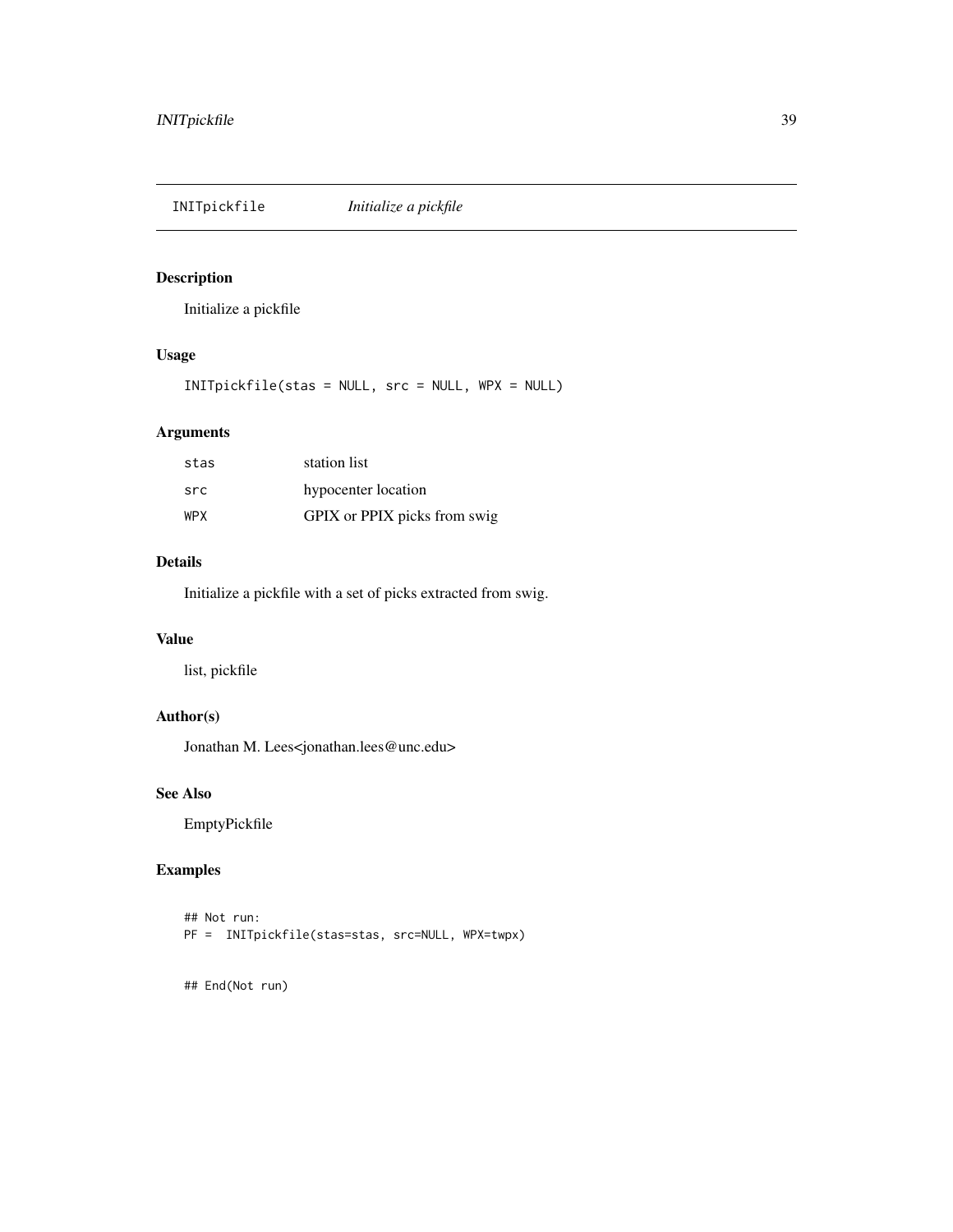Earthquake Hypocenter Location

## Usage

```
Klocate(Ldat, sol = c(\emptyset, \emptyset, \emptyset, \emptyset), vel=defaultVEL(6),
distwt = 20, errtol = c(0.01, 0.01, 0.01), maxit = 20,
Lambda = 1, guessdepth = 6, APLOT = FALSE,
stas = list(name = "", lat = NA, lon = NA, z = NA))
```
#### Arguments

| I dat      | swig pick list                       |
|------------|--------------------------------------|
| sol        | vector, initial solution             |
| vel.       | velocity list                        |
| distwt     | distance weight parameter            |
| errtol     | error tolerance                      |
| maxit      | Maximum number of iterations         |
| Lambda     | damping parameter                    |
| guessdepth | initial depth for guess              |
| APLOT      | logical, plot intermediate solutions |
| stas       | station list                         |

## Details

Inversion is done with SVD.

#### Value

Event location in Lat-Lon-Z-T.

#### Note

Damped least squares.

## Author(s)

Jonathan M. Lees<jonathan.lees@unc.edu>

#### See Also

swig, defaultVEL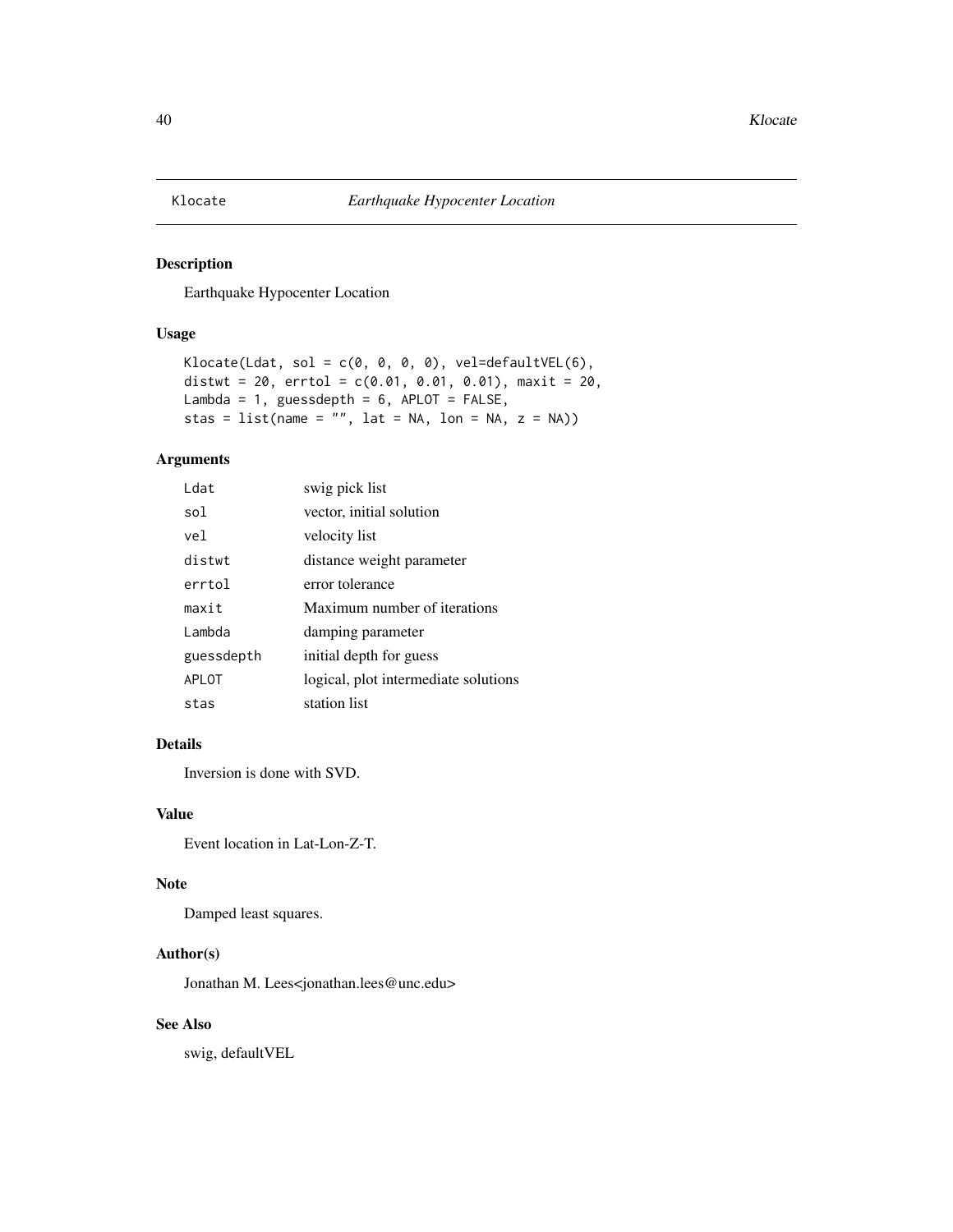#### $\mu$  as the set of the set of the set of the set of the set of the set of the set of the set of the set of the set of the set of the set of the set of the set of the set of the set of the set of the set of the set of the

## Examples

```
## Not run:
LF = list.files(path=pdir, pattern="p$", full.names=TRUE )
GYPSY2 = vector(mode="list")
for(i in 1:length(LF))
  {
    g1 = getpfile( LF[i], sta=staf )
    ## points(g1$H$lon, g1$H$lat, pch=8, col='red')
    w1 = which(!is.na(g1$STAS$lat))
    sec = g1$STAS$sec[w1]
    N = length(sec)
    Ldat = list(name = g1$STAS$name[w1],
     sec = g1$STAS$sec[w1],
     phase = g1$STAS$phase[w1],
     lat=g1$STAS$lat[w1],
     lon = g1$STAS$lon[w1],
      z = g1$STAS$z[w1],
      err= g1$STAS$err[w1],
      yr = rep(g1$LOC$yr , times=N),
      jd = rep(g1$LOC$jd, times=N),
     mo = rep(g1$LOC$mo, times=N),
      dom = rep(g1$LOC$dom, times=N),
      hr =rep( g1$LOC$hr, times=N),
     mi = rep(g1$LOC$mi, times=N) )
    NEW = Klocate(Ldat, sol=c(MYLOC$y, MYLOC$x, 6, 0) )
    GYPSY2[[i]] = NEW
  }
## End(Not run)
```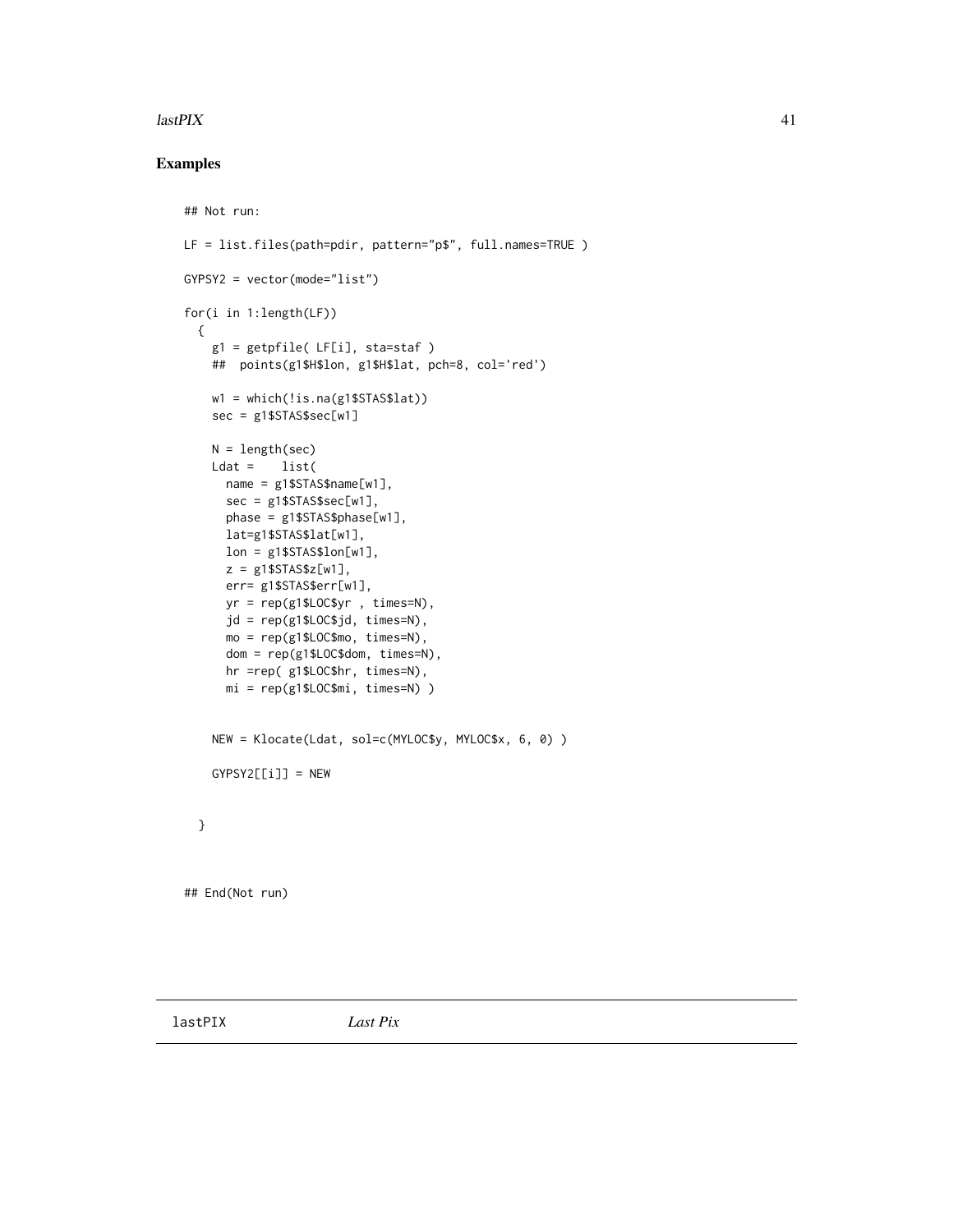RSEIS Button: Restore Last WPX file from memory. Function is used internally in swig.

#### Usage

lastPIX(nh, g) editPIX(nh, g)

#### Arguments

| nh | <b>GH</b> list from RSEIS |
|----|---------------------------|
| g  | parameters from swig      |

## Value

New WPX list attached to g

## Author(s)

Jonathan M. Lees<jonathan.lees@unc.edu>

latlonz2wpx *Add Lat-Lon-Z to WPX list*

## Description

Given an existing list of seismic picks, add Latitude, Longitude and Elevation associated with the indicated station.

#### Usage

```
latlonz2wpx(twpx, stas)
```
#### Arguments

| twpx | List of picks from swig |
|------|-------------------------|
| stas | station list            |

# Details

The names of the stations are matched to the station names int he station file.

#### Value

Pick file with LLZ added as list members.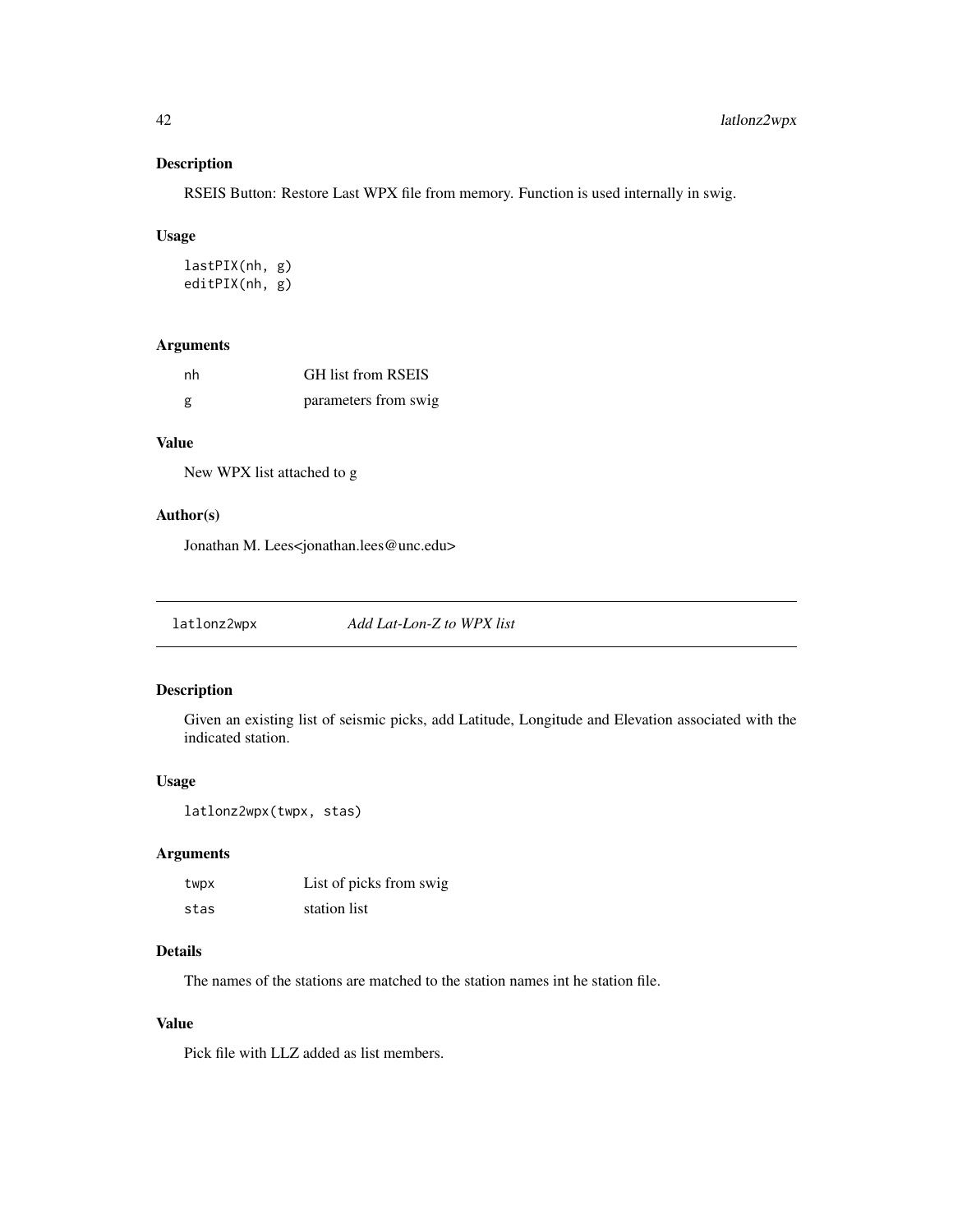#### LDATlist 43

# Author(s)

Jonathan M. Lees<jonathan.lees@unc.edu>

# See Also

Klocate

## Examples

## Not run:

twpx = latlonz2wpx(twpx, stas)

## End(Not run)

# LDATlist *List location data*

# Description

List location data

## Usage

LDATlist(g1, w1)

# Arguments

| g1 | loc list |
|----|----------|
| w1 | index    |

## Value

side effects

## Author(s)

Jonathan M. Lees<jonathan.lees@unc.edu>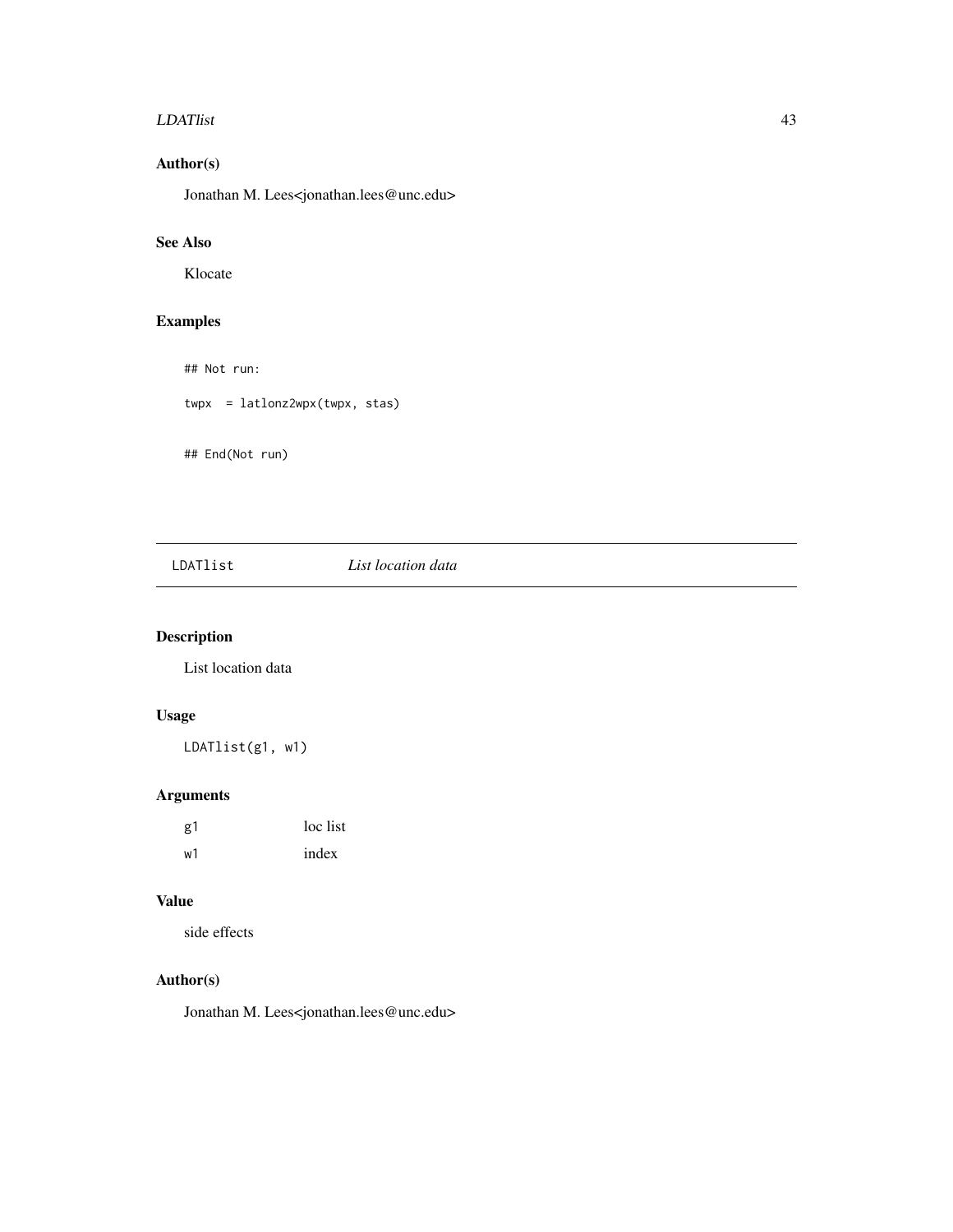Adjust times relative to least minute.

# Usage

```
LeftjustTime(g1)
```
# Arguments

g1 list with times, yr, jd, hr, mi, sec

#### Details

Reutrns the list with the times adjusted to the least minimum (left adjusted)

#### Value

list is returned.

# Author(s)

Jonathan M. Lees<jonathan.lees@unc.edu>

#### See Also

recdate

## Examples

```
set.seed(0)
```

```
d1 = list(yr=rep(2005, 4), jd=rep(5, 4), hr=rep(6, 4), mi=c(1,1,2,3), sec=runif(4, 0, 60))
LeftjustTime(d1)
```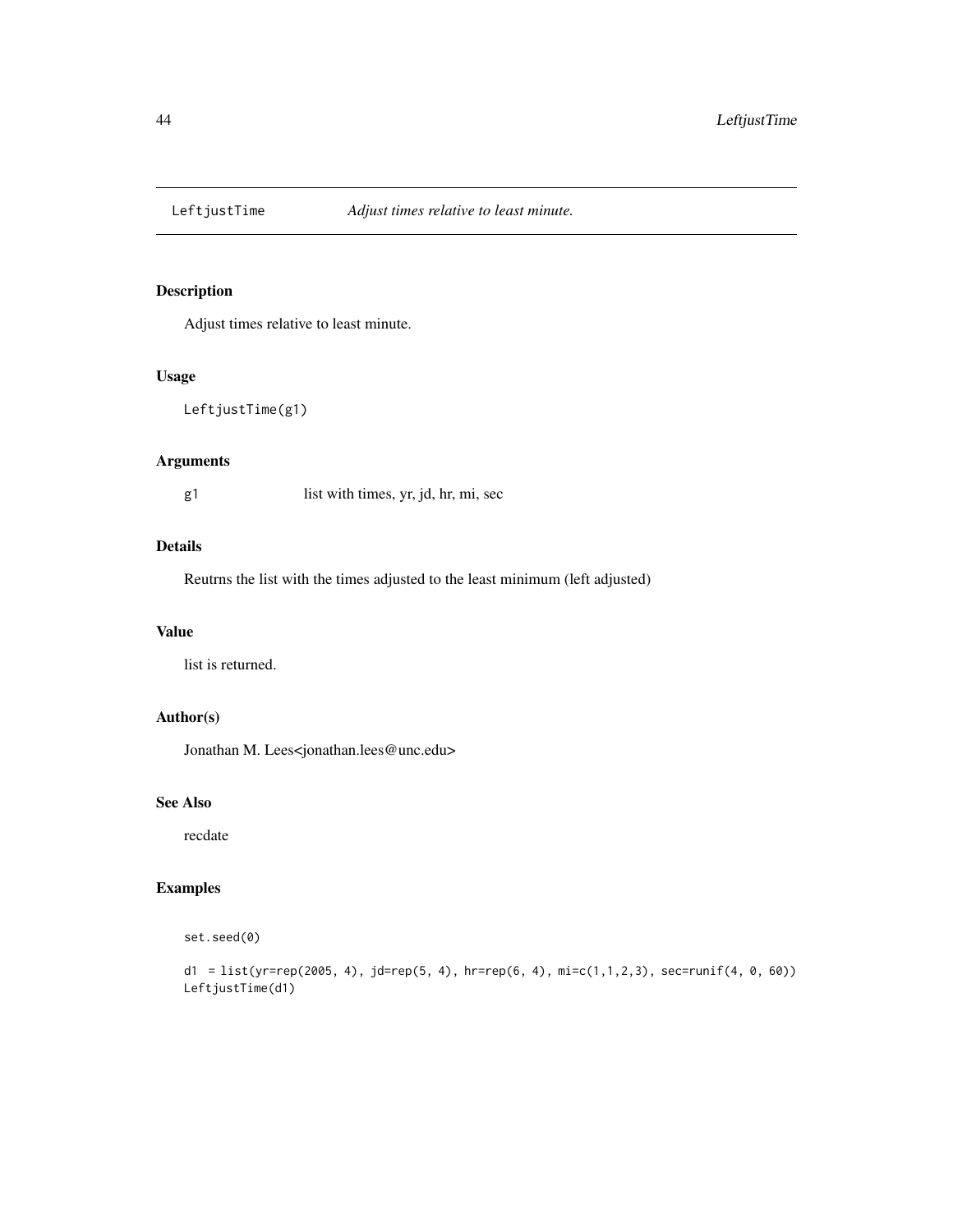Check WPX list for legitimate picks

#### Usage

legitWPX(twpx, quiet=TRUE)

#### Arguments

twpx

quiet logical, default=TRUE, FALSE generates an error message

## Details

Used internall to test if a WPX list has legitimate picks. Initially a list is generated with NA and 0 values in the place holders. If no legitimate picks are added, the list still exists, but the picks are bogus, so this routine will return 0.

#### Value

integer: 0=not legitimate, 1=legitimate

#### Note

Currently only the name is tested for all(NA), but this might be changed int he future for a more sophisticated test.

## Author(s)

Jonathan M. Lees<jonathan.lees@unc.edu>

#### See Also

PCsaveWPX

## Examples

```
### test fails
## Not run:
library(RSEIS)
jk = RSEIS::cleanWPX()
legitWPX(jk)
```
data(GH)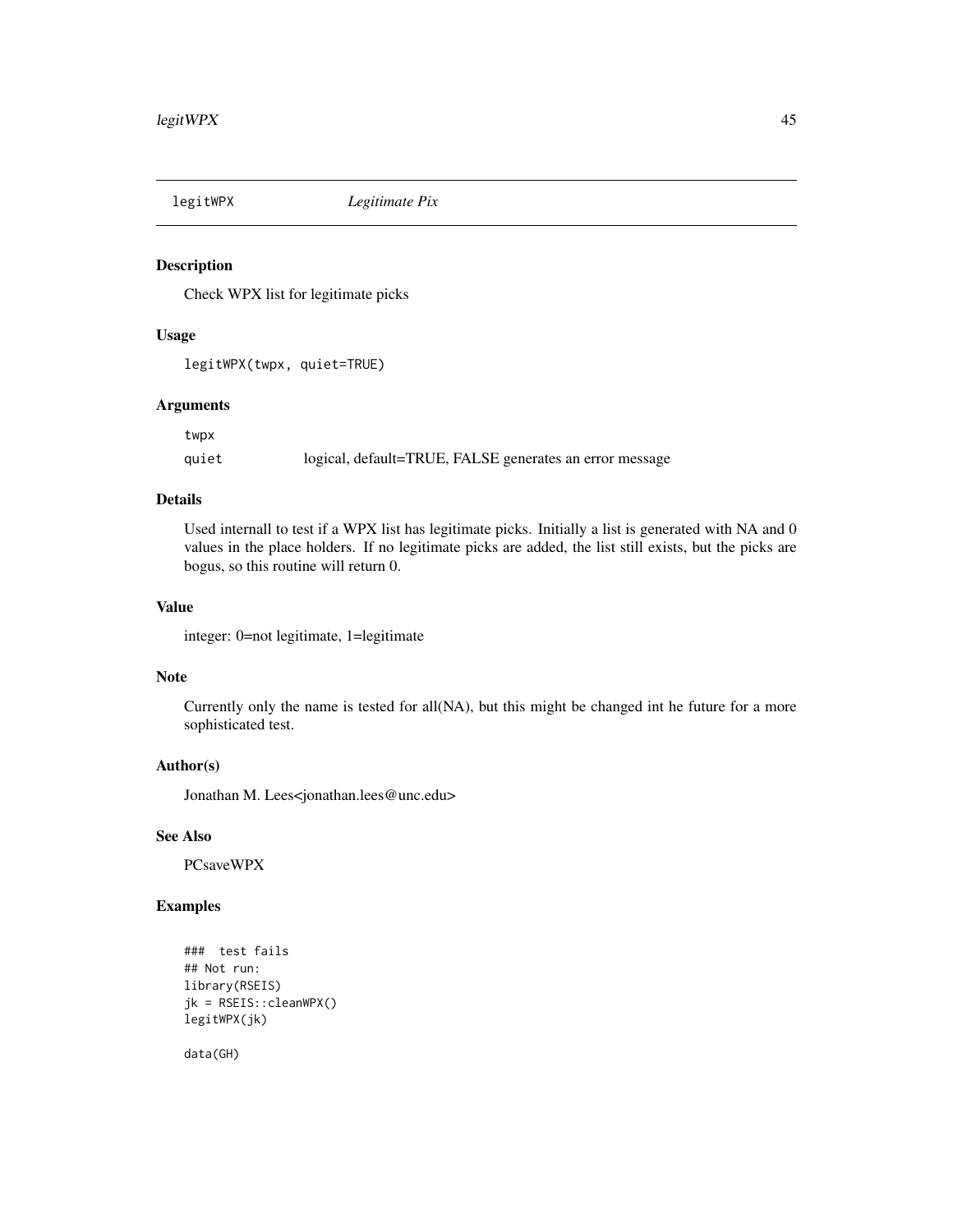```
gwpx = RSEIS::uwpfile2ypx(GH$pickfile)
legitWPX(gwpx)
```
## End(Not run)

MeanStaDist *Mean Station Distance*

#### Description

calculate the mean km distance of a set of Lat-lon pairs

#### Usage

```
MeanStaDist(Ldat)
```
## Arguments

Ldat station list with elements of Lat-Lon

# Details

Given a list with elements named lat and lon, find the mean station distance.

#### Value

scalar

# Author(s)

Jonathan M. Lees<jonathan.lees@unc.edu>

#### See Also

setPROJ, GLOB.XY, dist

## Examples

## Not run: library(RSEIS) data(GH) MeanStaDist(GH\$pickfile\$STAS)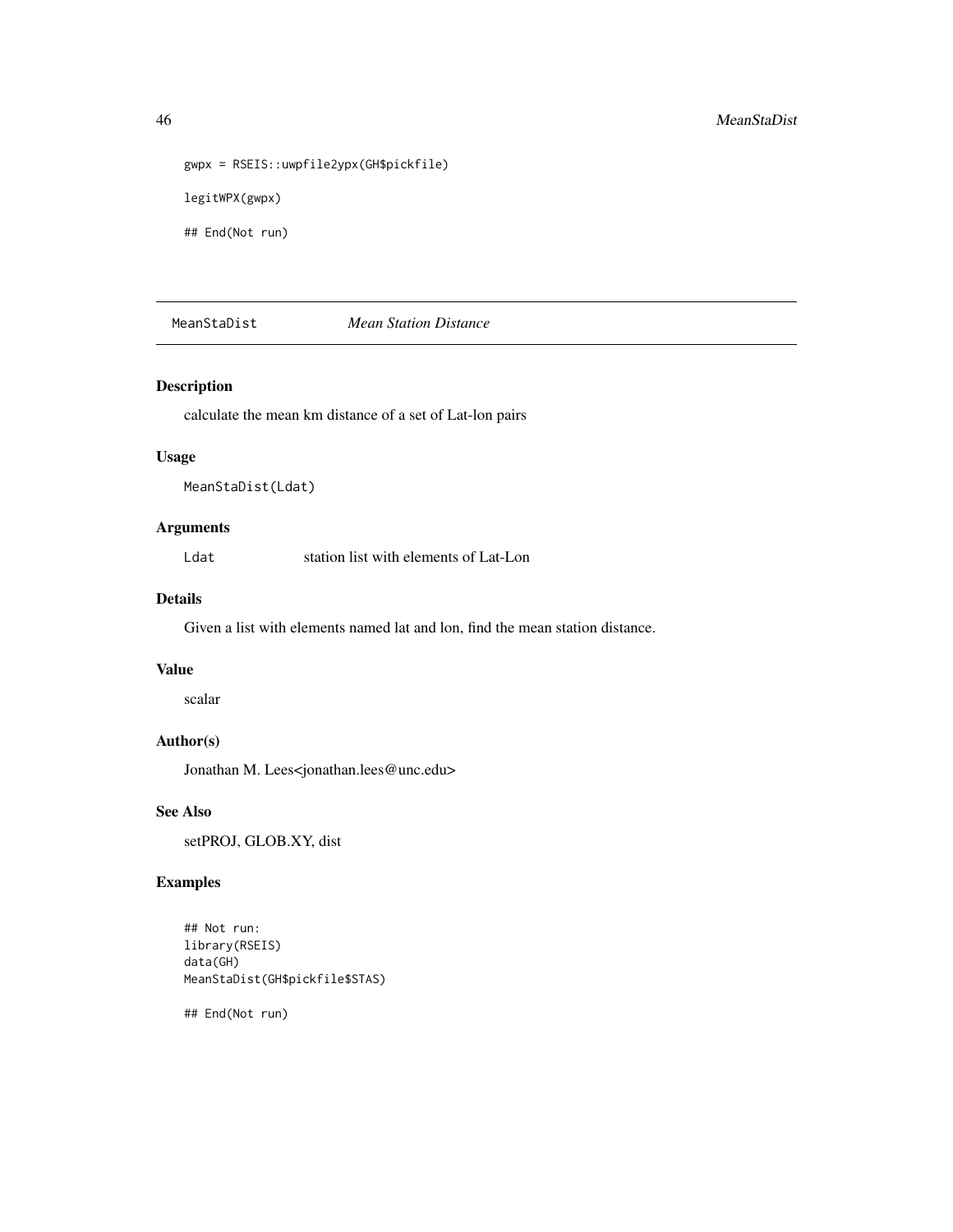Nonlinear Least Squares Location using Gieger's method

#### Usage

```
NLSlocated(GH, vel = list(), init = c(0, 0, 0, 0), PLOT = FALSE)
```
#### Arguments

| GH   | List, RSEIS                      |
|------|----------------------------------|
| vel  | velocity model                   |
| init | initial guess for event location |
| PLOT | logical, TRUE=plot               |

#### Details

This is an adaptation of non-linear least squares inversion for earthquake location. A residual function is supplied, and iterations are performed until the location is determined.

#### Value

vector, new location

# Note

At this stage there are no weighting mechanisms or code to eliminate data that has residuals that are too large.

#### Author(s)

Jonathan M. Lees<jonathan.lees@unc.edu>

#### References

Lee, W.H.K., and S.W. Stewart, Principles and Applications of Microearthquake Networks, Academic Press, New York, 1981.

#### See Also

swig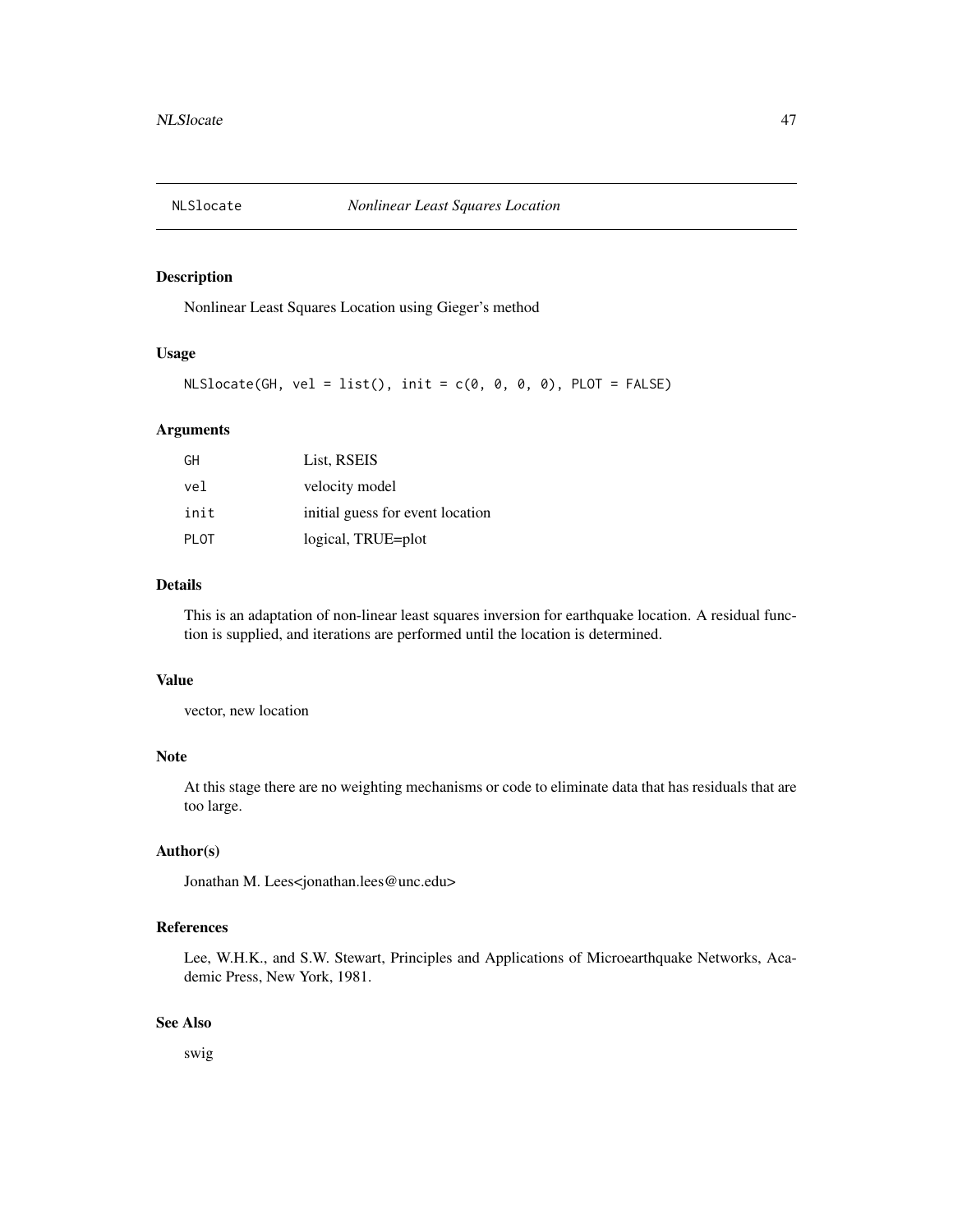#### Examples

```
## Not run:
```

```
eqsol = NLSlocate(nh, vel=nh$vel, PLOT=TRUE )
```
## End(Not run)

# OnePerSta *One Phase Pick Per Station*

#### Description

Require only one pick per station of a specified phase.

#### Usage

OnePerSta(twpx, phase = "Y")

#### Arguments

| twpx  | WPX list                  |
|-------|---------------------------|
| phase | character, specific phase |

#### Details

This is used to reduce the number of picks for specific station and phase. The purpose is avoid multiple P-wave phases for each station in the earthquake location routines.

# Value

WPX list

# Note

For S-waves there may be multiple S-wave arrivals, as in the case for shear wave splitting. In that case it is probably best to name the phases differently, as in S1, S2, for example.

## Author(s)

Jonathan M. Lees<jonathan.lees@unc.edu>

#### See Also

cleanWPX, repairWPX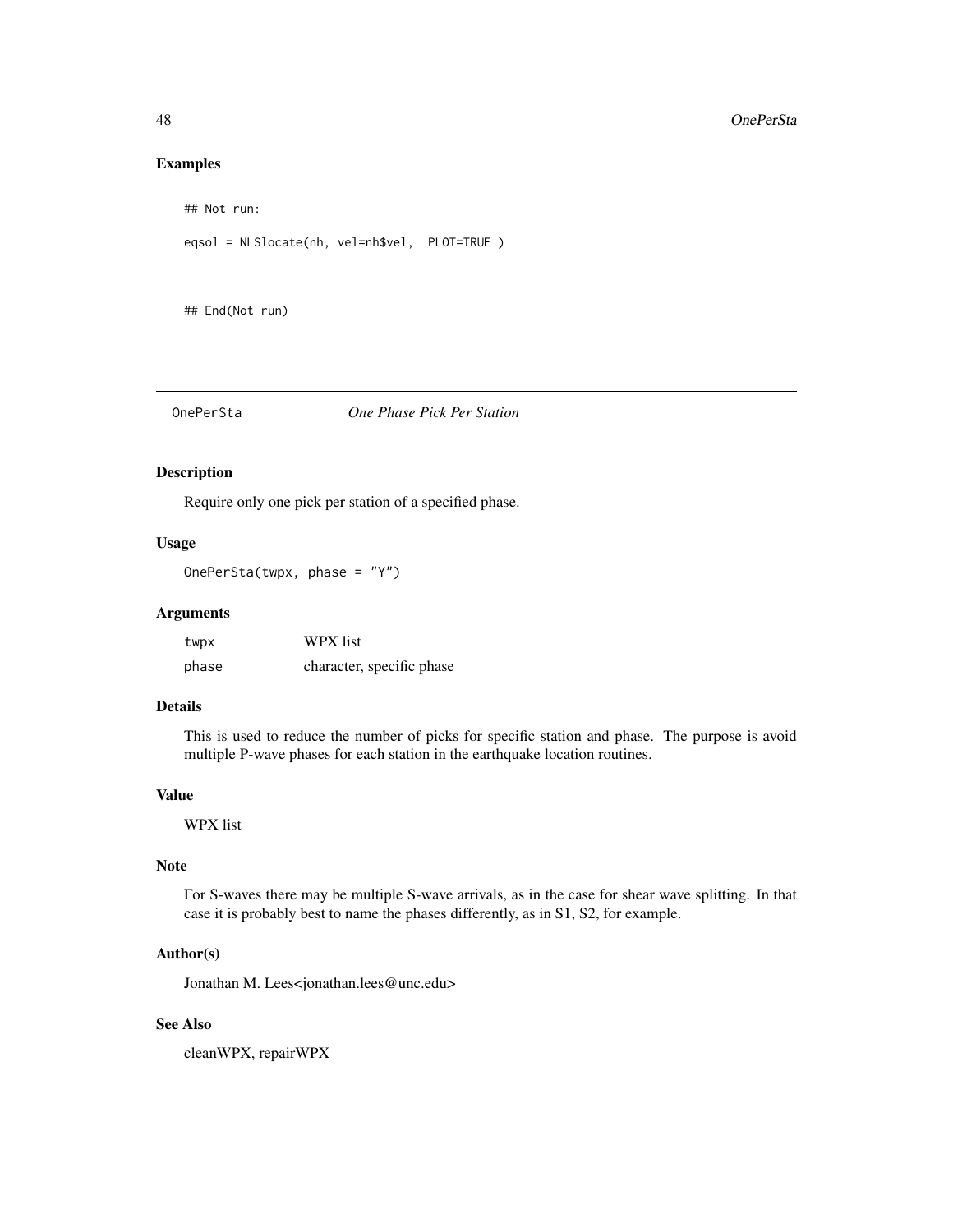#### PCfiledatetime 49

## Examples

```
s1 = RSEIS::setWPX(name="HI", phase="P", yr=2011, jd=231, hr=4, mi=3, sec = runif(5))s2 = RSEIS::setWPX(name="BYE", phase="P", yr=2011, jd=231, hr=4, mi=3, sec = runif(5))
s3 = RSEIS::catWPX(s1, s2)s4 = 0nePerSta(s3, phase = "P")
```
PCfiledatetime *Create a character string from a date*

## Description

Create a character string from a date for naming unique output files.

#### Usage

PCfiledatetime(orgtim, tims)

#### Arguments

| orgtim | time vector of length 5: $c(yr, jd, hr, mi, sec)$ |
|--------|---------------------------------------------------|
| tims   | seconds to add to orgin                           |

#### Value

filename character string

#### Author(s)

Jonathan M. Lees<jonathan.lees@unc.edu>

# Examples

```
## Not run:
library(RSEIS)
data(GH)
```
g1 = getGHtime(GH)  $g2 = unlist(g1)$ 

PCfiledatetime(g2, 1)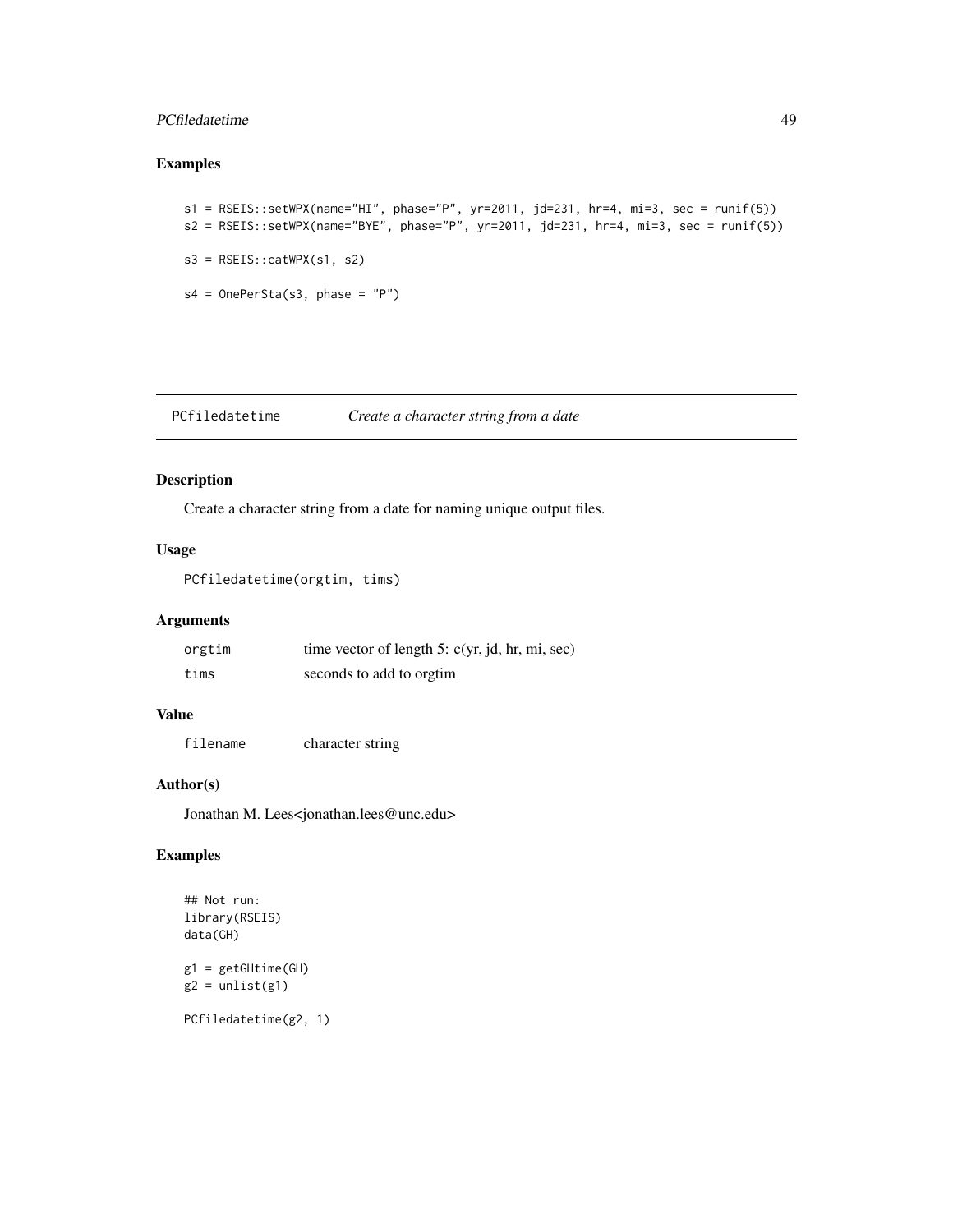## End(Not run)

#### PCsaveWPX *Save WPX list*

# Description

Save a WPX list to a file on the local file system.

## Usage

PCsaveWPX(twpx, destdir = ".")

#### Arguments

| twpx    | WPX list                                          |
|---------|---------------------------------------------------|
| destdir | character, destination directory, default=getwd() |

# Details

Creates a file with the list as in native binary format. This file can be loaded with the standard load function in R. The name of the file is created by using the minimum time extracted from the WPX list. The suffix on the file name is RDATA. When reading in, the object created is named "twpx" for further processing.

#### Value

Side effects on file system. The name of the output file is returned.

## Note

User must have write access to the destination directory.

#### Author(s)

Jonathan M. Lees<jonathan.lees@unc.edu>

# See Also

addWPX, catWPX, checkWPX, cleanWPX, clusterWPX, repairWPX, setWPX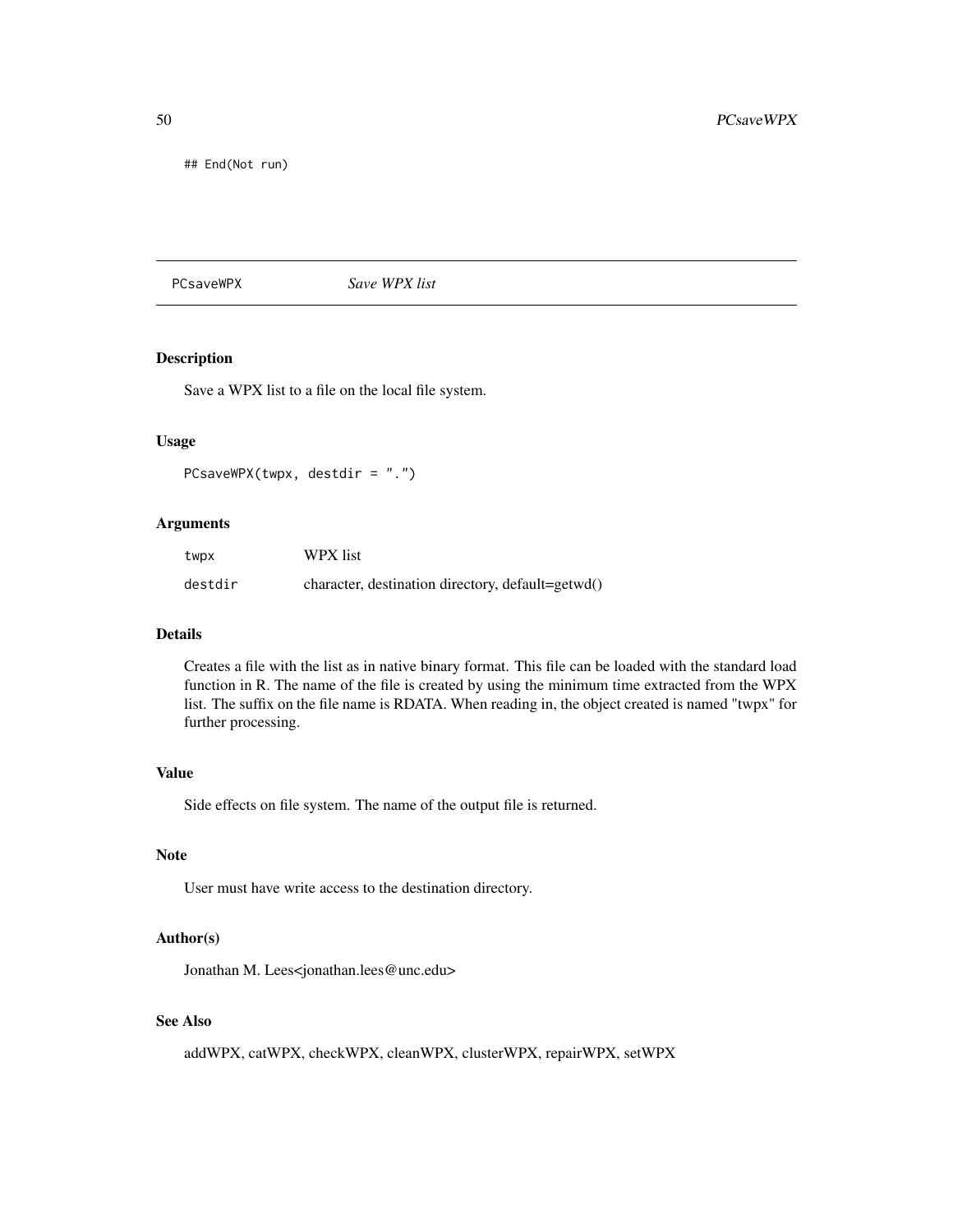#### PFoutput 51

# Examples

```
## Not run:
s1 = setWPX(name='HI", yr=2011, jd=231, hr=4, mi=3, sec = runif(5))hh = PCsaveWPX(s1)
### read in the data
load(hh)
data.frame(twpx)
## End(Not run)
```
## PFoutput *Write a pickfile to disk*

## Description

Write a pickfile to disk ina variety of formats.

## Usage

```
PFoutput(PF, stas = NULL, sol = NULL, format = 0)
```
## Arguments

| PF     | Pickfile list from RSEIS                            |
|--------|-----------------------------------------------------|
| stas   | station list                                        |
| sol    | solution vector, $(lat, lon, z, t0)$                |
| format | integer, 0=all formats, 1=native R, 2=UW, $3=$ csv) |

#### Details

Writes files to disk in local directory.

## Value

Side effects

# Note

Creates a file name and writes to disk in a variety of formats.

## Author(s)

Jonathan M. Lees<jonathan.lees@unc.edu>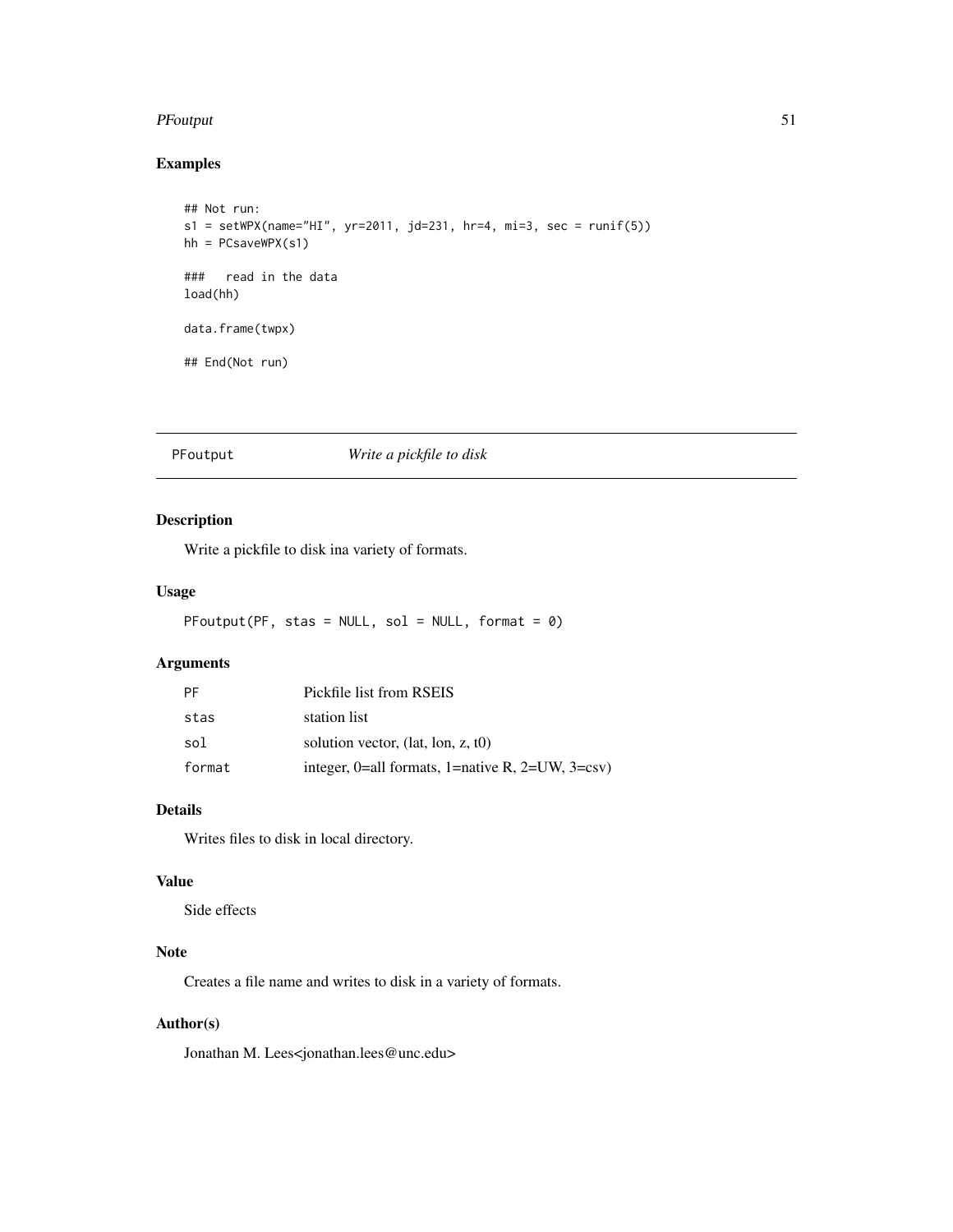# See Also

SavePF, RSEIS

#### Examples

```
## Not run:
```
PFoutput(nh\$PF, stas = g\$sta, sol = NULL, format =  $\theta$ )

## End(Not run)

# Pick3 *PICK Buttons for swig*

## Description

Picking functions for swig

#### Usage

Pick3(nh, g)

#### Arguments

| nh | waveform list for RSEIS                         |
|----|-------------------------------------------------|
| g  | plotting parameter list for interactive program |

#### Details

Buttons can be defined on the fly.

Pick3 Multiple picks on a panel

# Value

The return value depends on the nature of the function as it is returned to the main code swig. Choices for returning to swig are: break, replot, revert, replace, donothing, exit.

#### Author(s)

Jonathan M. Lees<jonathan.lees@unc.edu>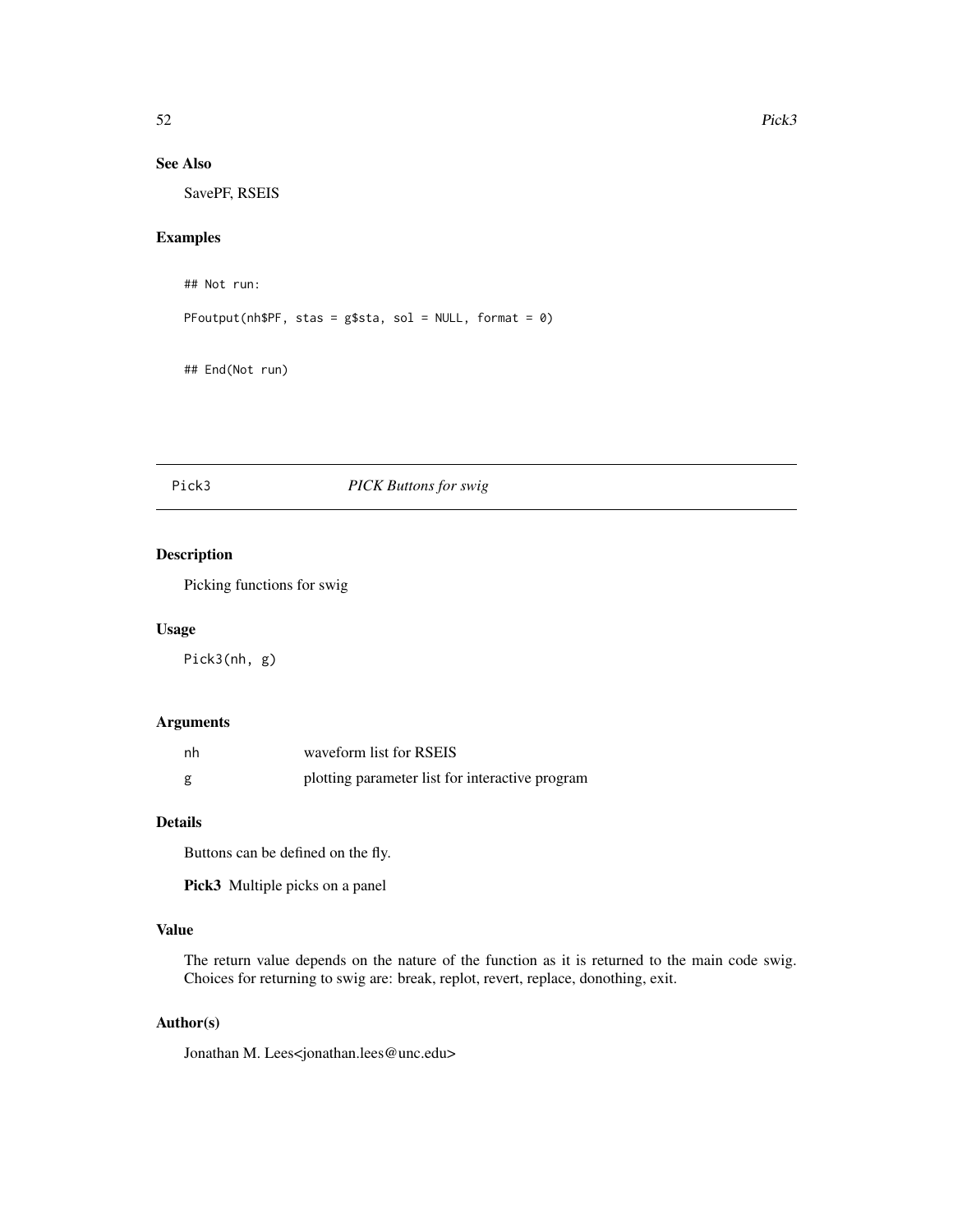#### plotEQ 53

# See Also

swig, PickWin

# Examples

```
## Not run:
library(RSEIS)
MYFUNC<-function(nh, g)
  {
   print("pressed MYFUNC")
   d = data.frame(list(stations=nh$STNS, components=nh$COMPS))
print(d)
   g$action = "replot"
   invisible(list(global.vars=g))
  }
STDLAB=c("DONE", "QUIT", "SELBUT" , "MYFUNC" )
data(GH)
JJ = swig(GH, sel=1:10, STDLAB=STDLAB)
```
## End(Not run)

## plotEQ *Plot Earthquake location*

#### Description

Plot Earthquake location

#### Usage

```
plotEQ(Ldat, AQ, add = FALSE, prep = FALSE,
TIT = "UTM Projected Stations", proj = NULL,
xlim = NULL, ylim = NULL)
```
# Arguments

| Ldat | Data list                      |
|------|--------------------------------|
| AQ   | Earthquake solution (location) |
| add  | logical, TRUE=add to plot      |
| prep | preparation                    |
| TIT  | title                          |
| proj | projection list                |
| xlim | $2$ -vector, x limits $(km)$   |
| vlim | 2-vector, y limits (km)        |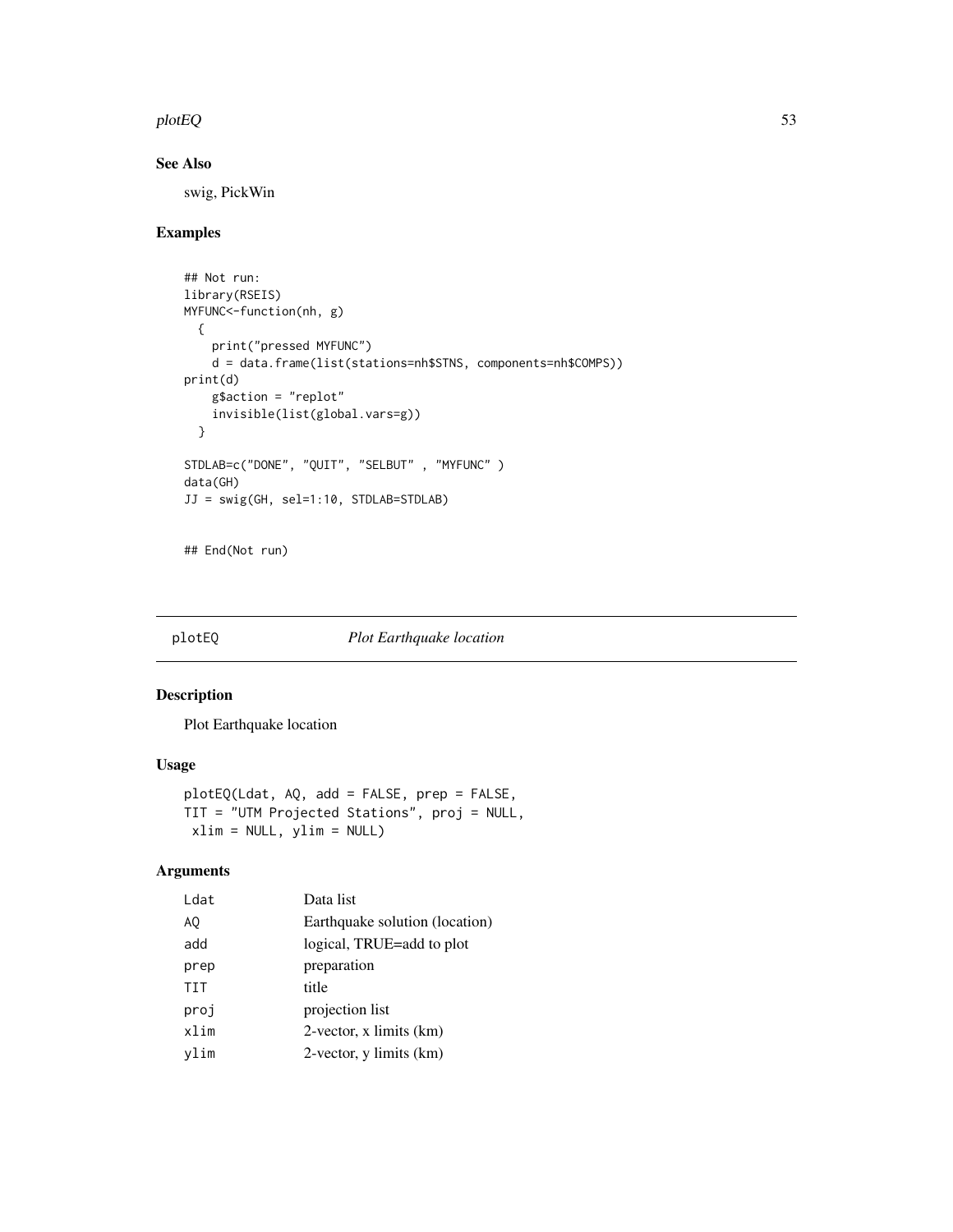# Details

used internally in RElocateEQ

#### Value

graphical side effects

## Author(s)

Jonathan M. Lees<jonathan.lees@unc.edu>

# See Also

RElocateEQ

plotJACKLLZ *BoxPlot Jackknife of station locations*

# Description

BoxPlot Jackknife of station locations

#### Usage

```
plotJACKLLZ(hjack, sta, proj = NULL, PLOT=0, PS=FALSE,
    fbase="jack", width =c(10, 5), height = c(8, 8))
```
# Arguments

| hjack       | Output of hijack                                                                                                                  |
|-------------|-----------------------------------------------------------------------------------------------------------------------------------|
| sta         | station location list                                                                                                             |
| proj        | projection list                                                                                                                   |
| <b>PLOT</b> | plotting flag, 0,1,2. If PLOT=0 plot both boxplots and map, if plot =1 plot only<br>boxplot, if $plot=2$ plot only map. Default=0 |
| <b>PS</b>   | postscript output device, default=FALSE                                                                                           |
| fbase       | basename for output png files                                                                                                     |
| width       | 2-vector of width of plots output (inches)                                                                                        |
| height      | 2-vector of height of plots output (inches)                                                                                       |

# Details

takes the output of the HiJack function and extracts the pseudovalues and influence information for boxplots.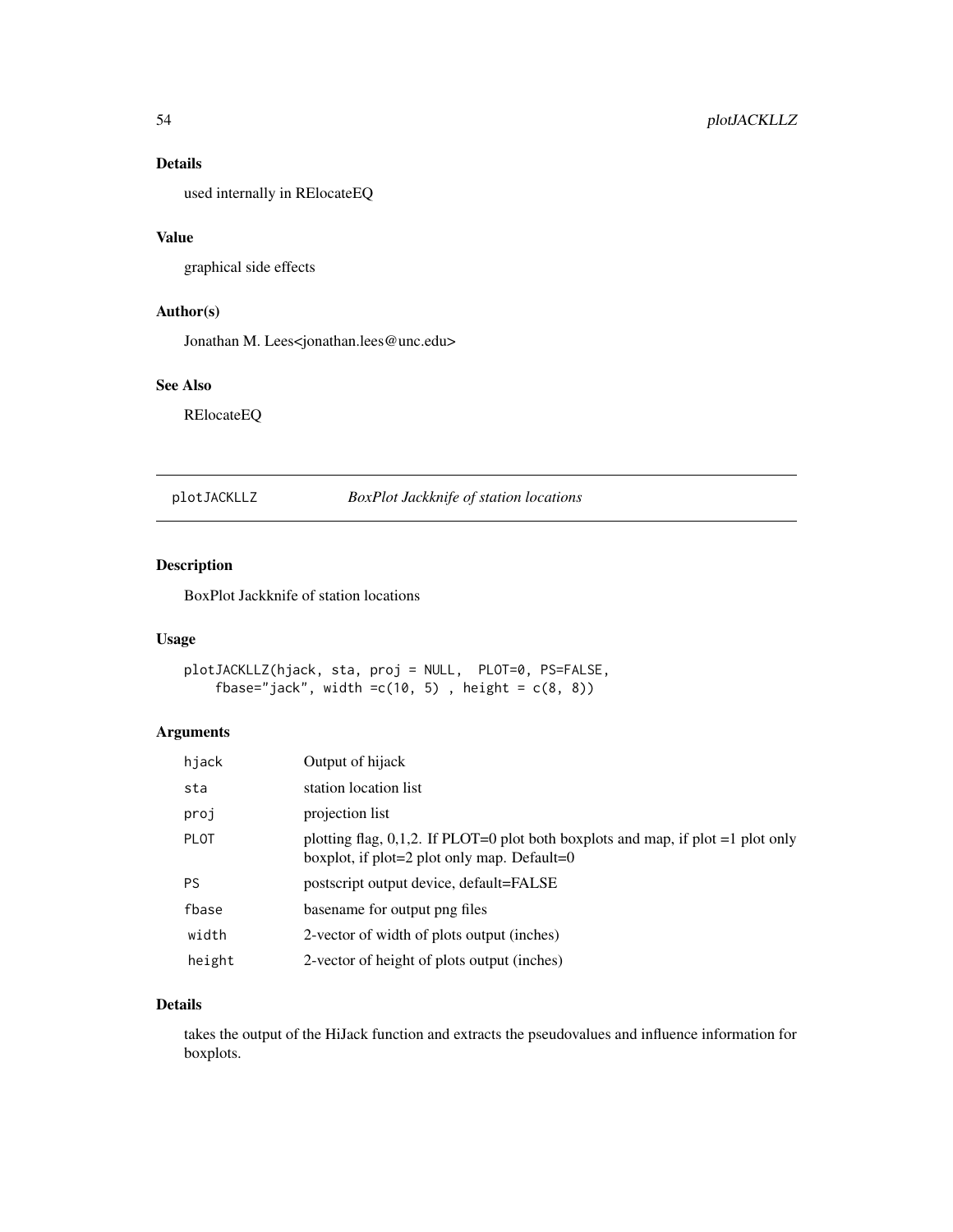## plotJACKLLZ 55

# Value

Graphical side effects and

| X        | influence of lon                                  |
|----------|---------------------------------------------------|
| <b>Y</b> | influence of lat                                  |
| 7        | influence of depth                                |
| files    | character vector of the names of the files output |

## Author(s)

Jonathan M. Lees<jonathan.lees@unc.edu>

## References

Iversen, E. S., and J. M. Lees (1996), A statistical technique for validating velocity models, Bull. Seismol. Soc. Am. 86(6), 1853-1862.

# See Also

HiJACK, BLACKJACK,imageINFLUENCE

# Examples

## Not run:

COSOjack = HiJACK(lps, sta)

plotJACKLLZ(COSOjack, sta, proj)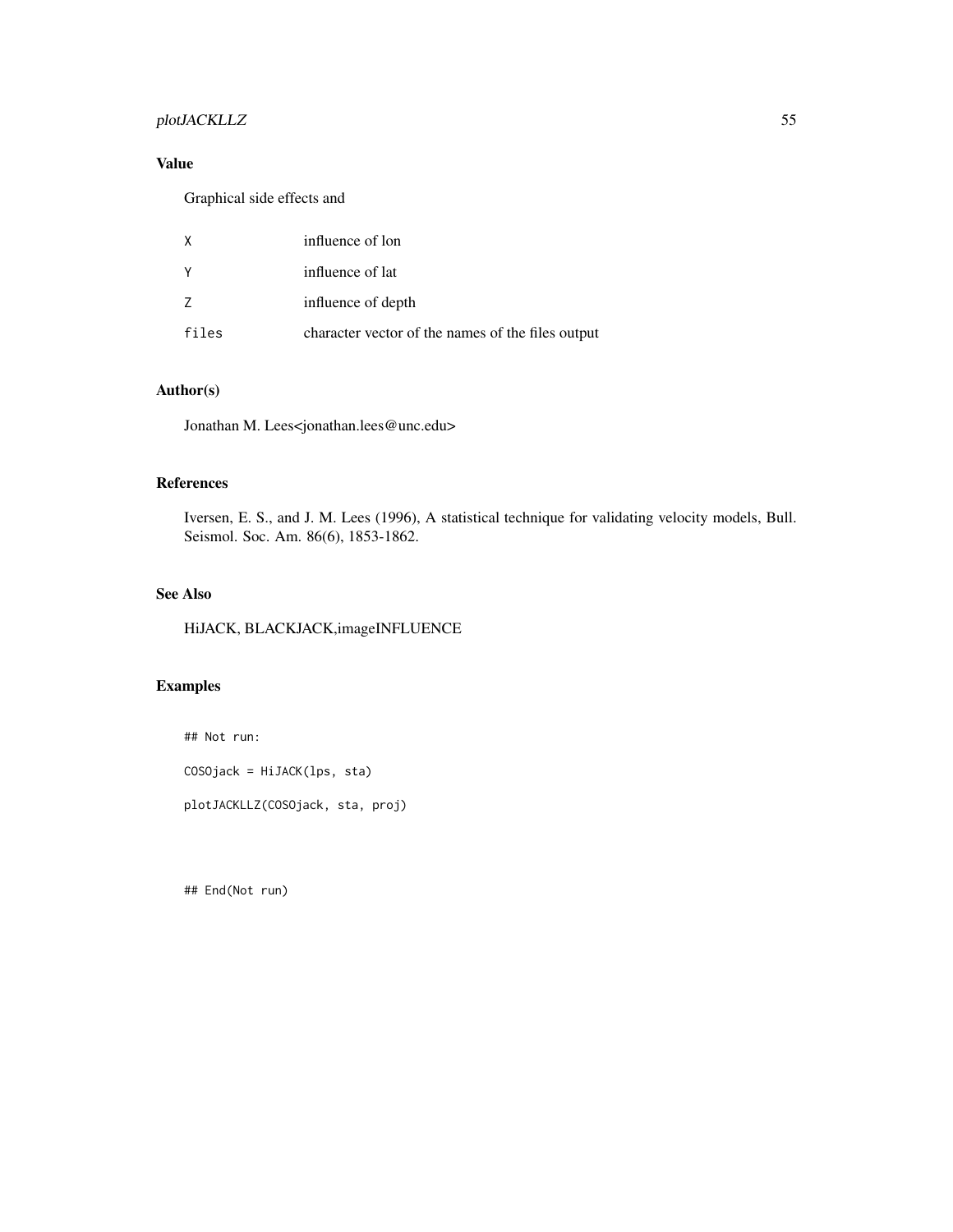Post Processing on EQrquake

#### Usage

PostREQquake(XQ, proj)

## Arguments

| XQ   | List of Earthquakes |  |
|------|---------------------|--|
| proj | projection list     |  |

#### Details

Following event locations, plot.

## Value

graphical side effects

#### Author(s)

Jonathan M. Lees<jonathan.lees@unc.edu>

PostVquake *Plotting error ellipsoids of many events*

## Description

Plotting error ellipsoids of many events

#### Usage

```
PostVquake(MANYeq, GX, GY, XY, proj, add=FALSE, ...)
```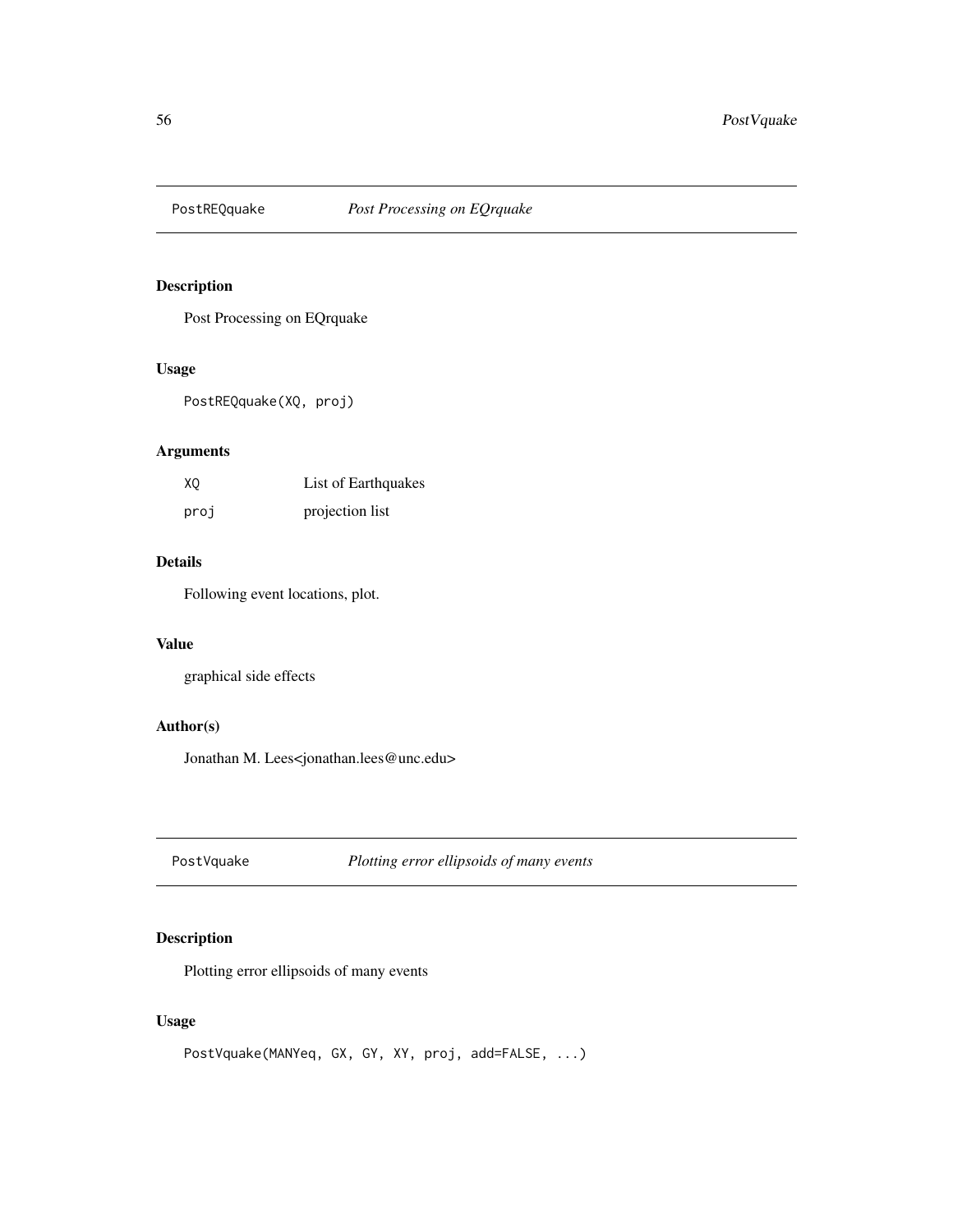#### prepPDE 57

## Arguments

| MANYeg    | List of earthquakes following Vlocate                  |
|-----------|--------------------------------------------------------|
| GX        | X-bounds for plot                                      |
| GY        | Y-bounds for plot                                      |
| XY        | station locations in km                                |
| proj      | projection list                                        |
| add       | logical; if TRUE, add to existing plot (DEFAULT=FALSE) |
| $\ddotsc$ | graphical parameters for plotting (see par)            |

# Details

Plots the event and the error ellipsoids

# Value

Graphical side effects

## Note

This is used to plot many event locations and their error ellipsoids

#### Author(s)

Jonathan M. Lees<jonathan.lees@unc.edu>

#### See Also

eqlipse

prepPDE *Read PDE file*

#### Description

Read PDE file output and prepare for use in Rquake. Creates an earthquake catalog.

## Usage

```
prepPDE(fn)
```
## Arguments

fn file name and path

# Details

Read in a PDE file that has been saved from the website, http://earthquake.usgs.gov/earthquakes/eqarchives/epic/epic\_global.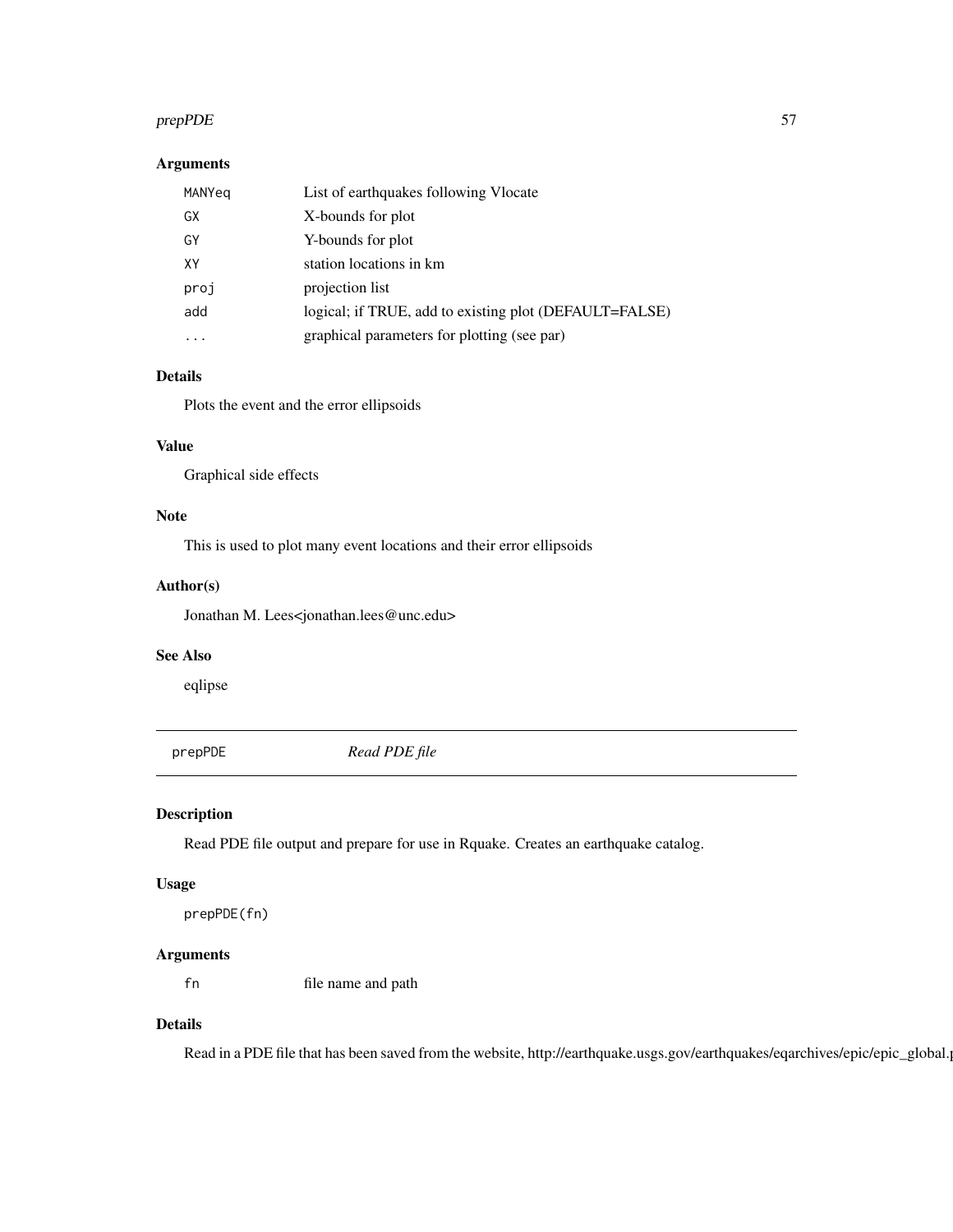# Value

List (catalog) of earthquake hypocenters

#### Note

Take care if they change the format.

# Author(s)

Jonathan M. Lees<jonathan.lees@unc.edu>

#### See Also

getregionals

## Examples

```
## Not run:
fpde = '/Users/lees/Site/CHAC/pde_catalog_NOV_2011.txt'
ipde = prepPDE(fpde)
```
## End(Not run)

Qrangedatetime *Range of Date Time*

# Description

Return the range of dates and times for any list with a date/time list

# Usage

```
Qrangedatetime(D)
```
## Arguments

#### Value

| min | date time list |
|-----|----------------|
| max | date time list |

## Author(s)

Jonathan M. Lees<jonathan.lees@unc.edu>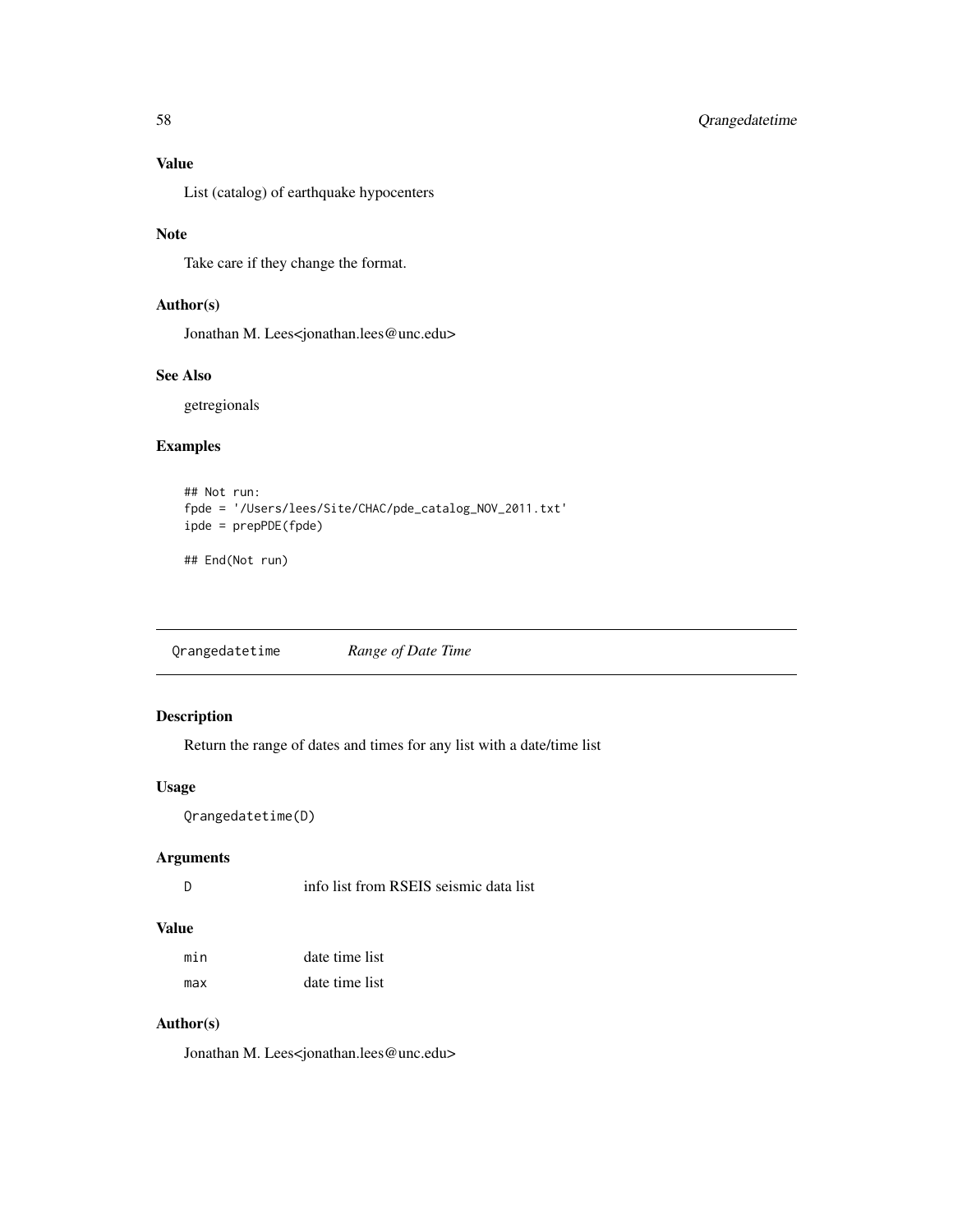## RElocateEQ 59

# Examples

```
## Not run:
library(RSEIS)
data(GH)
Qrangedatetime(GH$info)
## End(Not run)
```
## RElocateEQ *Relocate earthquakes stored in UW format*

## Description

Relocate earthquakes stored in UW format

#### Usage

RElocateEQ(lps, sta, vel, cont = TRUE,  $sleep = 0.5, mapfun = NULL, PLOT = TRUE ,$ proj = NULL, xlim = NULL, ylim = NULL)

## Arguments

| lps         | list of filenames save in UW format      |
|-------------|------------------------------------------|
| sta         | station location list                    |
| vel         | velocity list                            |
| cont        | logical, true=add contours               |
| sleep       | pause time between each event in seconds |
| mapfun      | mapping function                         |
| <b>PLOT</b> | logical, TRUE=plot relocation sequence   |
| proj        | projection list                          |
| xlim        | limits on X-direction (km)               |
| vlim        | limits on Y-direction (km)               |

# Details

Cycles through all the events, plots them and contours the first arrival times. Uses P-wave arrivals for plotting.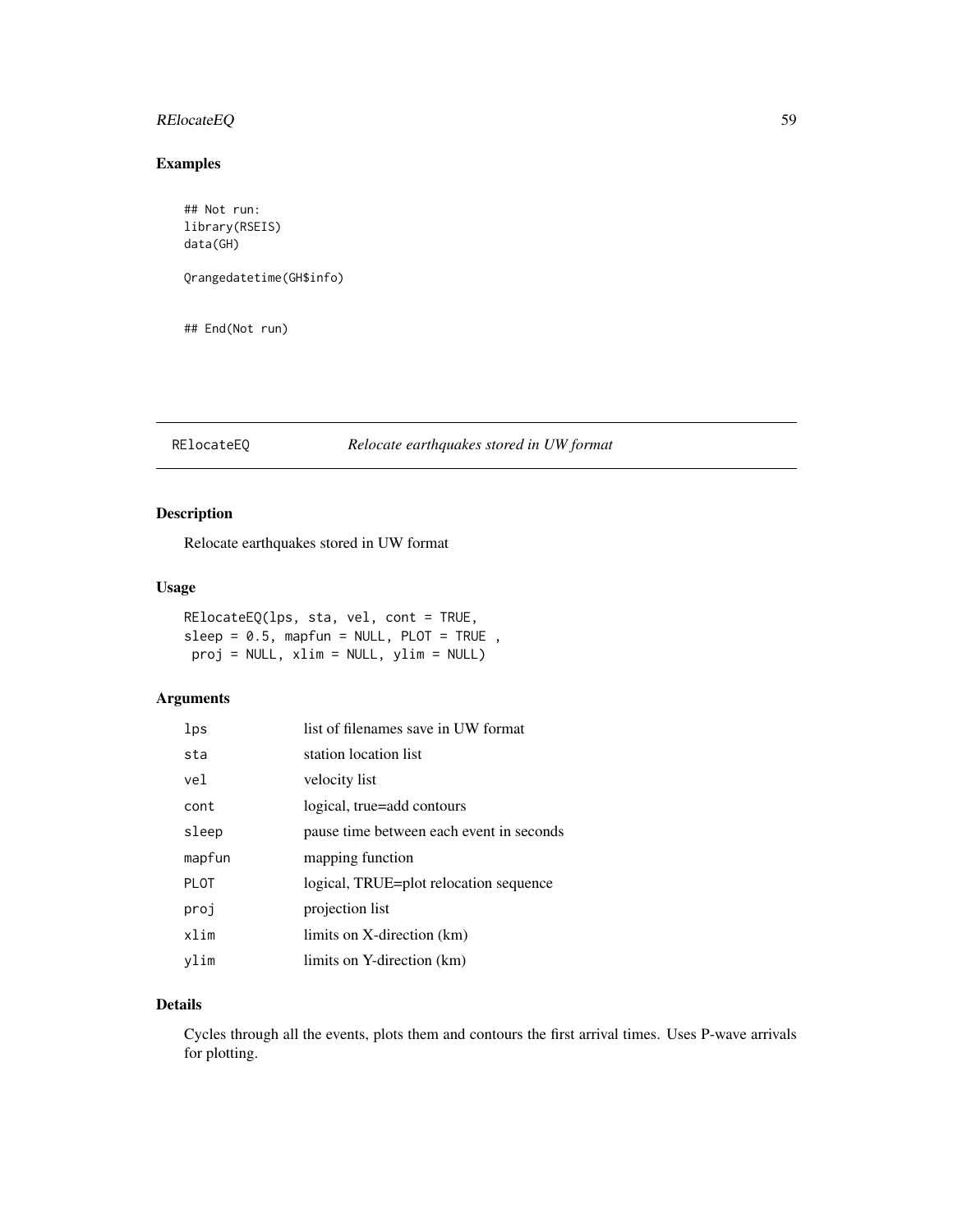# Value

list of events with error elliposids and convergence path

## Author(s)

Jonathan M. Lees<jonathan.lees@unc.edu>

# See Also

Vlocate

# Examples

## Not run:

```
cosoqk = RElocateEQ(lps, sta, vel, cont=TRUE,
 mapfun=cosoPLOT, proj=proj, xlim=xlim, ylim=ylim )
```
## End(Not run)

## ReSet *Button to reset the choices of station and component*

## Description

Button to reset the choices of station and component in swig and Mine.seis

## Usage

ReSet(nh, g)

## Arguments

| nh | <b>RSEIS</b> list |
|----|-------------------|
| g  | swig parameters   |

## Details

Driver for SELstaDB

#### Value

Side effects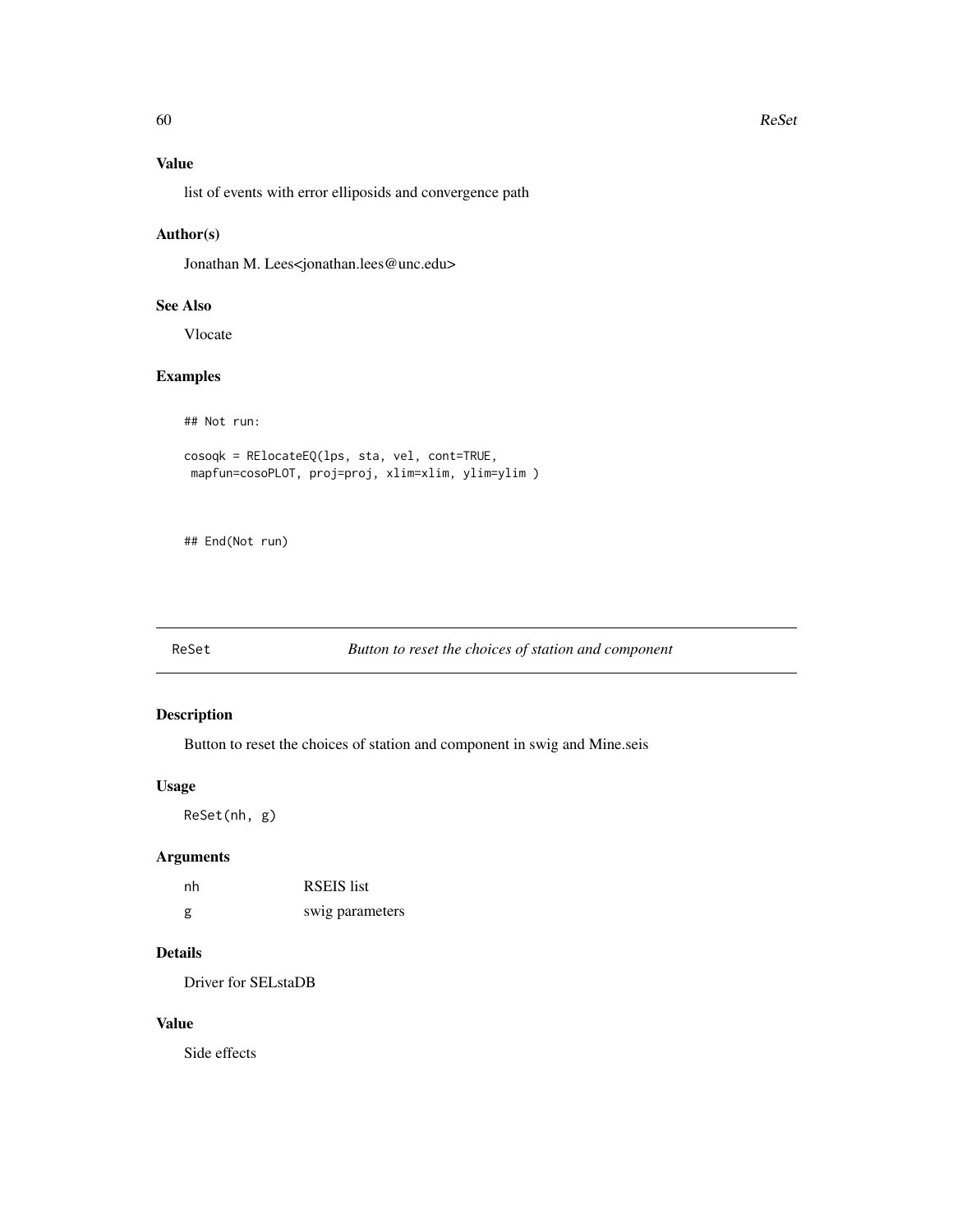#### ripper 61

# Author(s)

Jonathan M. Lees<jonathan.lees@unc.edu>

#### See Also

SELstaDB, Mine.seis

## Examples

## Not run:

buts = "ReSet" swig(GH, PADDLAB=buts)

## End(Not run)

## ripper *Rip off Event location information*

## Description

Extract Event location information following Vlocate

#### Usage

ripper(AQ)

## Arguments

AQ event location list

#### Details

Extract lat-lon from event locations to track intermediate solutions and convergence

#### Value

2 by N matrix, lat-lon

#### Author(s)

Jonathan M. Lees<jonathan.lees@unc.edu>

# See Also

plotEQ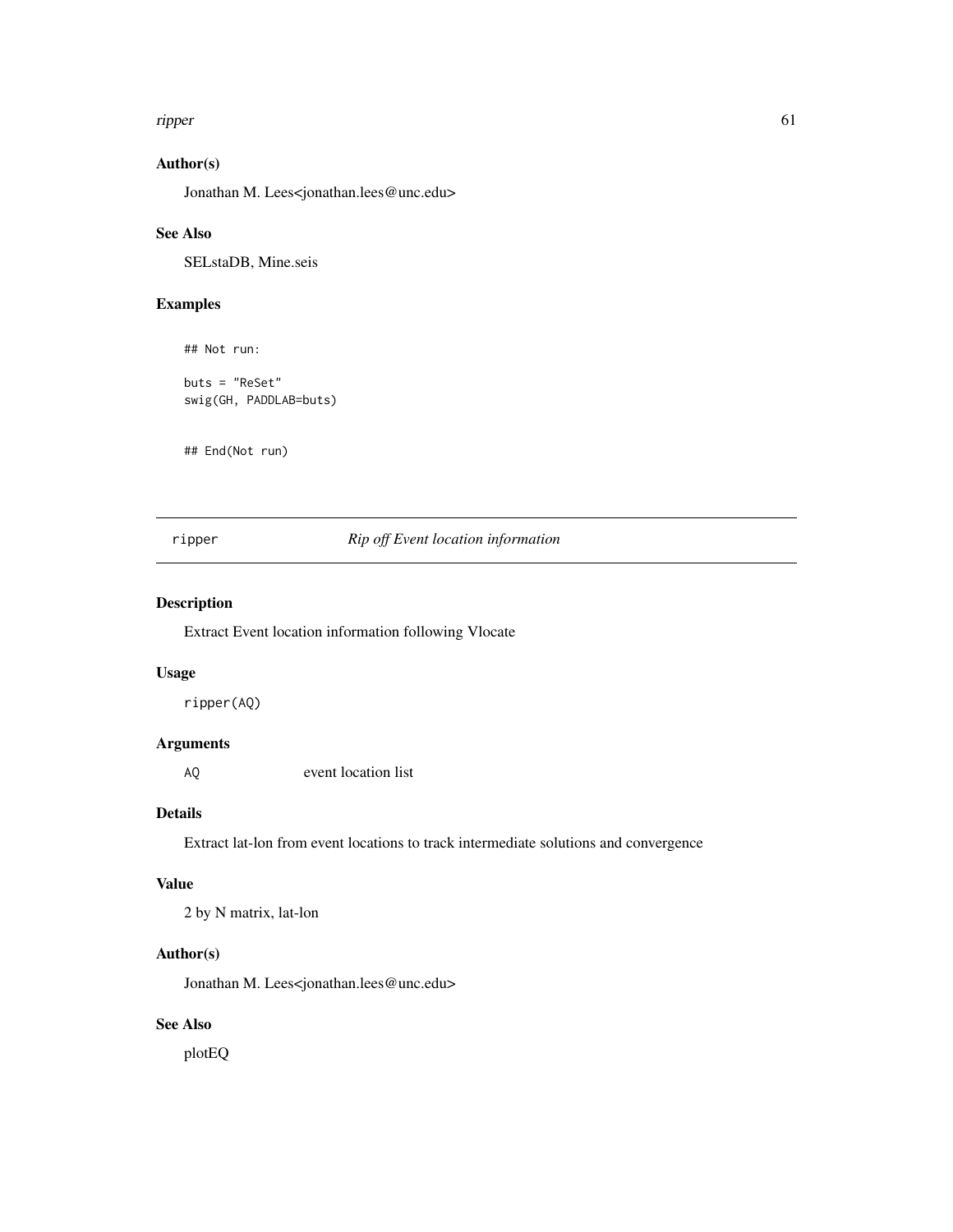## Examples

```
## Not run:
qtip = ripper(AQ)
```
## End(Not run)

## Rowz2Keep *Rows to Keep for inversion*

#### Description

Selects which rows in the hypocenter determination to keep during non-linear itaerations based on robust rsidual elimination.

#### Usage

Rowz2Keep(Ldat, EQ, G1, RESMAX)

# Arguments

| Ldat          | List of station arrivals                  |
|---------------|-------------------------------------------|
| EQ            | Earthquake location                       |
| G1            | derivative and travel time estimates      |
| <b>RESMAX</b> | 2-vector for P and S-wave residual maxima |

#### Details

This is a utility used internally.

Residuals greater than the respective maxima provided are eliminated in the svd inversion. If fewer than 4 remain, the smallest 4 rows are returned.

#### Value

Index of good rows

# Author(s)

Jonathan M. Lees<jonathan.lees@unc.edu>

#### See Also

XYlocate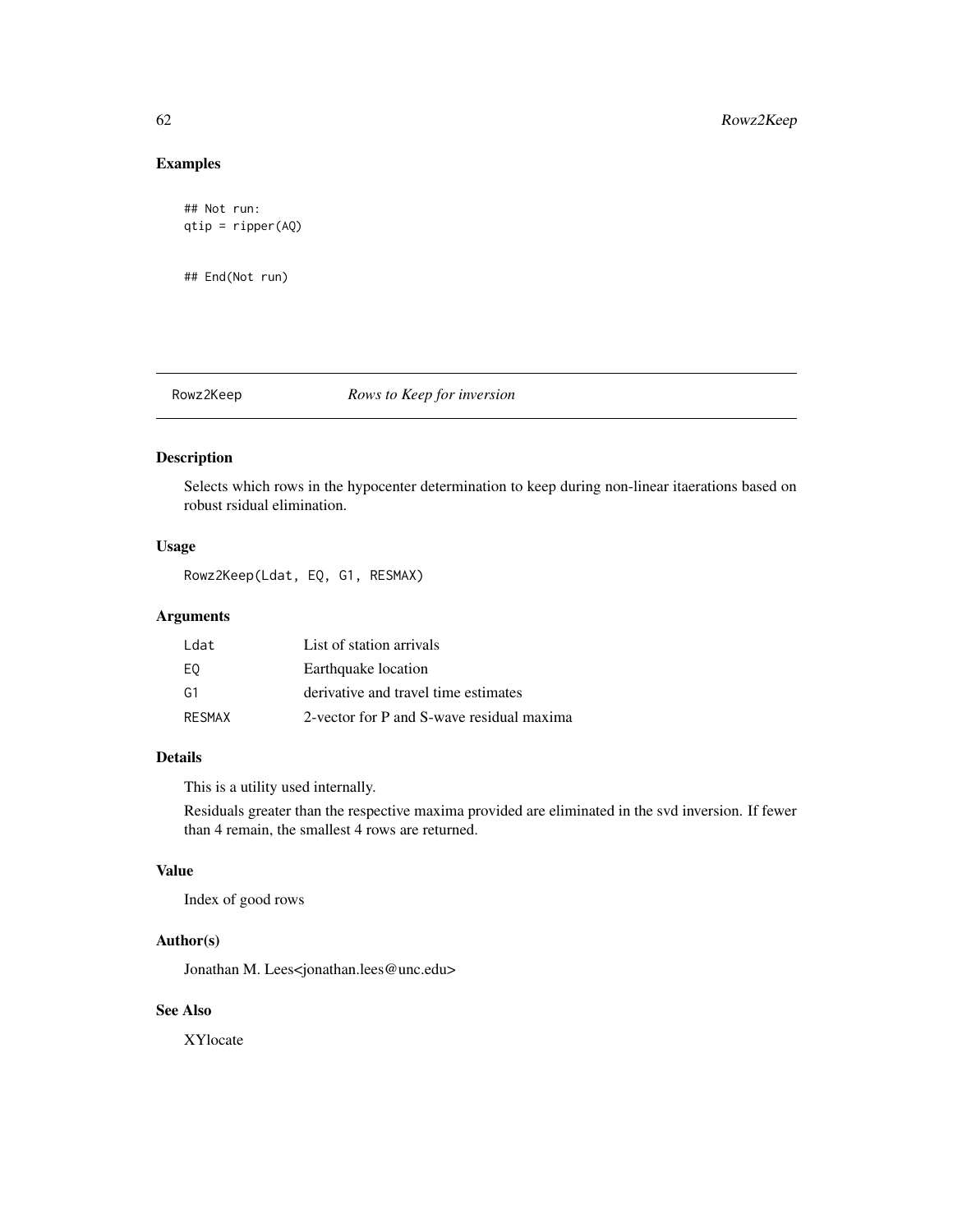Driver for NLSlocate

# Usage

 $RQ(nh, g, idev = 3)$ 

# Arguments

| nh   | <b>RSEIS</b> list    |
|------|----------------------|
| g    | parameters from swig |
| idev | device for plotting  |

## Details

Button to be called from within swig after picking.

#### Value

new hypocenter

# Author(s)

Jonathan M. Lees<jonathan.lees@unc.edu>

# See Also

NLSlocate, EQXYresid, XYSETUP, swig,chak

# Examples

```
## Not run:
buts = c("GPIX","PPIX", "PickWin", "fspread", "gMAP", "RQ" , "CONTPF")
swig(GH, PADDLAB=buts)
## End(Not run)
```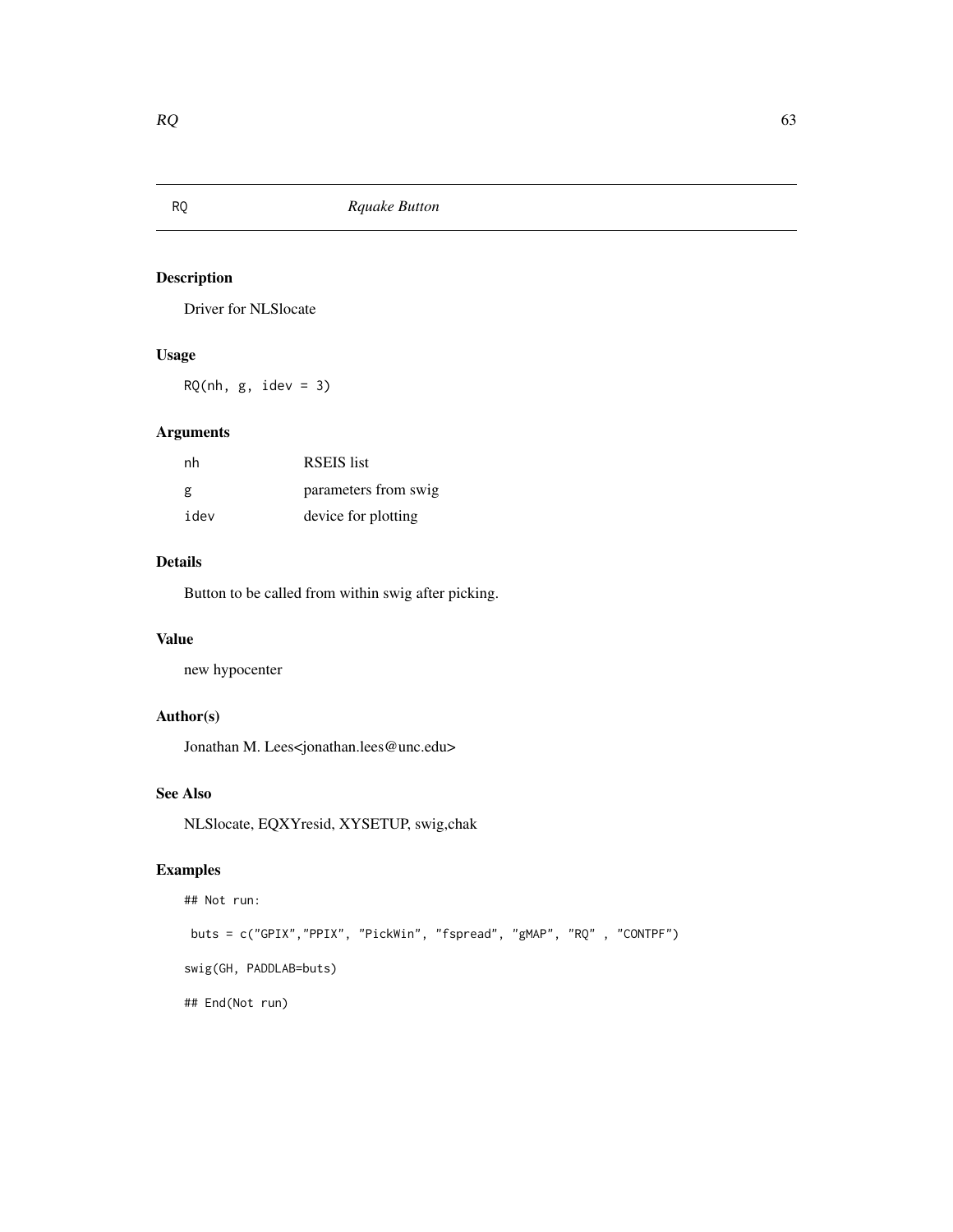Save a pick file from within swig

## Usage

SavePF(nh, g)

## Arguments

| nh | RSEIS data list                     |
|----|-------------------------------------|
| g  | list of parameters internal to swig |

#### Details

Uses PFoutput to save a pickfile to disk.

#### Value

Side Effects

# Note

Pickfile is saved as a native R file with wpx extension

# Author(s)

Jonathan M. Lees<jonathan.lees@unc.edu>

#### See Also

PFoutput

# Examples

```
## Not run:
buts = "SavePF"
swig(GH, PADDLAB=buts)
```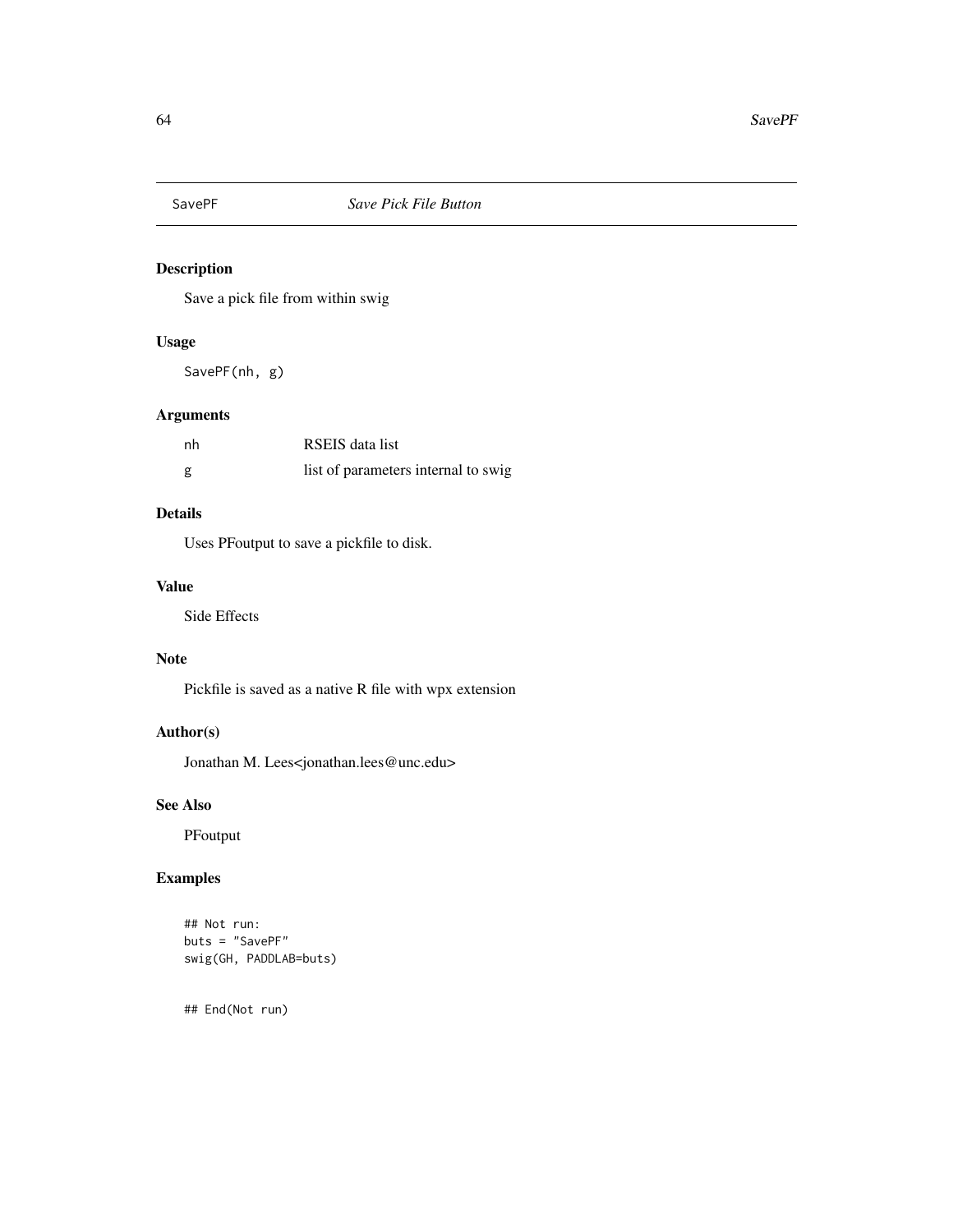Pick stations and components interactively. This is a routine used in swig.

## Usage

SELstaDB(IDB, sel=1, newdev = TRUE, STAY = FALSE)

# Arguments

| TDB.        | list of stations and components          |
|-------------|------------------------------------------|
| sel         | vector of index to selected traces       |
| newdev      | logical, whether to create a new device. |
| <b>STAY</b> | logical, whether to keep device active.  |

#### Value

vector of index to list of stations and components

#### Author(s)

Jonathan M. Lees<jonathan.lees@unc.edu>

#### See Also

infoDB, makeDB

## Examples

```
## Not run:
fpath = "/Users/lees/Site/CHAC/DATA"
fpat = "201111"
DBnov = makeDB(fpath, fpat, kind=2, Iendian=1, BIGLONG=FALSE)
IDB = infoDB(DBnov)
SELstaDB(IDB)
```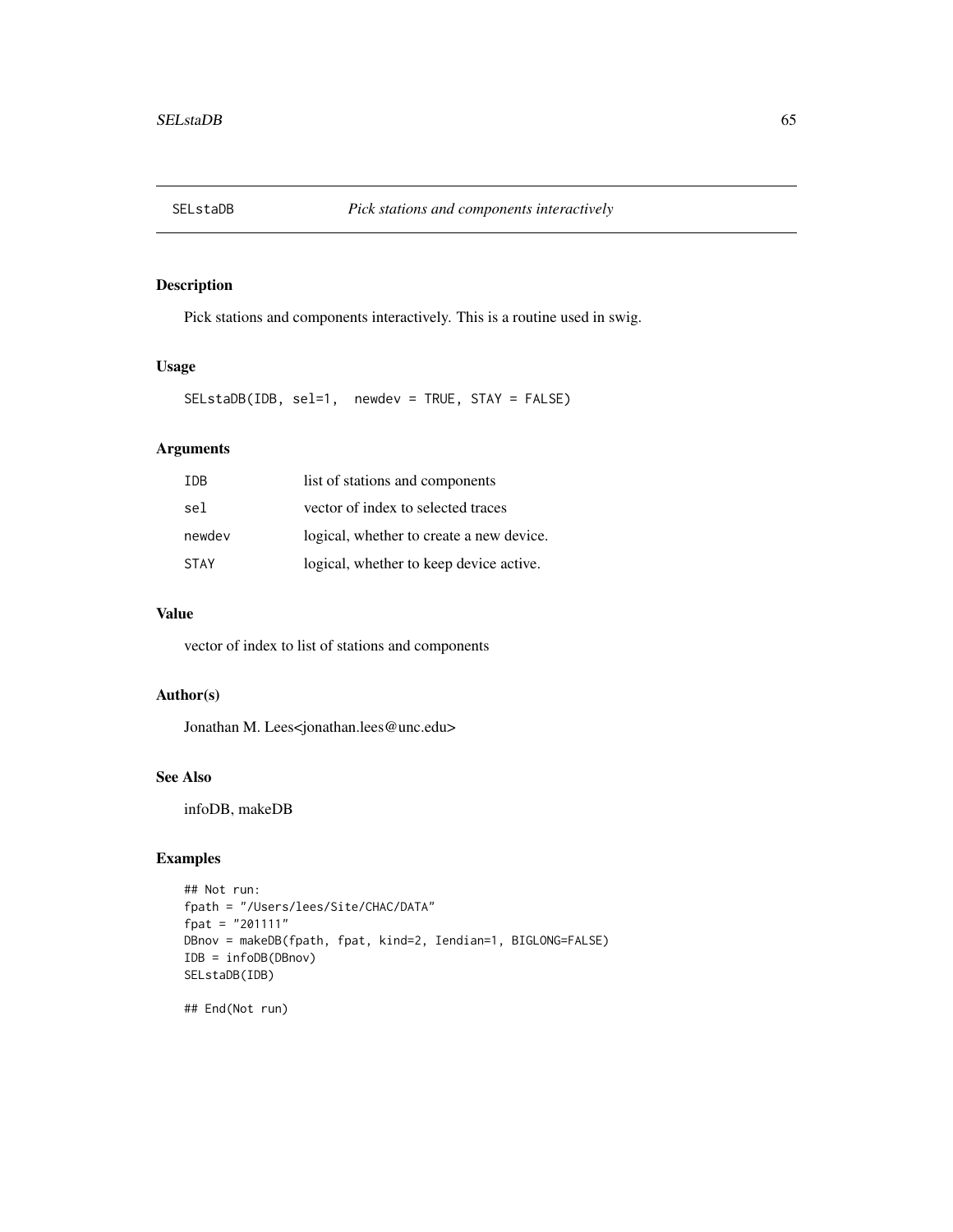Update an Earthquake location following a relocation.

## Usage

UPdateEQLOC(PF, sol, vel, stas = NULL)

#### Arguments

| PF   | Pickfile List                     |
|------|-----------------------------------|
| sol  | solution vector (lat, lon, z, t0) |
| vel  | 1D velocity model                 |
| stas | station list (name, lat, lon, z)  |

#### Details

After re-picking or changing the model or the station corrections, update the event location in the pickfile.

#### Value

Pickfile List

#### Author(s)

Jonathan M. Lees<jonathan.lees@unc.edu>

#### See Also

EQXYresid, NLSlocate,PFoutput

# Examples

```
## Not run:
upf = UPdateEQLOC(PF, sol, stas=stas)
```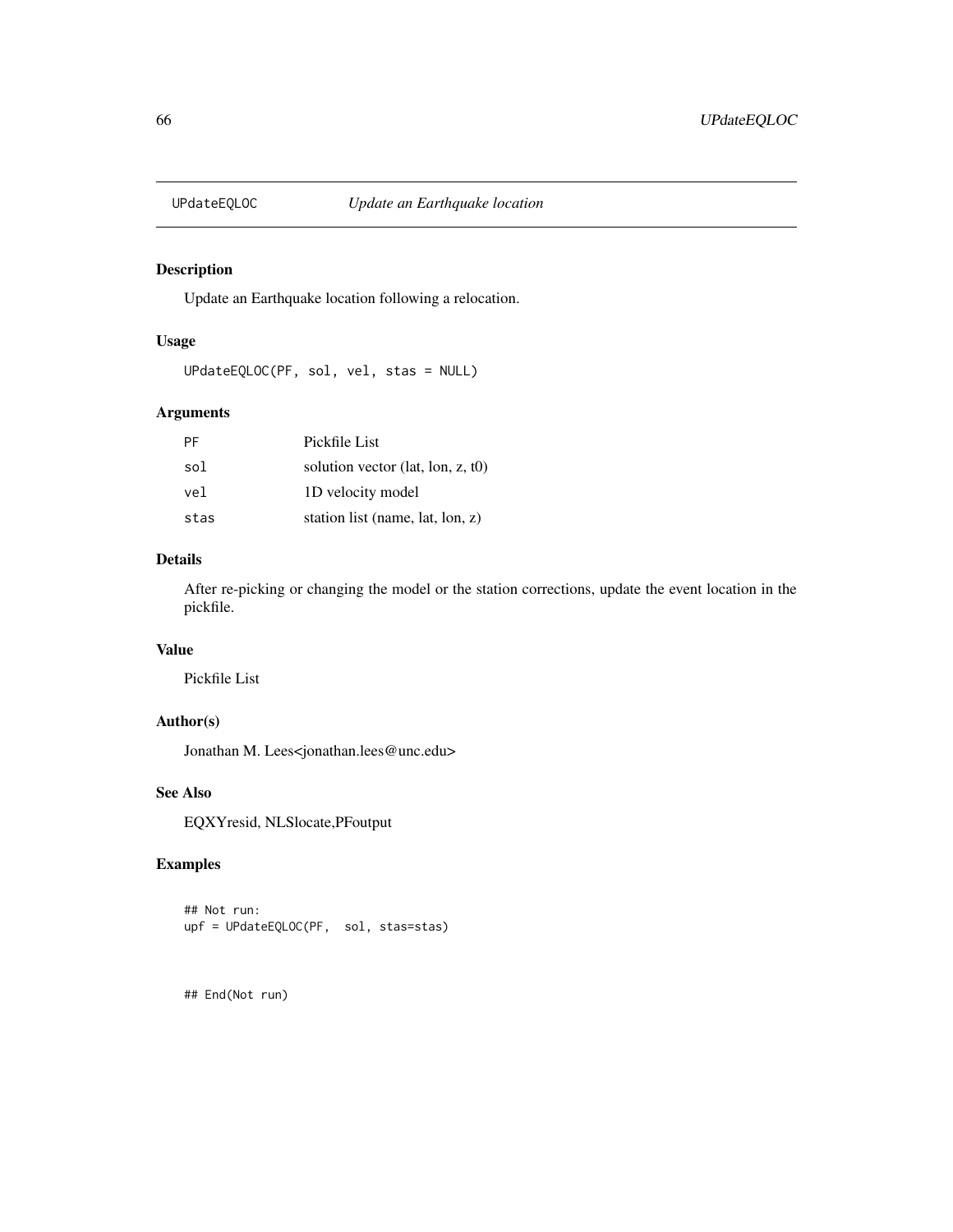Scroll through continuous data recorded in the field. Uses a database describing the locations and content of each file stored on disk.

#### Usage

```
viewCHAC(DBnov , gstas, gcomps,sched, stas, buts='GPIX', preFILT=list()
, replot=TRUE , kind=2, Iendian=1, BIGLONG=FALSE)
```
#### Arguments

| DBnov          | RSEIS Data Base (output of makeDB)              |
|----------------|-------------------------------------------------|
| gstas          | stations to extract                             |
| gcomps         | components to extract                           |
| sched          | schedule of start times for extraction          |
| stas           | station list                                    |
| buts           | buttons for swig                                |
| preFILT        | Pre-Filter traces before plotting.              |
| replot         | logical, TRUE=rerun swig after done click       |
| kind           | kind of data, $0$ =nativeR, $1$ =segy, $2$ =sac |
| Iendian        | endian                                          |
| <b>BIGLONG</b> | big long or short long                          |

#### Details

These are set up for the CHAC dataset.

#### Value

Graphics, and Side effects

#### Note

The preFILT argument is the standard way of assigning filters in RSEIS. For example, preFILT = list(ON=TRUE, fl=5 , fh=15, type="BP", proto="BU")

will bandpass filter the traces between 5 and 15 Hz. If the logical ON flag of the filter is turned to FALSE, the filter is not applied.

#### Author(s)

Jonathan M. Lees<jonathan.lees@unc.edu>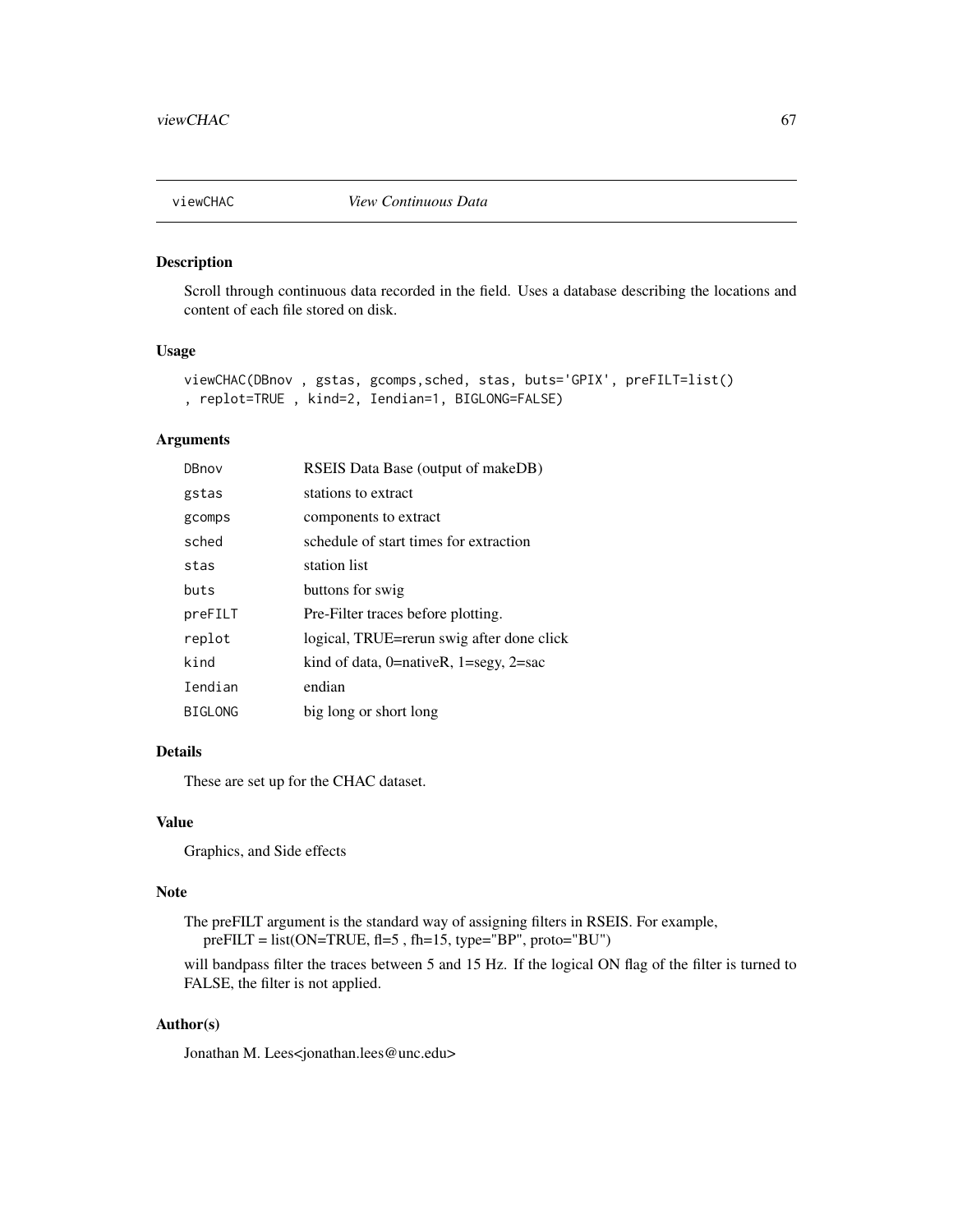68 viewseis

#### See Also

makeDB, Mine.seis

# Examples

```
## Not run:
```

```
########## set up data base:
fpath = "/home/lees/Site/CHAC/DATA"
fpat = "201111"
DBnov = makeDB(fpath, fpat, kind=2, Iendian=1, BIGLONG=FALSE)
### get information:
IDB = infoDB(DBnov)
##### select stations and components:
gstas = IDB$usta[-which(IDB$usta=="CHAC5")]
gcomps = IDB$ucomp[1:3]
#### extra buttons
buts = c("YPIX", "SPEC", "SGRAM", "WLET")
fsta = "/home/lees/Site/CHAC/staLLZ.txt"
stas = scan(file=fsta,what=list(name="", lat=0, lon=0, z=0))
stas$z = stas$z/1000
### set schedule
sched =seq(from=325, to=335, by=1/24)
########## open 2 windows
X11()
X11()
### set main window to dev 2
dev.set(2)
### set pre-filter (needs to be ON=TRUE to work
preFILT = list(ON=TRUE, fl=1/2 , fh=8, type="BP", proto="BU")
viewCHAC( DBnov , gstas, gcomps , sched, stas, buts =buts,
       preFILT = preFILT, kind = 2, Iendian = 1, BIGLONG = FALSE)
```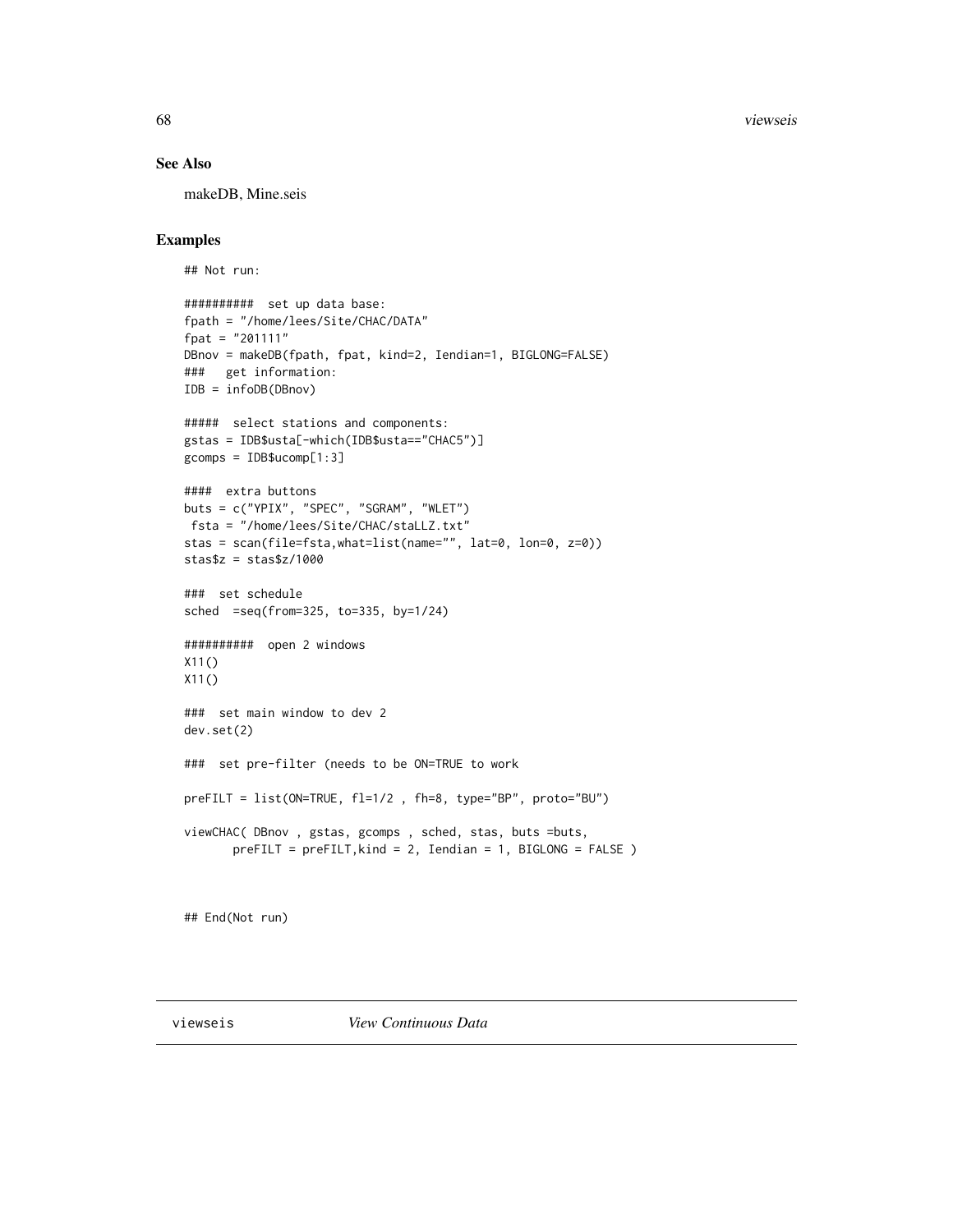#### viewseis 69

## Description

Scroll through continuous data recorded in the field. Uses a database describing the locations and content of each file stored on disk.

#### Usage

viewseis(DBnov , gstas, gcomps,sched, stas, buts='GPIX', replot=TRUE , kind=0, Iendian=1, BIGLONG=FALSE)

## Arguments

| DBnov          | <b>RSEIS Data Base</b>                          |
|----------------|-------------------------------------------------|
| gstas          | stations to extract                             |
| gcomps         | components to extract                           |
| sched          | schedule of start times for extraction          |
| stas           | station list                                    |
| buts           | buttons for swig                                |
| replot         | logical, TRUE=rerun swig after done click       |
| kind           | kind of data, $0$ =nativeR, $1$ =segy, $2$ =sac |
| Iendian        | endian                                          |
| <b>BIGLONG</b> | big long or short long                          |

## Details

These are set up for the seis dataset

# Value

Graphics, and Side effects

# Author(s)

Jonathan M. Lees<jonathan.lees@unc.edu>

## See Also

makeDB, Mine.seis

#### Examples

```
## Not run:
sched =seq(from=325, to=335, by=1/24)
viewseis( DBnov , gstas, gcomps , sched, kind=2,
Iendian=1, BIGLONG=FALSE)
```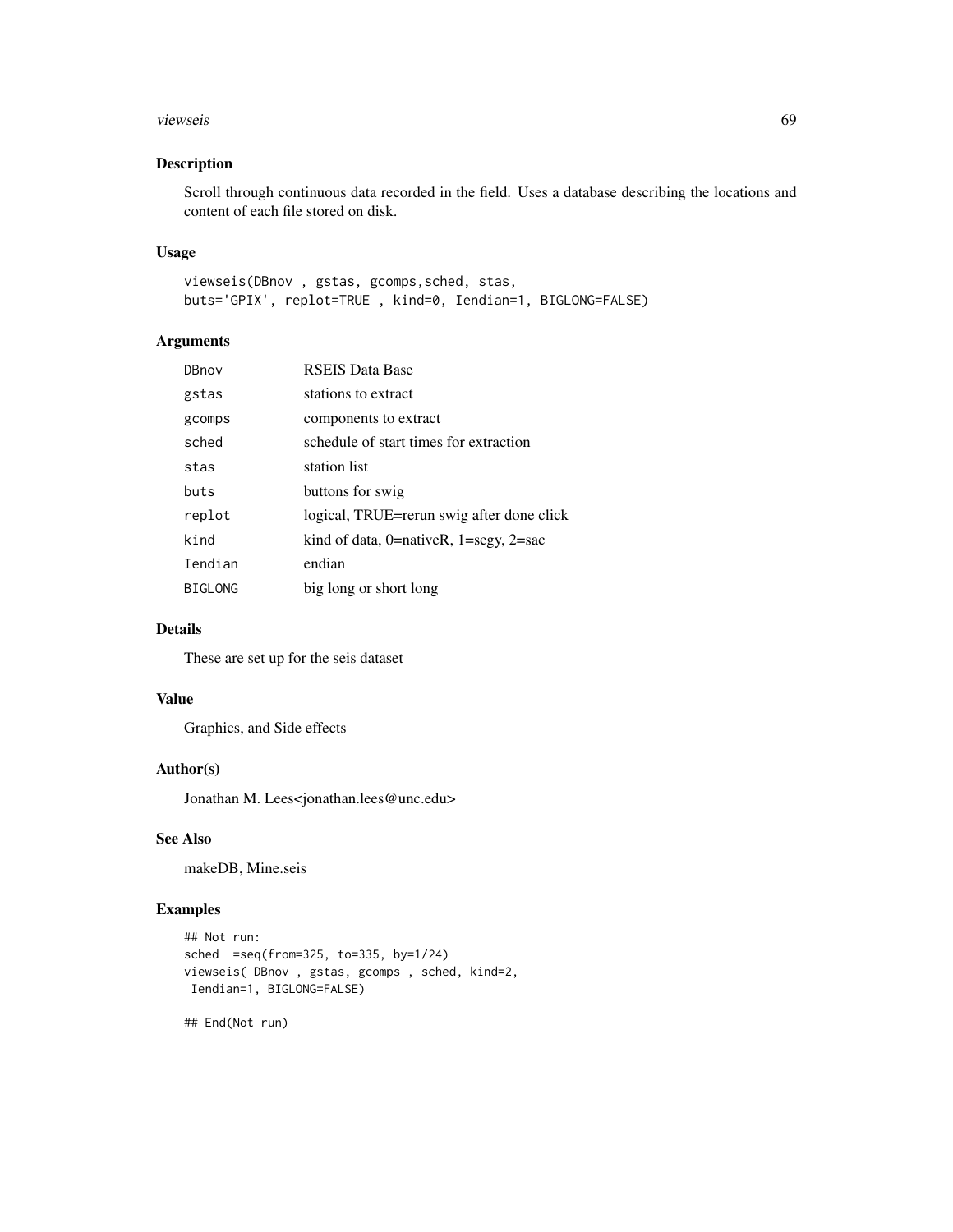Hypocenter Determination with error checking and adjustments.

## Usage

```
Vlocate(Ldat,EQ,vel,
                  distwt = 10,
                  lambdareg =100,
                  REG = TRUE,WTS = TRUE,STOPPING = TRUE,
                  tolx = 0.1,
                  toly = 0.1,
                  tolz = 0.5,
                  RESMAX = c(.4,.5),
                  maxITER = c(7, 5, 7, 4),PLOT=FALSE)
```
# Arguments

| Ldat          | list, must inlude: lat, lon , err, sec, cor (see details)                                              |
|---------------|--------------------------------------------------------------------------------------------------------|
| EQ            | list, must inlude: lat, lon, z, t                                                                      |
| vel           | list, 1D velocity structure                                                                            |
| distwt        | distance weighting factor                                                                              |
| lambdareg     | regularization parameter for damping                                                                   |
| <b>REG</b>    | logical, TRUE=use regularization                                                                       |
| <b>WTS</b>    | logical, TRUE==use weighting                                                                           |
| STOPPING      | logical, TRUE=use stopping criteria                                                                    |
| tolx          | numeric, tolerance in km in x direction                                                                |
| toly          | numeric, tolerance in km in y direction                                                                |
| tolz          | numeric, tolerance in km in z direction                                                                |
| <b>RESMAX</b> | vector, residual max for P and S, default= $c(4,5)$                                                    |
| maxITER       | vector, Maximum number of iterations for each section of the location routine,<br>$default=c(7,5,7,4)$ |
| <b>PLOT</b>   | logical, plot results during iterations                                                                |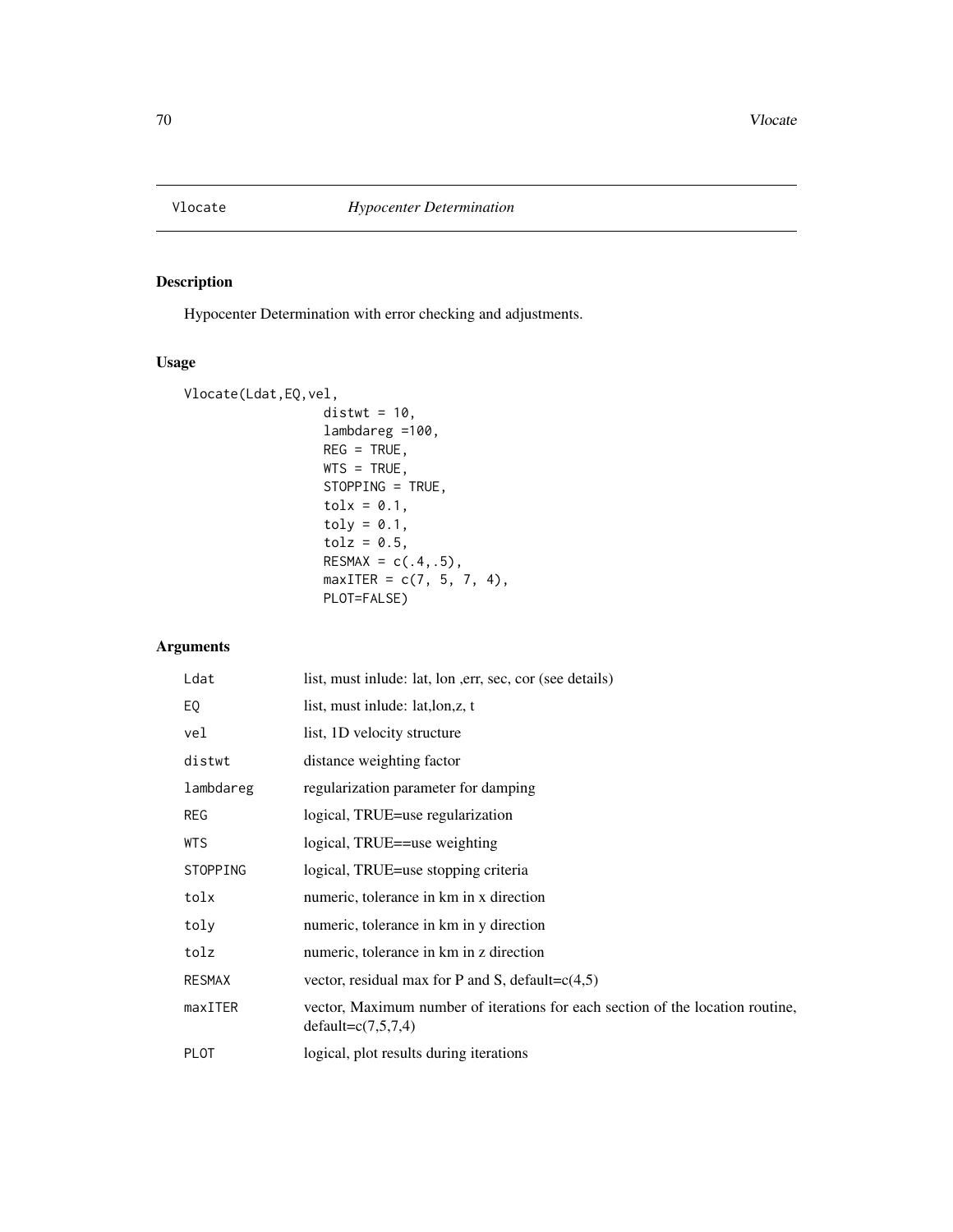#### Vlocate 71

#### Details

This is a wrapper for XYlocate, only here the lat-lon of the stations is passed and the code does the projection internally.

There are 3 main loops, each controled by differing input params: first event is located only in XY keeping the depth fixed (7 iterations). Then an initial free solution is estimated using robust elimination of residual based on RESMAX (5 iterations). Finally a set of 7 iterations is applied providing the final estimate, along with error bars, elliposids, etc.

In the event no good solution is derived, the regularization parameter is doubled and a loop with 4 iterations is applied, and the result returned.

## Value

#### list:

| EQ         | Hypocenter location                                        |
|------------|------------------------------------------------------------|
| FRR        | Error Analysis                                             |
| its        | number of iteration                                        |
| Ksolutions | list of matrices, each with intermediate x,y,z,t locations |

#### Note

The schedule may be adjusted by duplicating this function and changing the maxit parameters.

## Author(s)

Jonathan M. Lees<jonathan.lees@unc.edu>

#### References

Lee and Stewart

#### See Also

XYlocate, Klocate, DoRLocate

## Examples

## Not run: library(RSEIS) data(GH) g1 = GH\$pickfile data(VELMOD1D) vel= VELMOD1D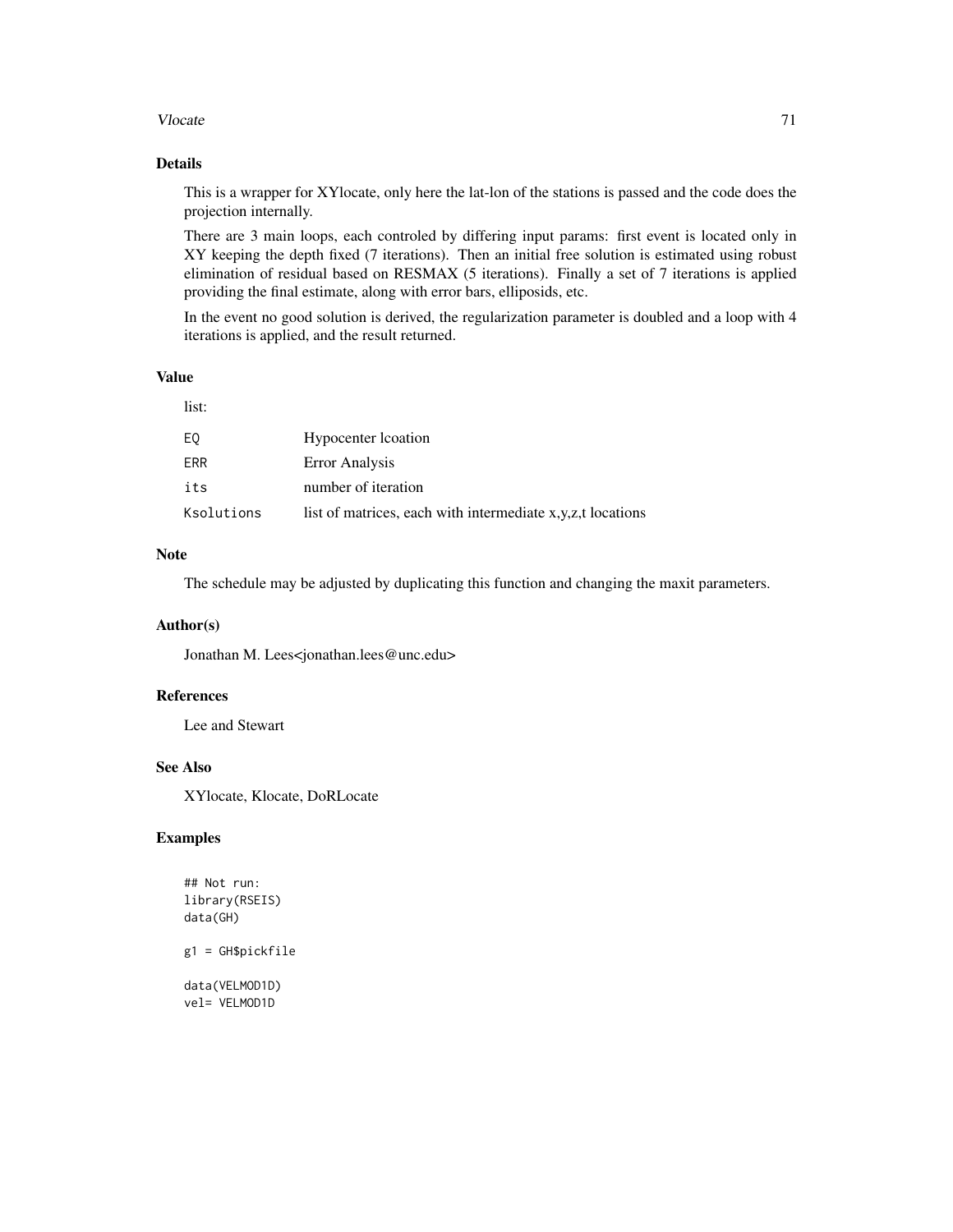```
w1 = which(!is.na(g1$STAS$lat))
        sec = g1$STAS$sec[w1]
        N = length(sec)Ldat = list(name = g1$STAS$name[w1],
          sec = g1$STAS$sec[w1],
          phase = g1$STAS$phase[w1],
          lat=g1$STAS$lat[w1],
          lon = g1$STAS$lon[w1],z = g1$STAS$z[w1],
          err= g1$STAS$err[w1],
          yr = rep(g1$LOC$yr , times=N),
           jd = rep(g1$LOC$jd, times=N),
          mo = rep(g1$LOC$mo, times=N),
          dom = rep(g1$LOC$dom, times=N),
          hr =rep( g1$LOC$hr, times=N),
          mi = rep(g1$LOC$mi, times=N) )
wstart = which.min(Ldat$sec)
       EQ = list(lat=Ldat$lat[wstart], lon=Ldat$lon[wstart], z=6, t=Ldat$sec[wstart] )
  AQ = Vlocate(Ldat,EQ,vel,
      distwt = 10,
      lambdareg =100 ,
      REG = TRUE,
     WTS = TRUE,STOPPING = TRUE,
      tolx = 0.01,toly = 0.01,
      tolz = 0.05, maxITER = c(7,5,7,4), RESMAX = c(0.1, 0.1), PLOT=FALSE)
## End(Not run)
```
XYerror.bars *Error Bars in X and Y*

## Description

Error Bars in X and Y

#### Usage

```
XYerror.bars(x, y, xlo = 0, xhi = 0, ylo = 0,
yhi = 0, pch = 1, col = 1, barw = 0.1, add = FALSE, ...
```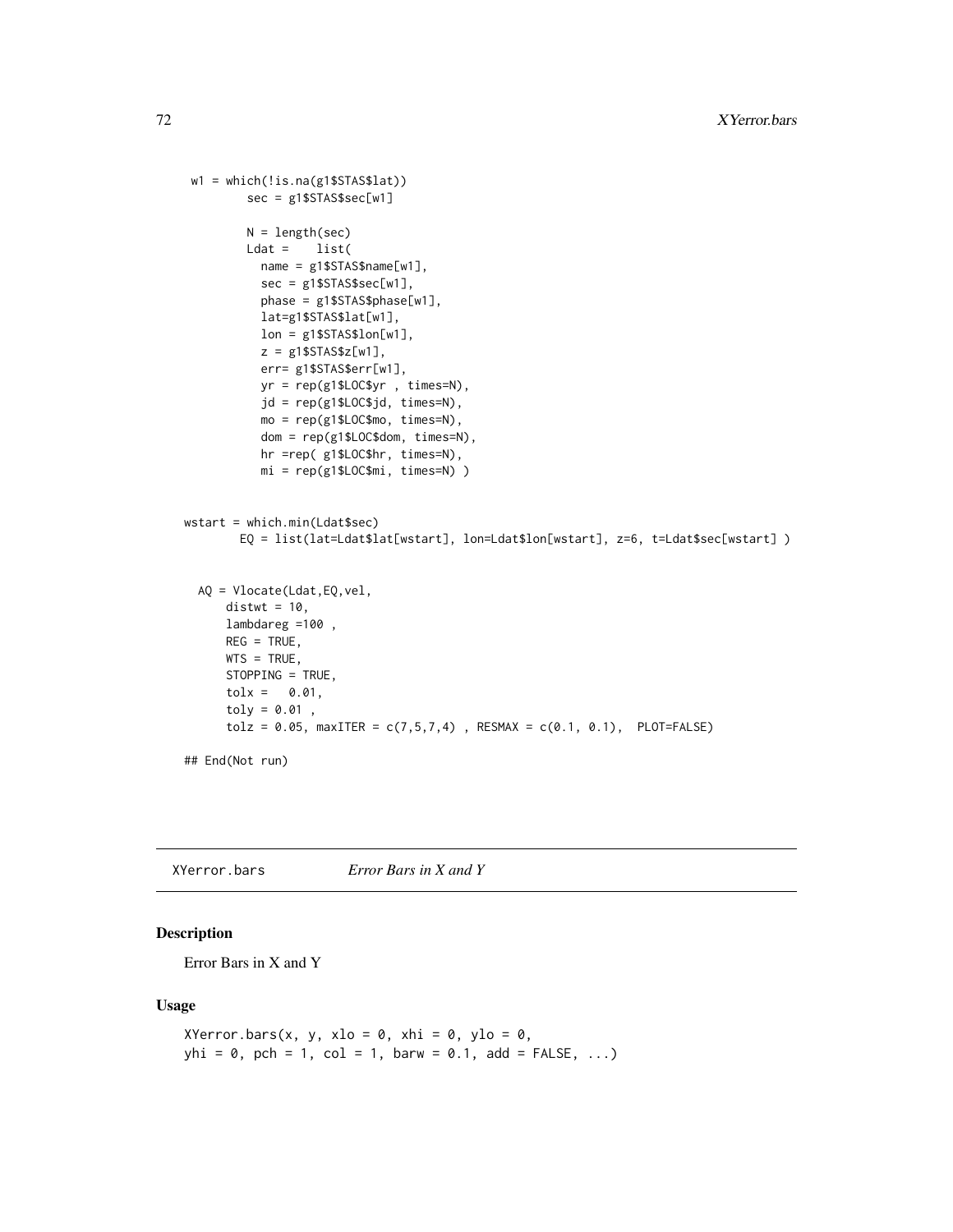#### XYerror.bars 73

#### Arguments

| x    | X-values                             |
|------|--------------------------------------|
| у    | Y-values                             |
| xlo  | X Lower limit of error bars          |
| xhi  | X Upper limit of error bars          |
| ylo  | Y Lower limit of error bars          |
| yhi  | Y Upper limit of error bars          |
| pch  | plotting character                   |
| col  | color                                |
| barw | width of the bar (inches)            |
| add  | logical, add=FALSE starts a new plot |
|      | other plotting parameters            |

#### Value

graphical side effects

#### Author(s)

Jonathan M. Lees<jonathan.lees@unc.edu>

#### Examples

```
set.seed(0)
zup = rnorm(10)x = 1:10y = 2*x+5+zupydown = rnorm(10)ydown = ydown-min(ydown)+.2
yup = rnorm(10)yup = yup-min(yup) + .2zup = rnorm(10)xup = zup-min(zup) + .5xdown = rnorm(10)xdown = xdown-min(xdown) + .2#### example with different error on either side:
XYerror.bars(x, y, y-ydown, y+yup, x-xdown, x+xup,
pch = 1, col = 'brown', barw = 0.1, add
```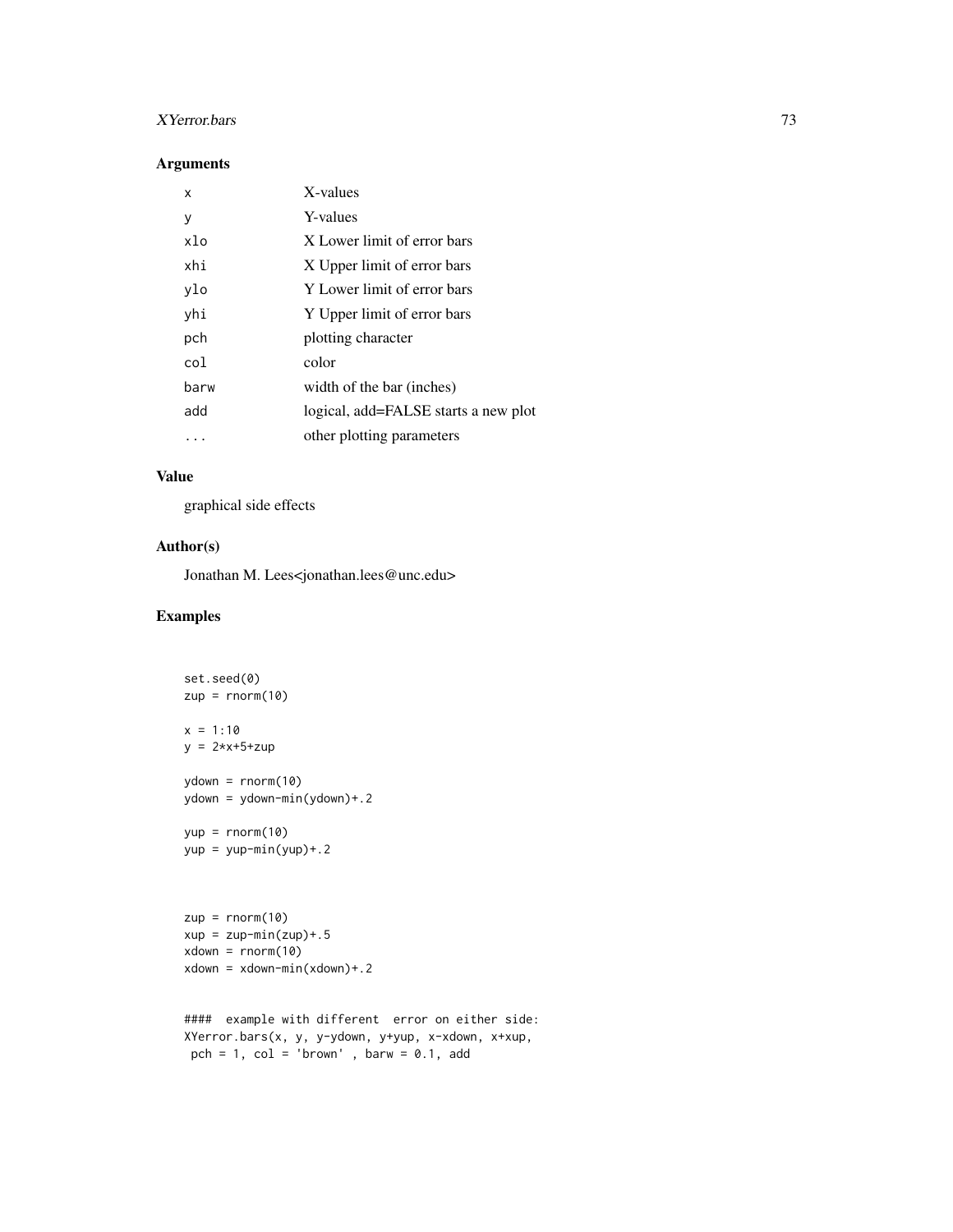<span id="page-73-0"></span>= FALSE)

#### XYlocate *Locate Earthquake with UTM projection*

#### Description

Non-linear hypocenter location with UTM geographical projection. Used for locating earthquakes in local or regional settings.

#### Usage

 $XYlocate(Ldat, EQ, vel, maxITER = 10, distwt = 10,$ lambdareg = 100, FIXZ = FALSE, REG = TRUE, WTS = TRUE, STOPPING = TRUE, RESMAX =  $c(.4,.5)$ , tolx = 0.005, toly = 0.005,  $tolz = 0.01$ ,  $PLOT = FALSE$ 

#### Arguments

| Ldat            | list, must inlude: x, y, err, sec, cor (see details)   |
|-----------------|--------------------------------------------------------|
| E0              | list, must inlude: $x, y, z, t$                        |
| vel             | list, 1D velocity structure                            |
| maxITER         | Maximum number of iterations                           |
| distwt          | distance weighting factor                              |
| lambdareg       | regularization parameter for damping                   |
| FIXZ            | logical, $TRUE = fix$ depth, i.e. only calculate x,y,t |
| <b>REG</b>      | logical, TRUE=use regularization                       |
| WTS             | logical, TRUE==use weighting                           |
| <b>STOPPING</b> | logical, TRUE=use stopping criteria                    |
| <b>RESMAX</b>   | vector, residual max for P and S, default= $c(4,5)$    |
| tolx            | numeric, tolerance in km in x direction                |
| toly            | numeric, tolerance in km in y direction                |
| tolz            | numeric, tolerance in km in z direction                |
| <b>PLOT</b>     | logical, plot results during iterations                |

#### Details

Input pick list must have at x,y,z, sec, cor, err elements for each station. If no station correction is available it is set to zero. If no uncertainty (err) is available, it is set to 0.05 sec. Each station must have a finite x-y coordinate and arrival time in seconds. Events are located relative to the minute.

Routine uses the svd in a sequence of linear inversions to estimate the nonlinear location.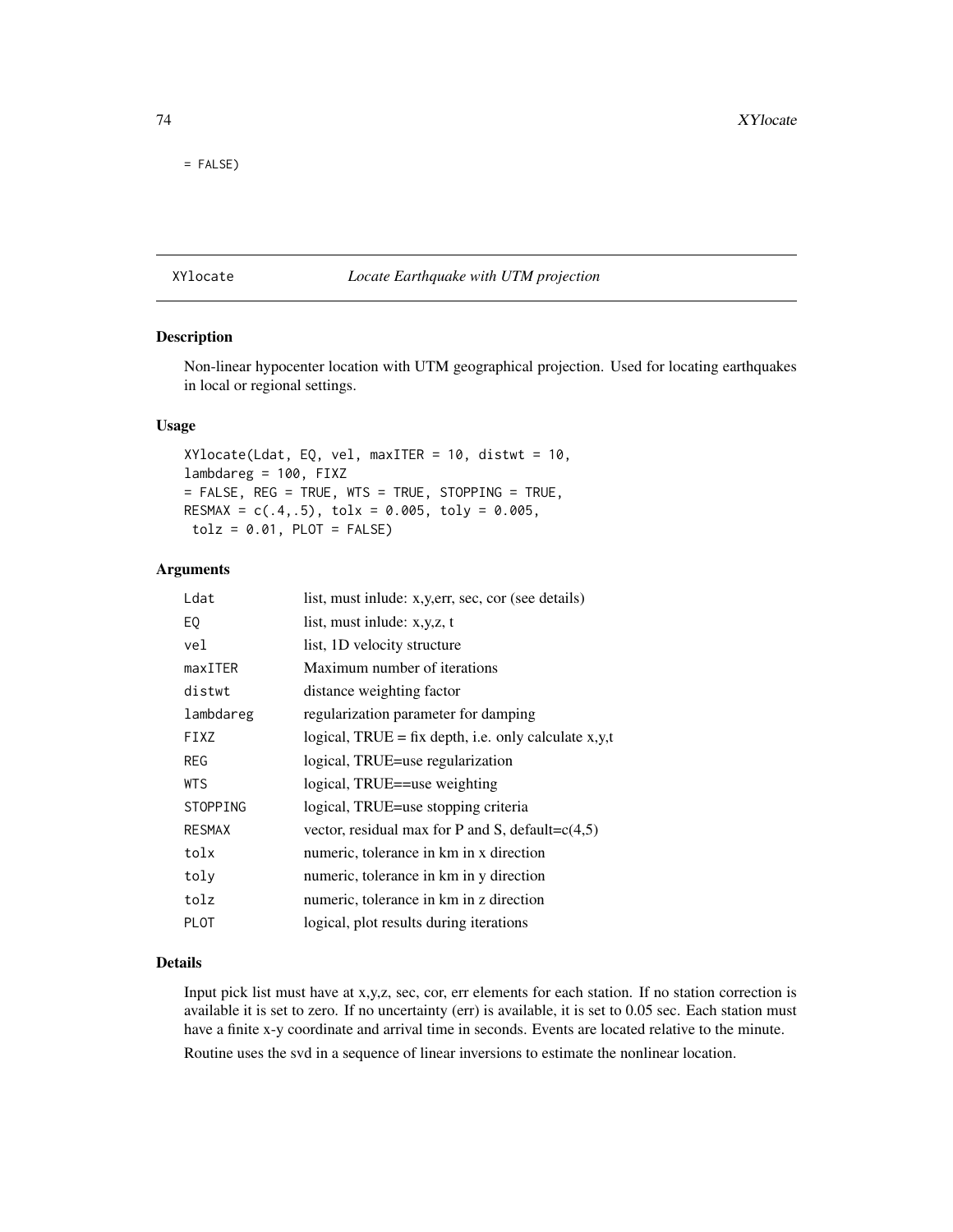#### $XY$ locate 75

#### Value

#### List:

| EQ      | list, Earthquake hypocenter and time                   |
|---------|--------------------------------------------------------|
| its     | number of iterations                                   |
| rms     | rms residual                                           |
| wrms    | wheighted rms residual                                 |
| used    | vector, index of used equations                        |
| guesses | list of x,y,z,t intermediate locations when converging |

## Note

This routine should be called by a wrapper (Vlocate) that applies the algorithm several times and changes parameters based on the quality.

If RESMAX is used and the robust approach yields fewer than 4 equations, the best (smallest) four residuals will be used to determiine the event location.

#### Author(s)

Jonathan M. Lees<jonathan.lees@unc.edu>

#### See Also

Vlocate

## Examples

```
## Not run:
library(RSEIS)
data(GH)
g1 = GH$pickfile
data(VELMOD1D)
vel= VELMOD1D
 w1 = which(!is.na(g1$STAS$lat))
        sec = g1$STAS$sec[w1]
        N = length(sec)
        Ldat = list(name = g1$STAS$name[w1],
           sec = g1$STAS$sec[w1],
           phase = g1$STAS$phase[w1],
           lat=g1$STAS$lat[w1],
           lon = g1$STAS$lon[w1],
          z = g1$STAS$z[w1],
           err= g1$STAS$err[w1],
```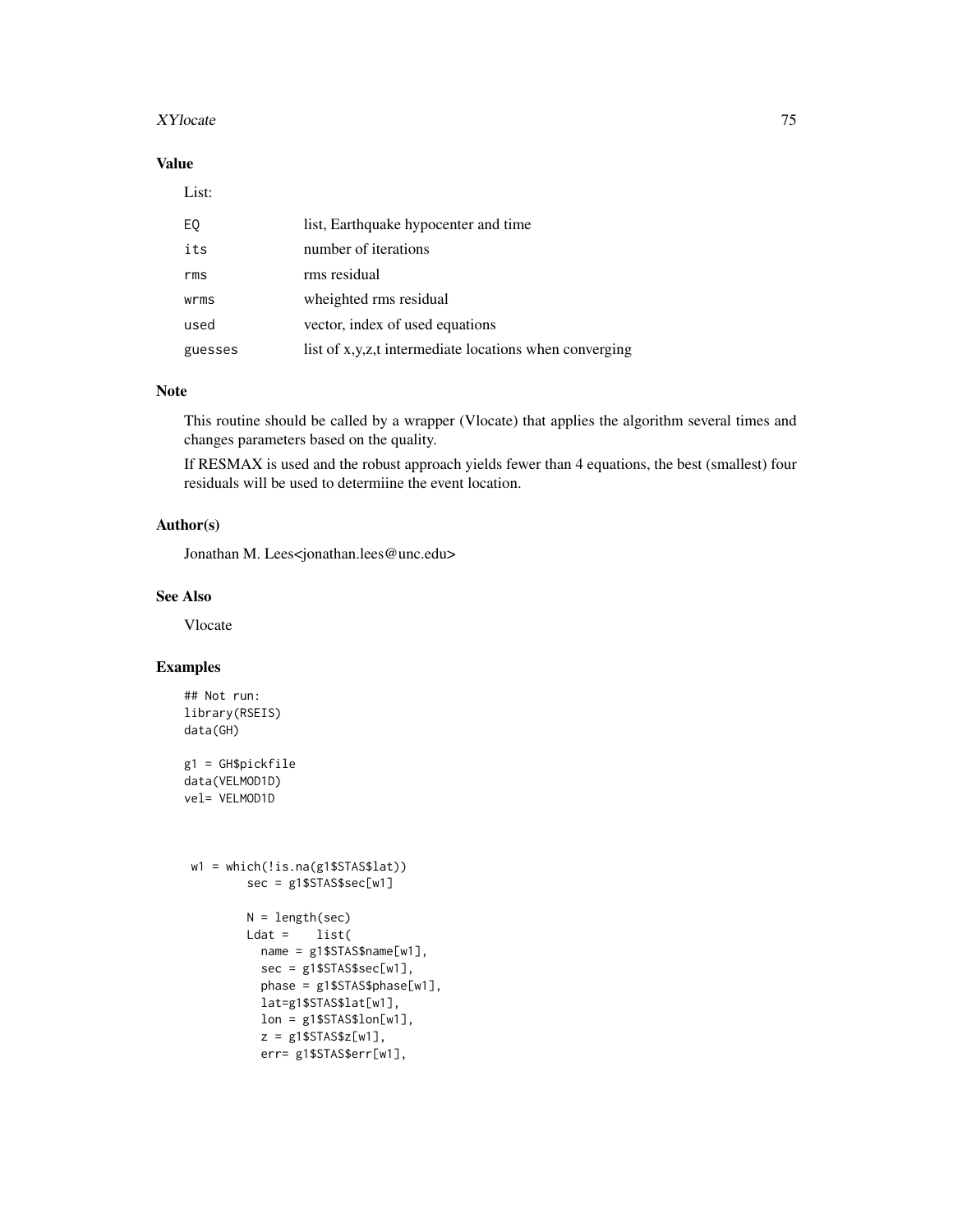```
yr = rep(g1$LOC$yr , times=N),
           jd = rep(g1$LOC$jd, times=N),
          mo = rep(g1$LOC$mo, times=N),
          dom = rep(g1$LOC$dom, times=N),
          hr =rep( g1$LOC$hr, times=N),
          mi = rep(g1$LOC$mi, times=N) )
 MLAT = median(Ldat$lat)
   MLON = median(Ldat$lon)
   proj = GEOmap::setPROJ(type=2, LAT0=MLAT, LON0=MLON)
#### get station X-Y values in km
   XY = GEOmap::GLOB.XY(Ldat$lat, Ldat$lon, proj)
### add to Ldat list
   Ldat$x = XY$x
   Ldat$y = XY$y
      wstart = which.min(Ldat$sec)
EQ = list(x=XY$x[wstart], y=XY$y[wstart], z=6, t=Ldat$sec[wstart] )
maxITER = 7###print(EQ)
   AQ = XYlocate(Ldat,EQ,vel,
     maxITER = maxITER,
      distwt = 1,
     lambdareg =10 ,
     FIXZ = FALSE,
      REG = TRUE,WTS = TRUE,STOPPING = TRUE,
      RESMAX = c(0.1, 0.1),tolx = 0.001,
      toly = 0.001,
      tolz = 0.5, PLOT=FALSE)
######## update the new location
AXY = GEOmap::XY.GLOB(AQ$EQ$x, AQ$EQ$y, proj)
AQ$EQ$lat = AXY$lat
AQ$EQ$lon = AXY$lon
if(AQ$EQ$lon>180) { AQ$EQ$lon = AQ$EQ$lon-360 }
plot(c(Ldat$x, AQ$EQ$x) , c(Ldat$y,AQ$EQ$y), type='n' , xlab="km",
ylab="km" )
points(Ldat$x, Ldat$y, pch=6)
points(AQ$EQ$x, AQ$EQ$y, pch=8, col='red')
```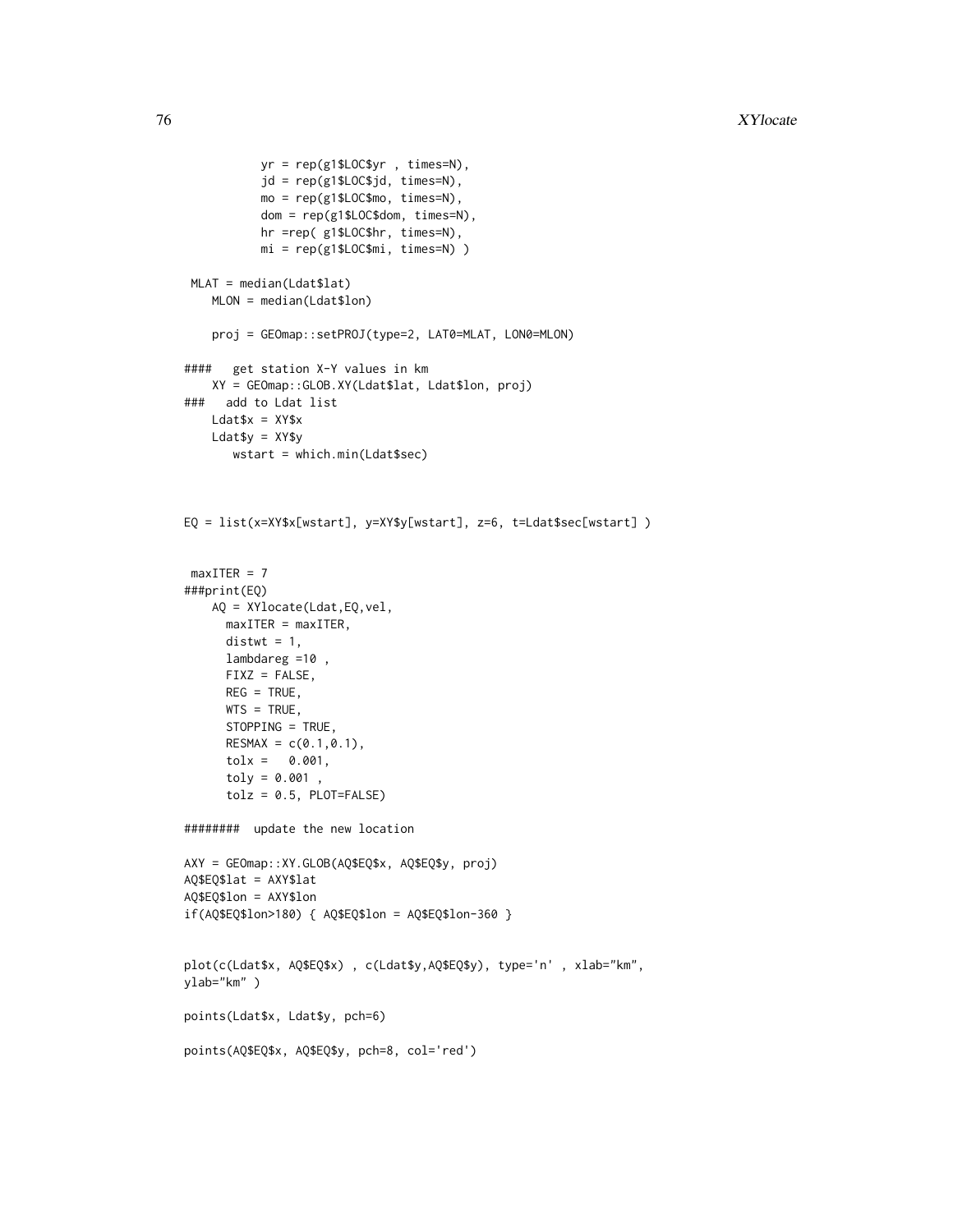#### <span id="page-76-0"></span>XYSETUP 77

```
points(EQ$x, EQ$y, pch=4, col='blue')
legend("topright", pch=c(8,4, 6), col=c("red", "blue", "black"),
legend=c("Final location", "Initial guess", "Station"))
print(AQ)
EQ$x = 10EQ$y = 2## End(Not run)
```
#### XYSETUP *Set up matrix for hypocenter inversion*

#### Description

Set up matrix for hypocenter inversion

#### Usage

XYSETUP(STAS, init, vel)

#### Arguments

| <b>STAS</b> | station information from pickfile |
|-------------|-----------------------------------|
| init        | initial event location            |
| vel         | list, velocity                    |

#### Details

This sets up the matrix used for nonlinear inversion. The code does not include information on the weighting. Station corrections are included.

The STAS are an internal component of the pickfile.

#### Value

matrix

#### Note

Need scheme for weighting according to errors in picks and distance weighting.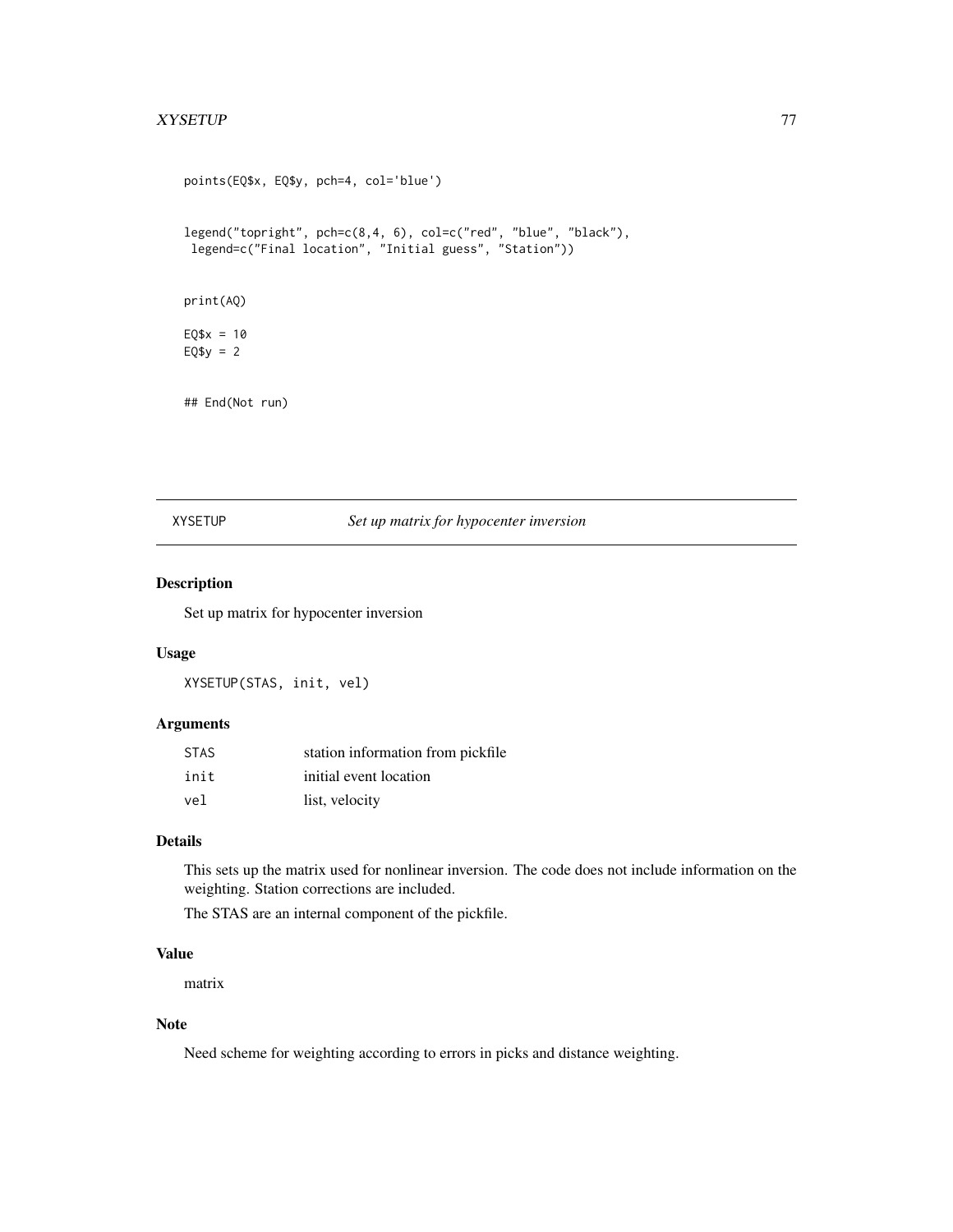#### <span id="page-77-0"></span>Author(s)

Jonathan M. Lees<jonathan.lees@unc.edu>

#### See Also

setPROJ, GLOB.XY,NLSlocate

#### Examples

```
## Not run:
## start with the location of the closest station
XY = XYSETUP(STAS, c(STAS$lat[w1],STAS$lon[w1], initz, STAS$sec[w1]-t0a ) , vel )
```
## End(Not run)

Y2Pphase *Convert Y-phase to P-phase*

#### Description

Removes extraneous other-phase from a pick file. If Ypix were made initially as a rough pick, this removes them.

#### Usage

Y2Pphase(twpx, phase)

#### Arguments

| twpx  | WPX list                          |
|-------|-----------------------------------|
| phase | character, phase to exchange to P |

#### Details

Initially many events may be picked using GPIX button. These should be removed after the Pphases have been determined with PickWin.

#### Value

WPX returned without other-phases

#### Author(s)

Jonathan M. Lees<jonathan.lees@unc.edu>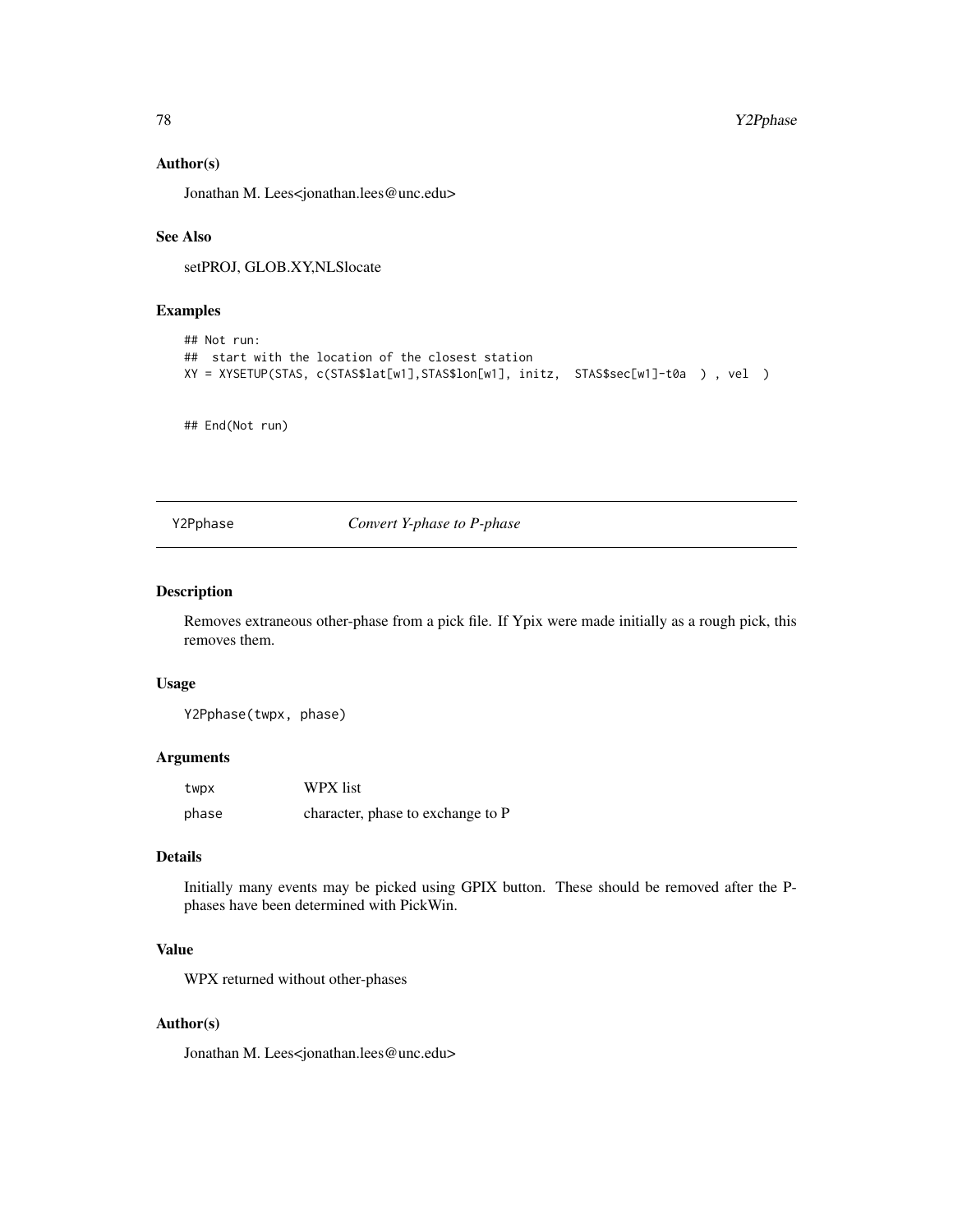# Y2Pphase 79

# See Also

PPIX, GPIX, YPIX, PickWin

# Examples

## Not run:

newwpx = Y2Pphase(twpx, "G" )

## End(Not run)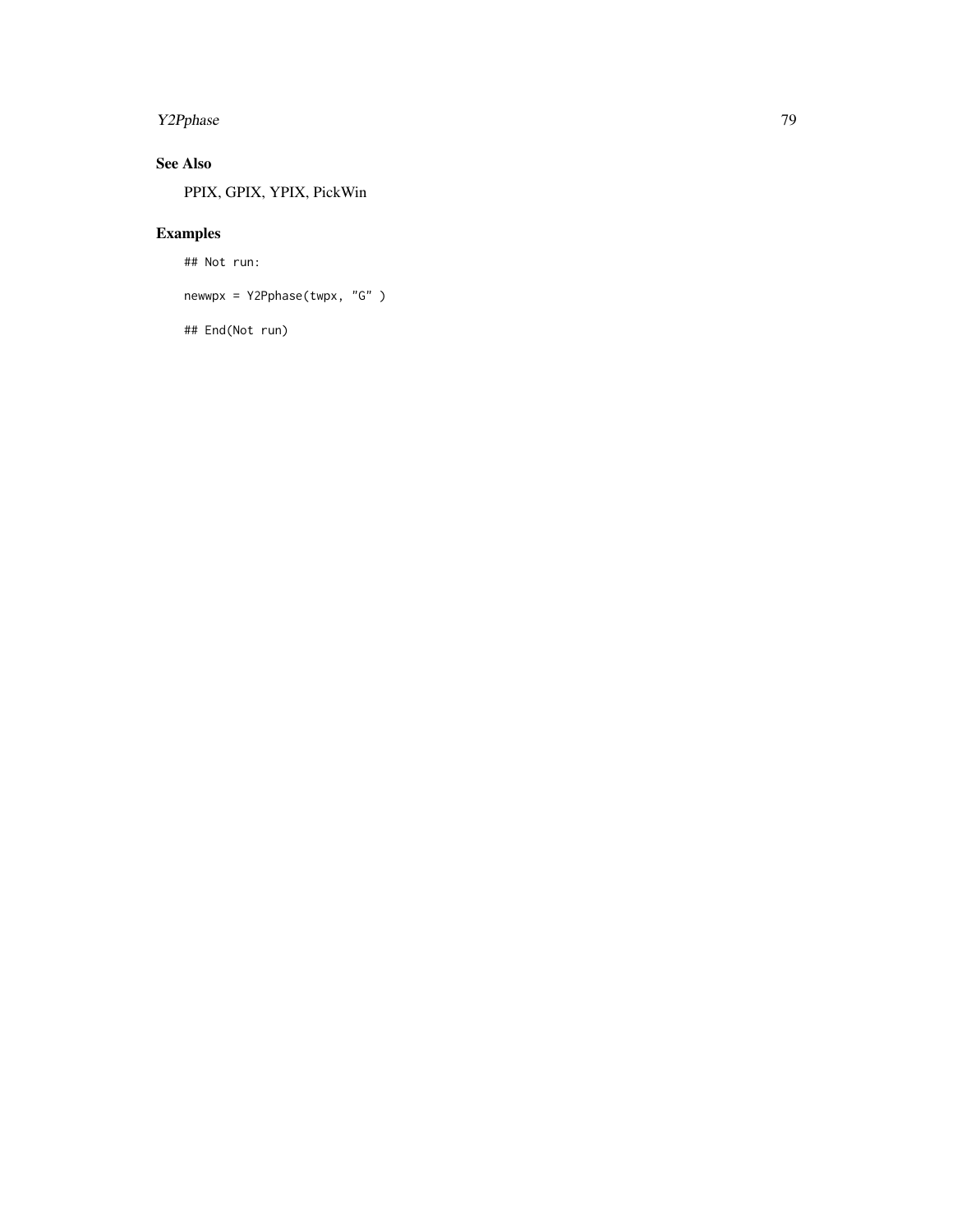# Index

∗ datasets ASW.vel,[4](#page-3-0) coso\_sta\_LLZ , [13](#page-12-0) ∗ misc BLACKJACK, [5](#page-4-0) chak , [6](#page-5-0) checkLOCATEinput , [7](#page-6-0) clusterWPX , [9](#page-8-0) CONTPF , [10](#page-9-0) contPFarrivals , [11](#page-10-0) convertseis2R , [12](#page-11-0) defaultVEL , [14](#page-13-0) DistWeight, [15](#page-14-0) doAmap , [16](#page-15-0) DoRLocate, [17](#page-16-0) eqlipse , [20](#page-19-0) eqwrapup , [22](#page-21-0) EQXYresid , [24](#page-23-0) euler\_passive , [26](#page-25-0) getEulers , [27](#page-26-0) getGAP , [28](#page-27-0) GETpsTT, [29](#page-28-0) getregionals , [31](#page-30-0) getresidTT, [32](#page-31-0) Gfirstguess , [34](#page-33-0) gMAP , [35](#page-34-0) GPIX , [36](#page-35-0) HiJACK, [37](#page-36-0) imageINFLUENCE , [38](#page-37-0) INITpickfile , [39](#page-38-0) Klocate, [40](#page-39-0) lastPIX , [41](#page-40-0) latlonz2wpx , [42](#page-41-0) LDATlist , [43](#page-42-0) LeftjustTime, [44](#page-43-0) legitWPX , [45](#page-44-0) MeanStaDist , [46](#page-45-0) NLSlocate , [47](#page-46-0) OnePerSta, [48](#page-47-0)

PCfiledatetime , [49](#page-48-0) PCsaveWPX, [50](#page-49-0) PFoutput, [51](#page-50-0) Pick3 , [52](#page-51-0) plotEQ , [53](#page-52-0) plotJACKLLZ , [54](#page-53-0) PostREQquake, [56](#page-55-0) PostVquake , [56](#page-55-0) prepPDE , [57](#page-56-0) Qrangedatetime , [58](#page-57-0) RElocateEQ , [59](#page-58-0) ReSet,  $60$ ripper , [61](#page-60-0) Rowz2Keep , [62](#page-61-0) RQ , [63](#page-62-0) SavePF, [64](#page-63-0) SELstaDB, [65](#page-64-0) UPdateEQLOC , [66](#page-65-0) viewCHAC, [67](#page-66-0) viewseis , [68](#page-67-0) Vlocate, [70](#page-69-0) XYerror.bars , [72](#page-71-0) XYlocate , [74](#page-73-0) XYSETUP , [77](#page-76-0) Y2Pphase , [78](#page-77-0) ∗ package Rquake-package , [3](#page-2-0) ASW.vel,[4](#page-3-0) BLACKJACK, [5](#page-4-0) chak , [6](#page-5-0) checkLOCATEinput , [7](#page-6-0) clusterWPX , [9](#page-8-0) CONTPF, [10](#page-9-0) contPFarrivals , [11](#page-10-0) convertseis2R , [12](#page-11-0) coso\_sta\_LLZ , [13](#page-12-0)

defaultVEL , [14](#page-13-0)